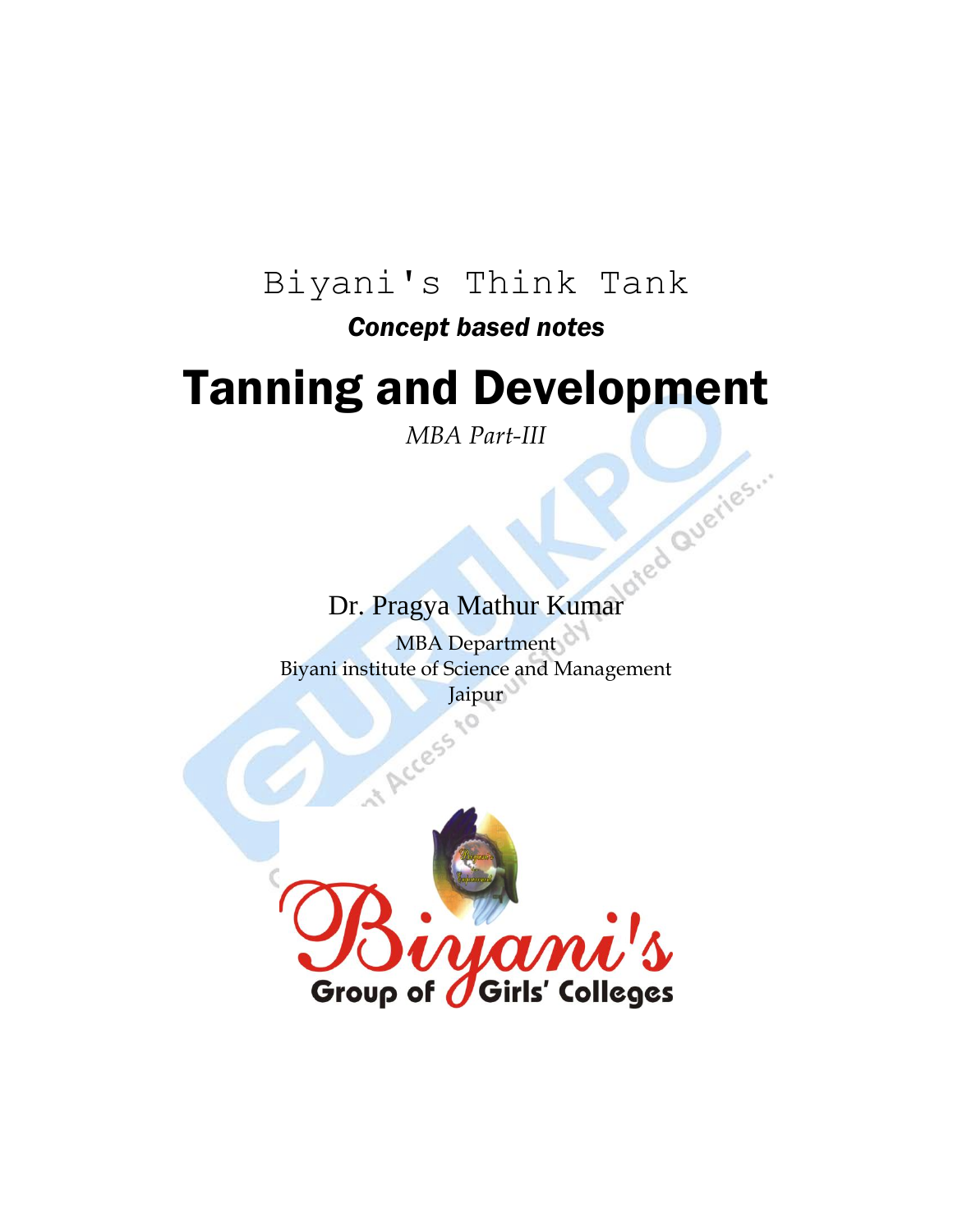*Published by :* **Think Tanks Biyani Group of Colleges**

*Concept & Copyright :* **Biyani Shikshan Samiti** Sector-3, Vidhyadhar Nagar, Jaipur-302 023 (Rajasthan) Ph : 0141-2338371, 2338591-95 • Fax : 0141-2338007<br>E-mail : acad@biyanicolleges.org<br>Website :www.gurukpo.com; www.biyanicolleges.org<br>First Edition : 2011 E-mail : acad@biyanicolleges.org Website :www.gurukpo.com; www.biyanicolleges.org

**First Edition : 2011**

While every effort is taken to avoid errors or omissions in this Publication, any mistake or omission that may have crept in is not intentional. It may be taken note of that neither the publisher nor the author will be responsible for any damage or loss of any kind arising to anyone in any manner on account of such errors and omissions.

 $\circ$ 

*Leaser Type Setted by :* **Biyani College Printing Department**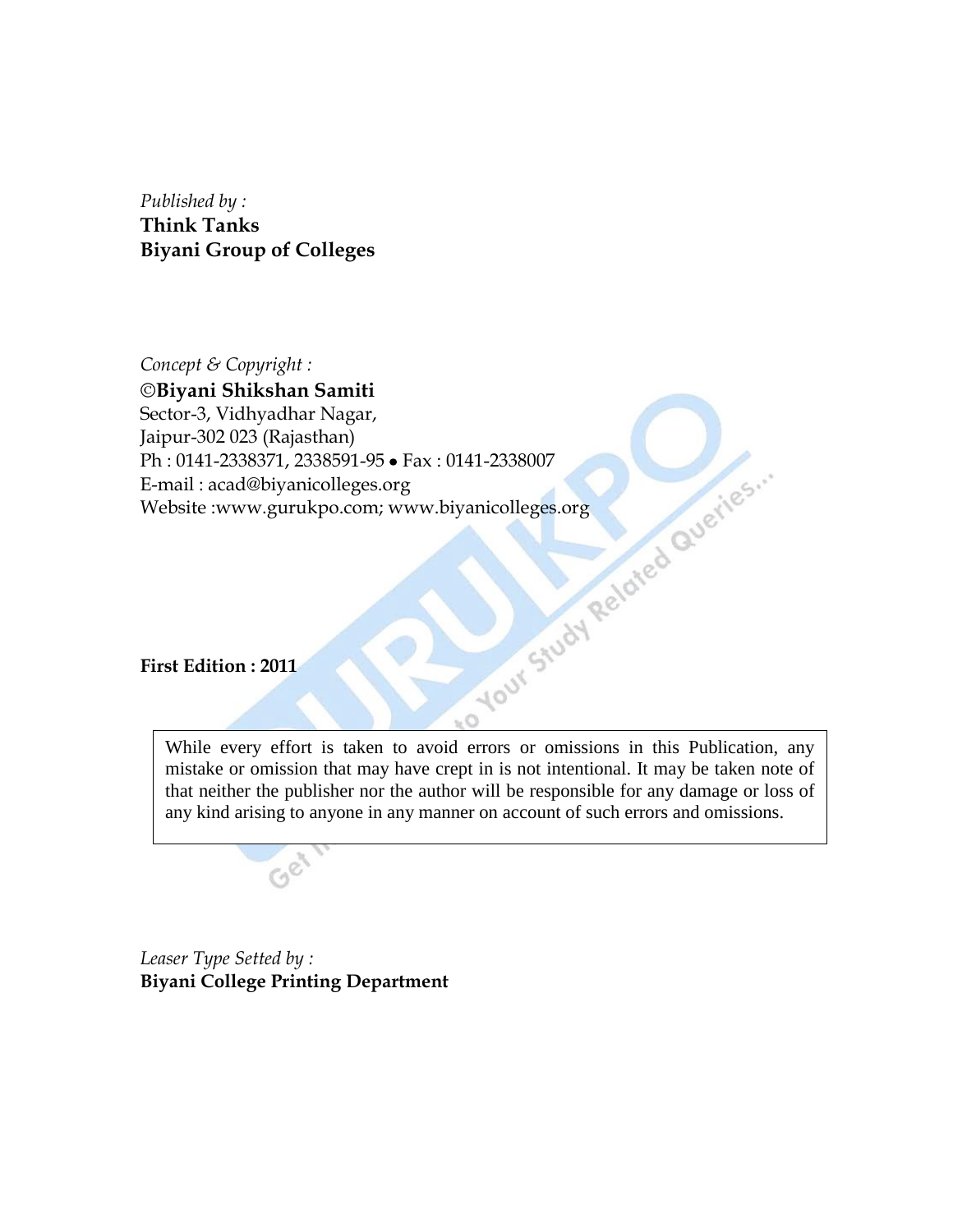

am glad to present this book, especially designed to serve the needs of the students. The book has been written keeping in mind the general weakness in understanding the fundamental concepts of the topics. The book is selfexplanatory and adopts the "Teach Yourself" style. It is based on questionanswer pattern. The language of book is quite easy and understandable based on scientific approach.

Any further improvement in the contents of the book by making corrections, omission and inclusion is keen to be achieved based on suggestions from the readers for which the author shall be obliged.

I acknowledge special thanks to Mr. Rajeev Biyani, *Chairman* & Dr. Sanjay Biyani, *Director* (*Acad.*) Biyani Group of Colleges, who are the backbones and main concept provider and also have been constant source of motivation throughout this Endeavour. They played an active role in coordinating the various stages of this Endeavour and spearheaded the publishing work.

I look forward to receiving valuable suggestions from professors of various educational institutions, other faculty members and students for improvement of the quality of the book. The reader may feel free to send in their comments and<br>suggestions to the under mentioned address.<br>Author suggestions to the under mentioned address.

**Author**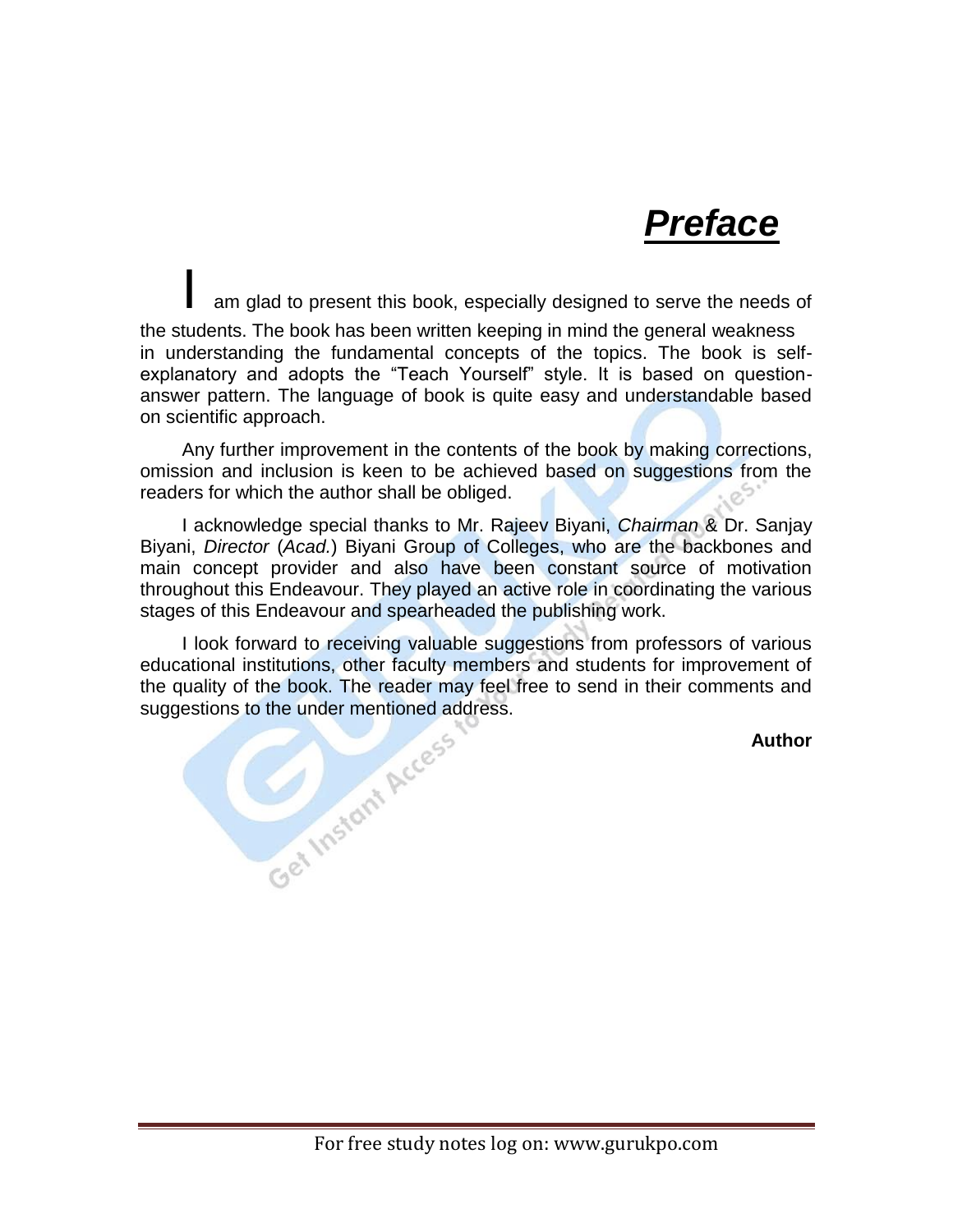# **Syllabus**

# **Section A**

**Introduction to Training & Development** - Training and Training needs Assessment, Training Design and Administration, Training methods, Technique & Aids, Training Strategy.

**Performance Appraisal & Training** - Learning through training, Adult Learning (Andragogy), Learning theories and learning Curve, Learning Styles

**Training Process:** An Overview; Role Responsibility and Challenges to Training Managers; Organization and Management of Training Function; Training Needs Assessment and Action Research; Instruction Objectives and Lesson Planning; Learning Process; Training Climate and Pedagogy; Developing Training Modules.

**Trainer & Training Institutions** - Trainers Profile, Types of Training Institutions, Trainer as a change Agent, MDP and EDPs.

**Evaluation of Training** - Training evaluation & ROI, Trainer of Training, Measurement Tools & Technique, Feedback Mechanism

**Training Methods and Techniques**: Facilities Planning and Training Aids; Organizing the training Department, controlling training, Training Communication; Training Evaluation; Training and Development in India. CA

**Section –B** 

Case Study.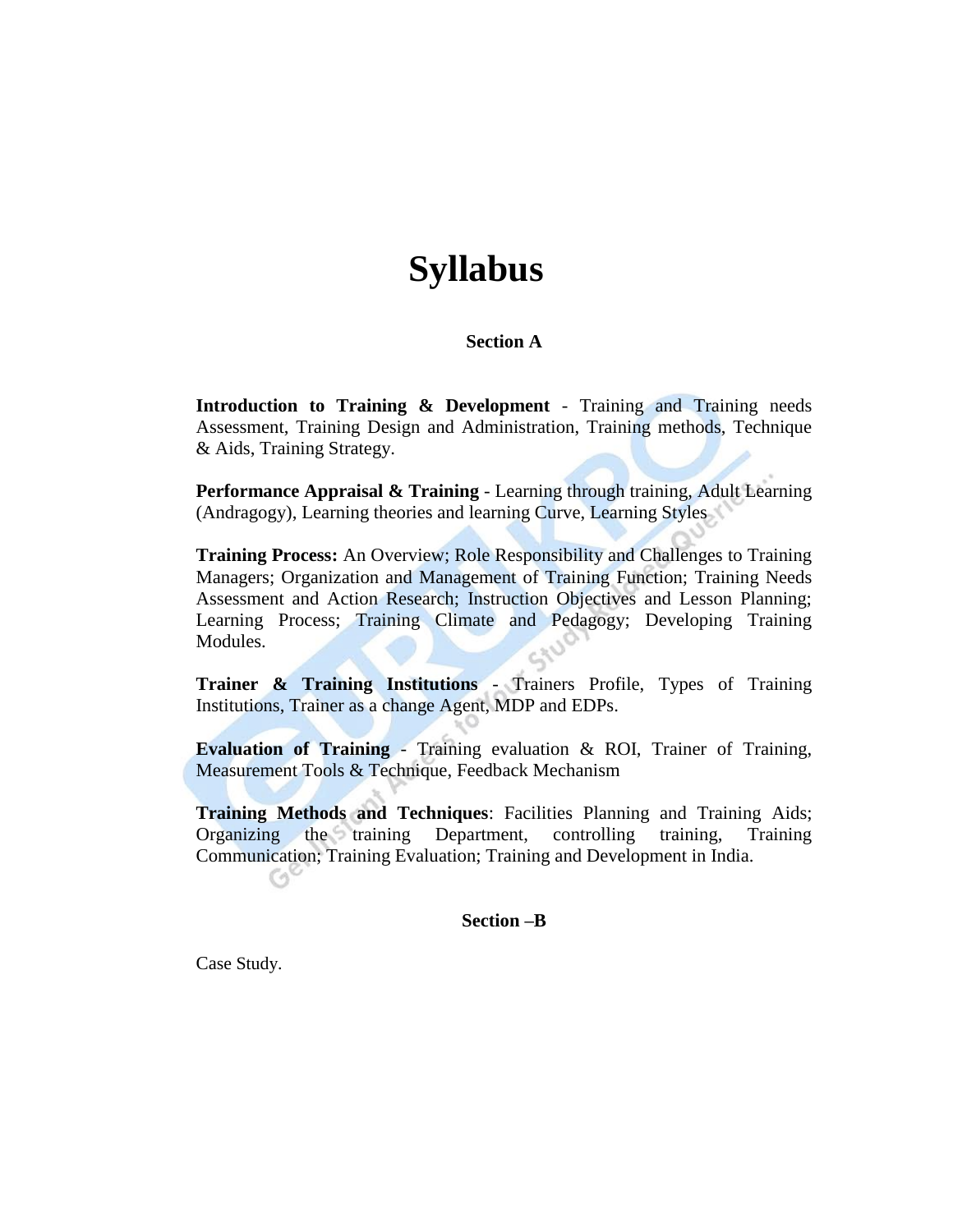# **Contents**

| S <sub>NO</sub> | <b>TOPIC Name</b>                            |  |
|-----------------|----------------------------------------------|--|
| 1               | Introduction to Training & Development       |  |
|                 |                                              |  |
| 2               | Performance Appraisal & Training             |  |
| 3               | <b>Training Process</b>                      |  |
| $\overline{4}$  | <b>Trainer &amp; Training Institutions -</b> |  |
| 5               | <b>Evaluation of Training</b>                |  |
| 6               | <b>Training Methods and Techniques</b>       |  |
| 7               | <b>Bibliography</b>                          |  |
| 8               | <b>Unsolved Papers</b>                       |  |
|                 |                                              |  |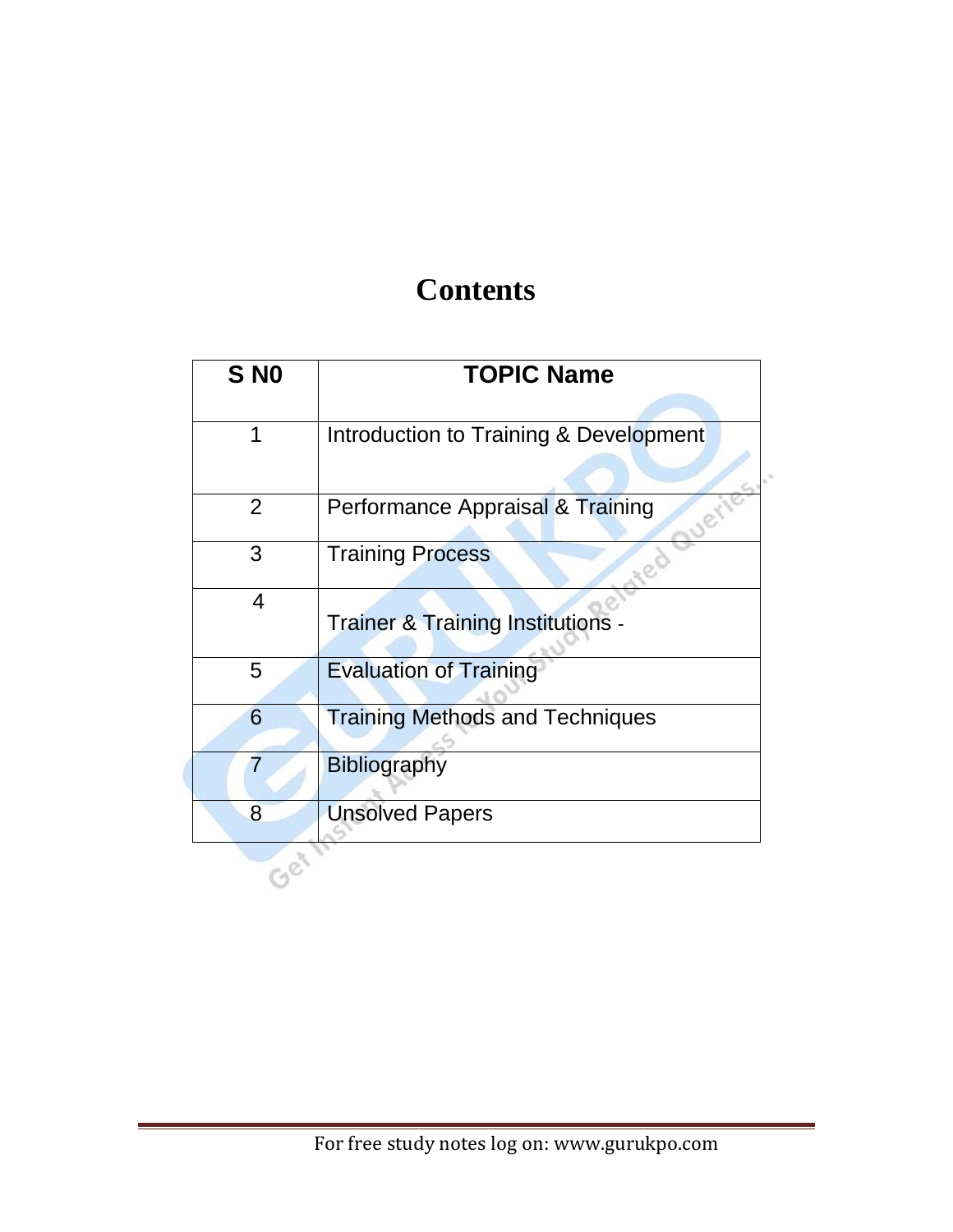# **Unit 1**

# **Introduction to Training and Development**

# **Q.1. What is training?**

**Ans**. Training can be defined as *"*The systematic acquisition of attitudes, concepts, knowledge, roles, or skills, that result in improved performance at work." It refers to the process of teaching employees the basic skills they need to perform their jobs. Training refers to skill enhancement processes and activities designed to provide learners with the knowledge and skills needed for their present jobs.

#### **Q.2. What is training needs assessment?**

Ans. Training Needs Assessment consists of :

 $\checkmark$  Organizational Analysis : Examines systemwide factors that effect the transfer of newly acquired skills to the workplace

ied

- $\checkmark$  Person Analysis: Who needs what kind of training
- $\checkmark$  Task Analysis: Provides statements of the activities and work operations performed on the job

# **Q.3. What is training design?**

Ans. Training design refers to the content, methods, material etc. used for purpose of imparting training. It is based on the following information:

Who needs what kind of training?

- Needs analysis
- **Learning objectives**
- Learning environment

How should training be delivered?

**Instructional techniques** 

Was training effective?

**Measuring criteria**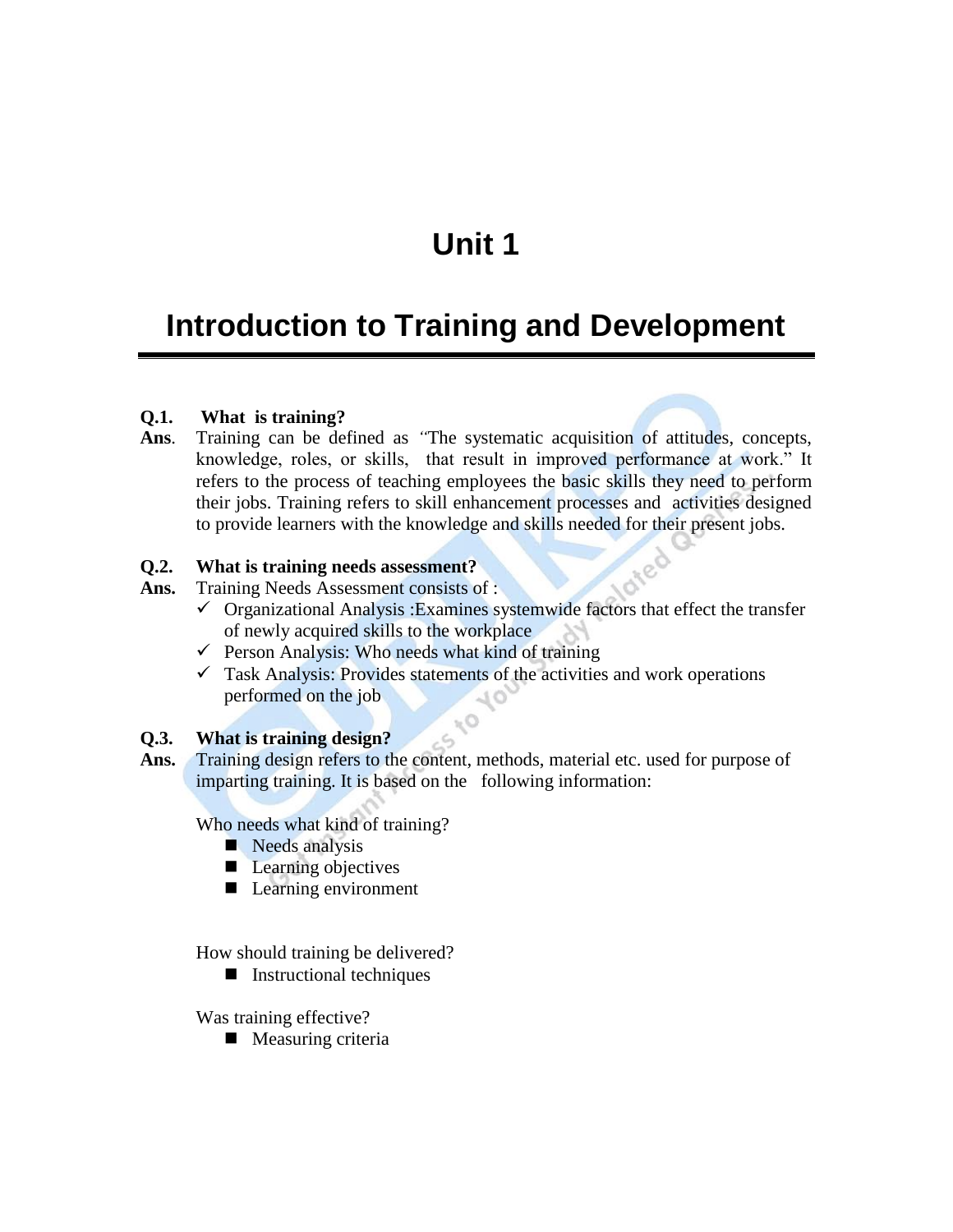- Experimental design (interpreting results)
- **Training validity**



- **Ans.** Traditional Approaches
	- Classroom Instruction
		- i. Lecture and Discussion
		- ii. Case Study
		- iii. Role Playing
	- $\checkmark$  Self-Directed Learning
		- i. Readings, Workbooks, Correspondence Courses
		- ii. Programmed Instruction
	- $\checkmark$  Simulated/Real Work Settings
		- i. Vestibule training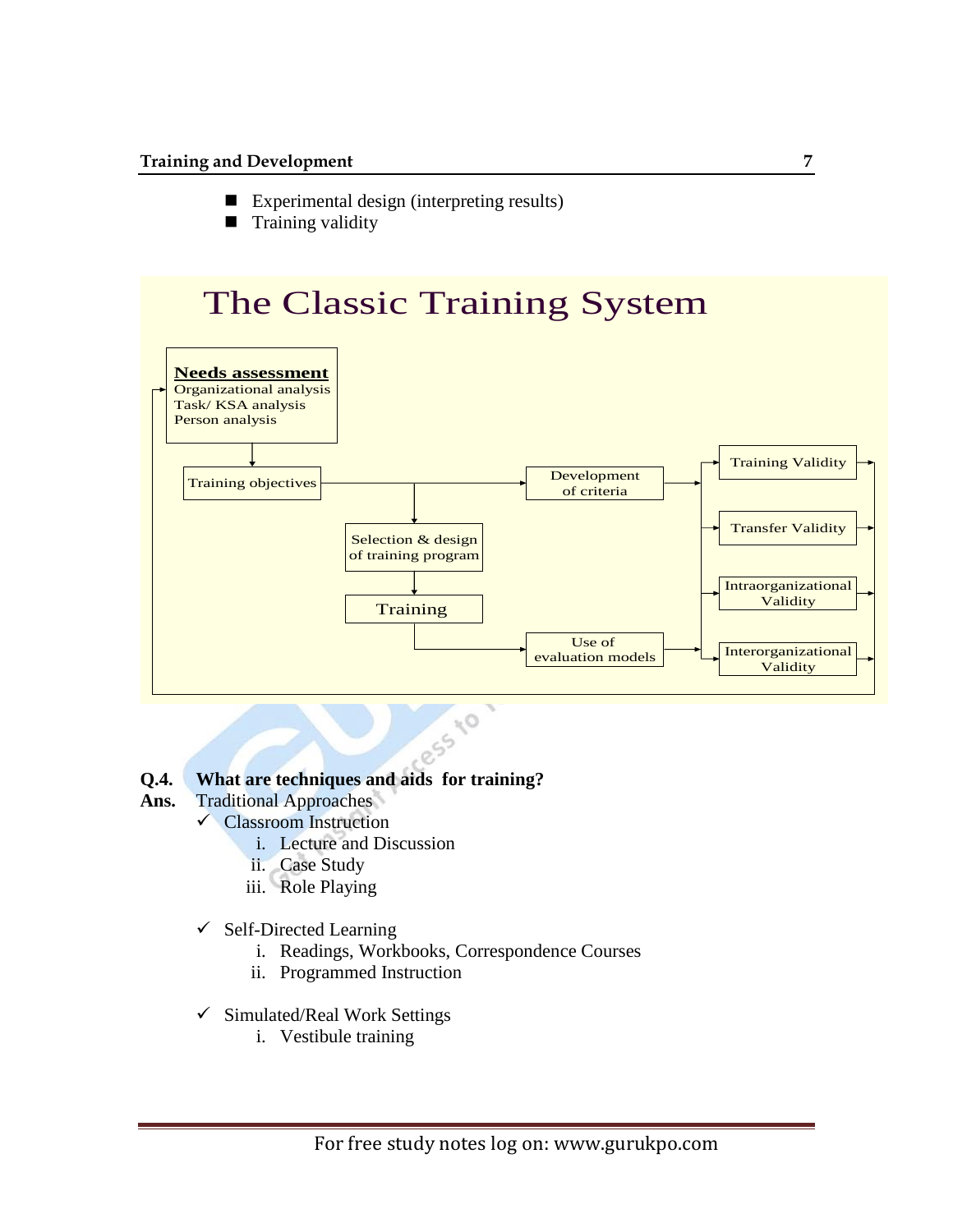- ii. Apprentice training
- iii. On-the-job training
- iv. Job Rotation/Cross Training

# **Q.5. What is training strategy?**

Ans. The HR function must support and enhance the organization's corporate strategy. HRD is in the business of supporting the organization's strategies goals and objectives. Training strategy contributes to the organization's competitive position by ensuring that the employees have the necessary competencies to meet strategic performance demands and assisting in the removal of barriers to desired performance.

# **Q.6. Enumerate the benefits derived by training and development in an organization.**

- **Ans**. Training and development plays a very important role and brings many benefits to the organization.
	- $\triangleright$  Optimum Utilization of Human Resources Training and Development helps in optimizing the utilization of human resource that further helps the employee to achieve the organizational goals as well as their individual goals.
	- Development of Human Resources **–** Training and Development helps to provide an opportunity and broad structure for the development of human resources' technical and behavioral skills in an organization. It also helps the employees in attaining personal growth.
	- Development of skills of employees **–** Training and Development helps in increasing the job knowledge and skills of employees at each level. It helps to expand the horizons of human intellect and an overall personality of the employees.
	- Productivity **–** Training and Development helps in increasing the productivity of the employees that helps the [organization](http://traininganddevelopment.naukrihub.com/organization.html) further to achieve its long-term goal.
	- Team spirit **–** Training and Development helps in inculcating the sense of team work, team spirit, and inter-team collaborations. It helps in inculcating the zeal to learn within the employees.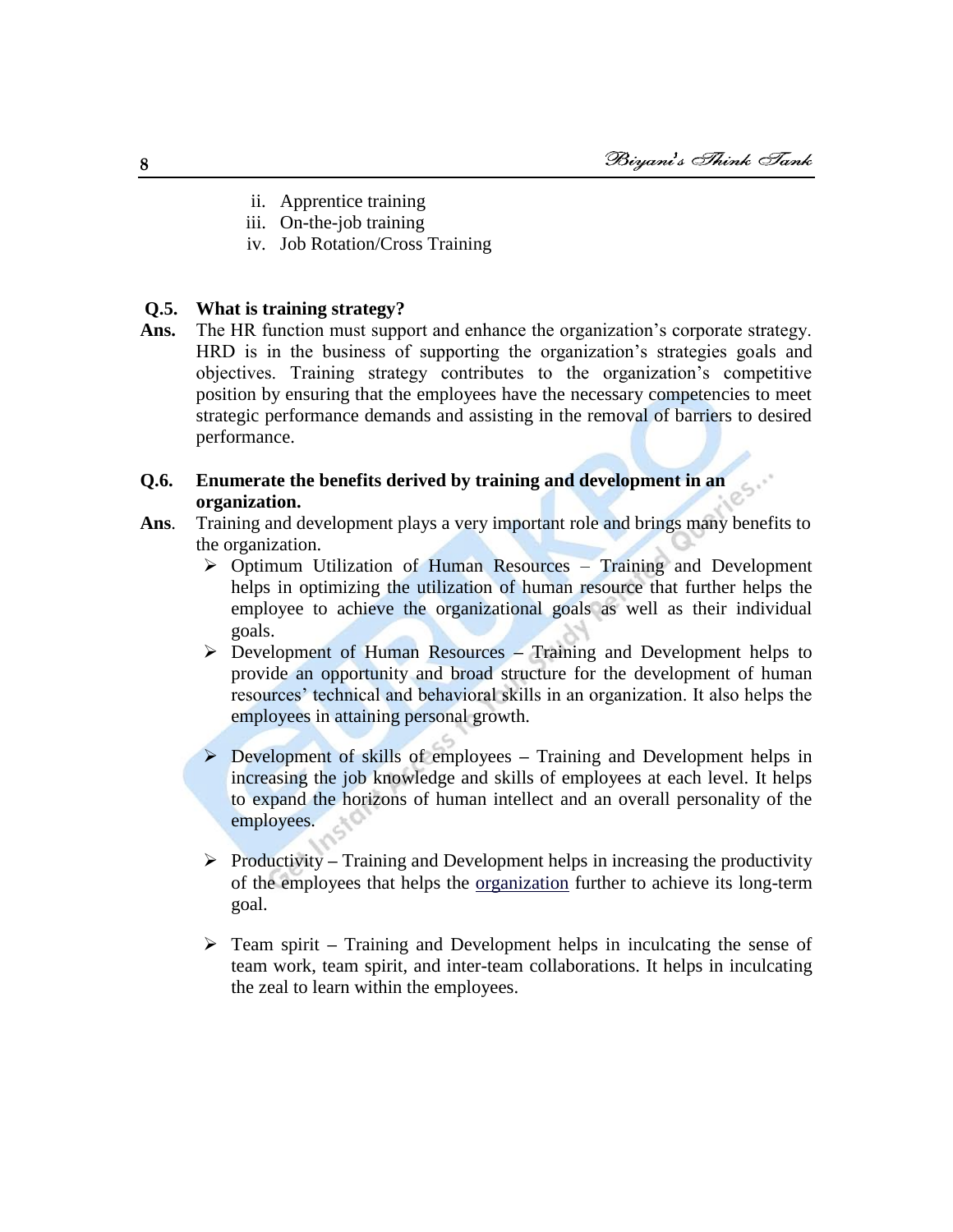- Organization Culture **–** Training and Development helps to develop and improve the organizational health culture and effectiveness. It helps in creating the learning culture within the organization.
- Organization Climate **–** Training and Development helps building the positive perception and feeling about the organization. The employees get these feelings from leaders, subordinates, and peers.
- Quality **–** Training and Development helps in improving upon the quality of work and work-life.
- $\triangleright$  Healthy work environment [Training and Development](http://traininganddevelopment.naukrihub.com/) helps in creating the healthy working environment. It helps to build good employee, relationship so that individual goals aligns with organizational goal.
- Health and Safety **–** Training and Development helps in improving the health and safety of the organization thus preventing obsolescence.
- Morale **–** Training and Development helps in improving the morale of the work force.
- Image **–** Training and Development helps in creating a better corporate image.
- Profitability **–** Training and Development leads to improved profitability and more positive attitudes towards profit orientation.
- **Training and Development aids in organizational development i.e.** Organization gets more effective decision making and problem solving. It helps in understanding and carrying out organisational policies
- $\triangleright$  Training and Development helps in developing leadership skills, motivation, loyalty, better attitudes, and other aspects that successful workers and managers usually display.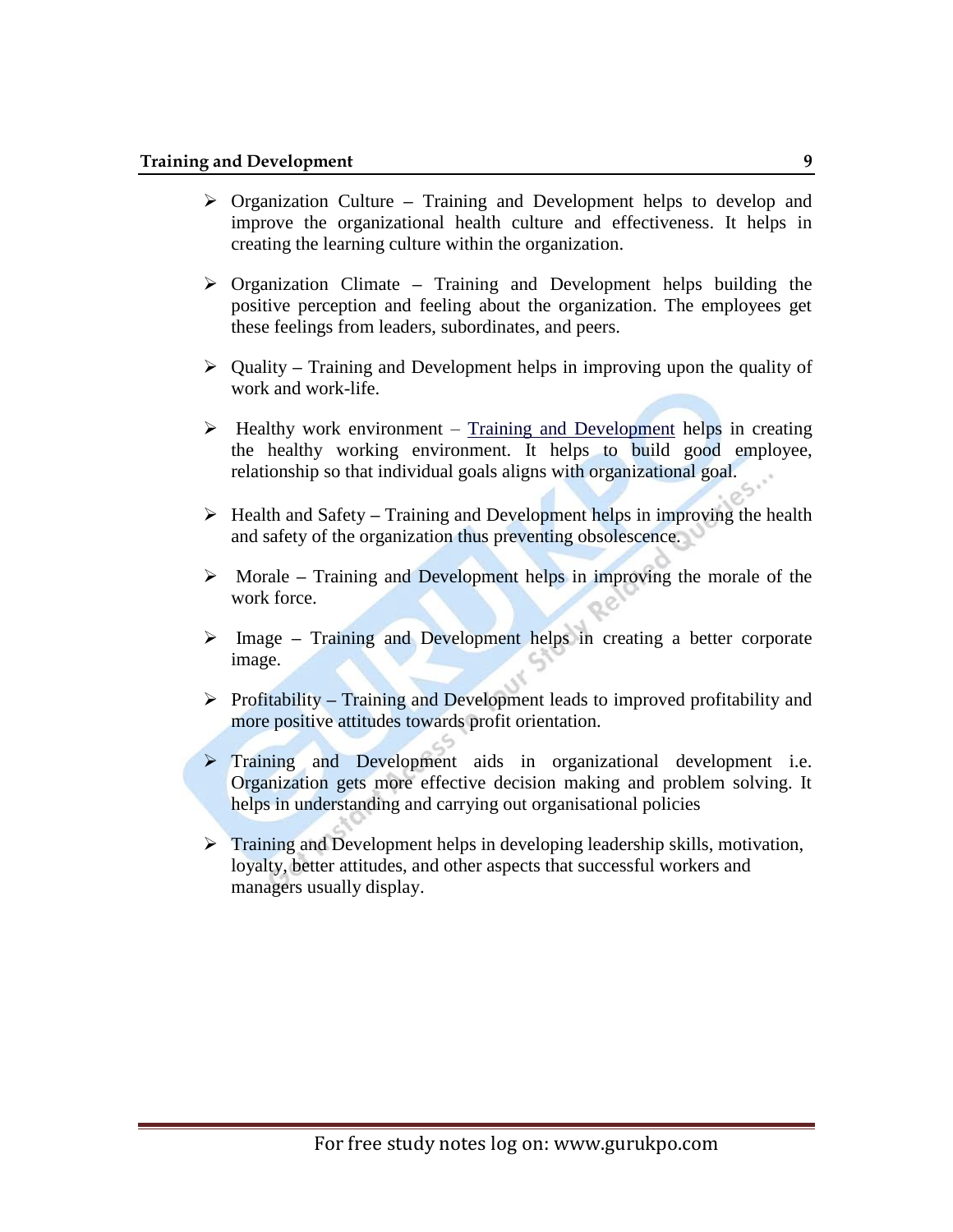# **Unit 2**

# **Performance Appraisal & Training**

#### **Q.1. What is Performance appraisal?**

Ans. A Performance Appraisal "is a formal structured system of measuring and evaluating an employee's job, related behavior and outcomes to discover how and why the employee is presently performing on the job and how the employee can perform more effectively in the future so that the employee, organization and society all benefits."

# **Q.2. What is Learning through training?**

**Ans**. Learning refers to a relatively permanent change in behaviour as a result of experience .Training is the systematic process of providing an opportunity to learn KSAs for current or future jobs.Training provides the opportunity for learning.

# **Q.3. What is Adult Learning (Andragogy)?**

 $G^{\mathcal{C}}$ 

**Ans**. Andragogy is the art and science of helping adults to learn. The andragogic model asserts that five issues be considered and addressed in formal learning. They include (1) letting learners know why something is important to learn, (2) showing learners how to direct themselves through information, and (3) relating the topic to the learners' experiences. In addition, (4) people will not learn until they are ready and motivated to learn. Often this (5) requires helping them overcome inhibitions, behaviors, and beliefs about learning.

# **Q.4. Write notes on Learning theories and learning Curve,**

**Ans**. Different theories explain the process by which we acquire patterns of behaviour.

**Classical conditioning**: A type of conditioning in which an individual responds to some stimulus that would not ordinarily produce such a response.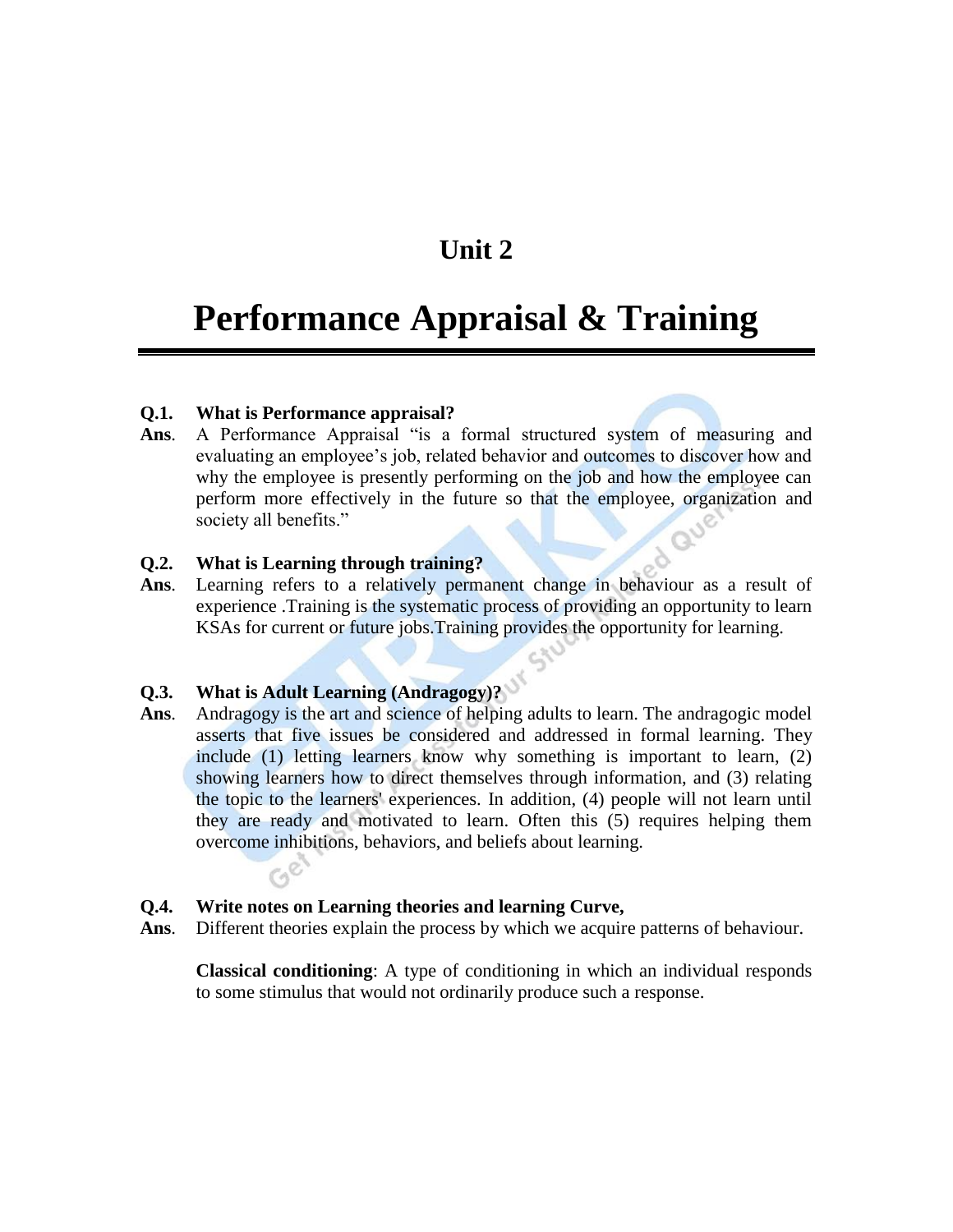**Operant conditioning**: A type of conditioning in which desired voluntary behaviour leads to a reward or prevents punishment.

**Behaviourism**: A theory that argues that behavior follows stimuli in a realatively unthinking manner.

**Social Learning Theory**: The view that people can learn through observation and direct experience.

**Shaping behaviour:** Systematically reinforcing each successive step that moves an individual closer to the desired response.

**Learning Curve**: A learning curve is a graphical representation of the changing rate of learning (in the average person) for a given activity or tool. Typically, the increase in retention of information is sharpest after the initial attempts, and then gradually evens out, meaning that less and less new information is retained after each repetition. The learning curve can also represent at a glance the initial difficulty of learning something and, to an extent, how much there is to learn after<br>initial familiarity.<br>What are the different Learning initial familiarity.

# **Q.5. What are the different Learning Styles?**

- **Ans** Learning styles are simply different approaches or ways of learning.People learn in different ways. And no one has a better learning style than anyone else. Simply put,there are three different Learning Styles:
	- Listening learners
	- Seeing learners
	- Touch / experience learners

Auditory Learners:learn through listening... They learn best through verbal lectures, discussions, talking things through and listening to what others have to say. Auditory learners interpret the underlying meanings of speech through listening to tone of voice, pitch, speed and other nuances. Written information may have little meaning until it is heard. These learners often benefit from reading text aloud and using a tape recorder.

Tactile/Kinesthetic Learners:learn through , moving, doing and touching... Tactile/Kinesthetic persons learn best through a hands-on approach, actively exploring the physical world around them. They may find it hard to sit still for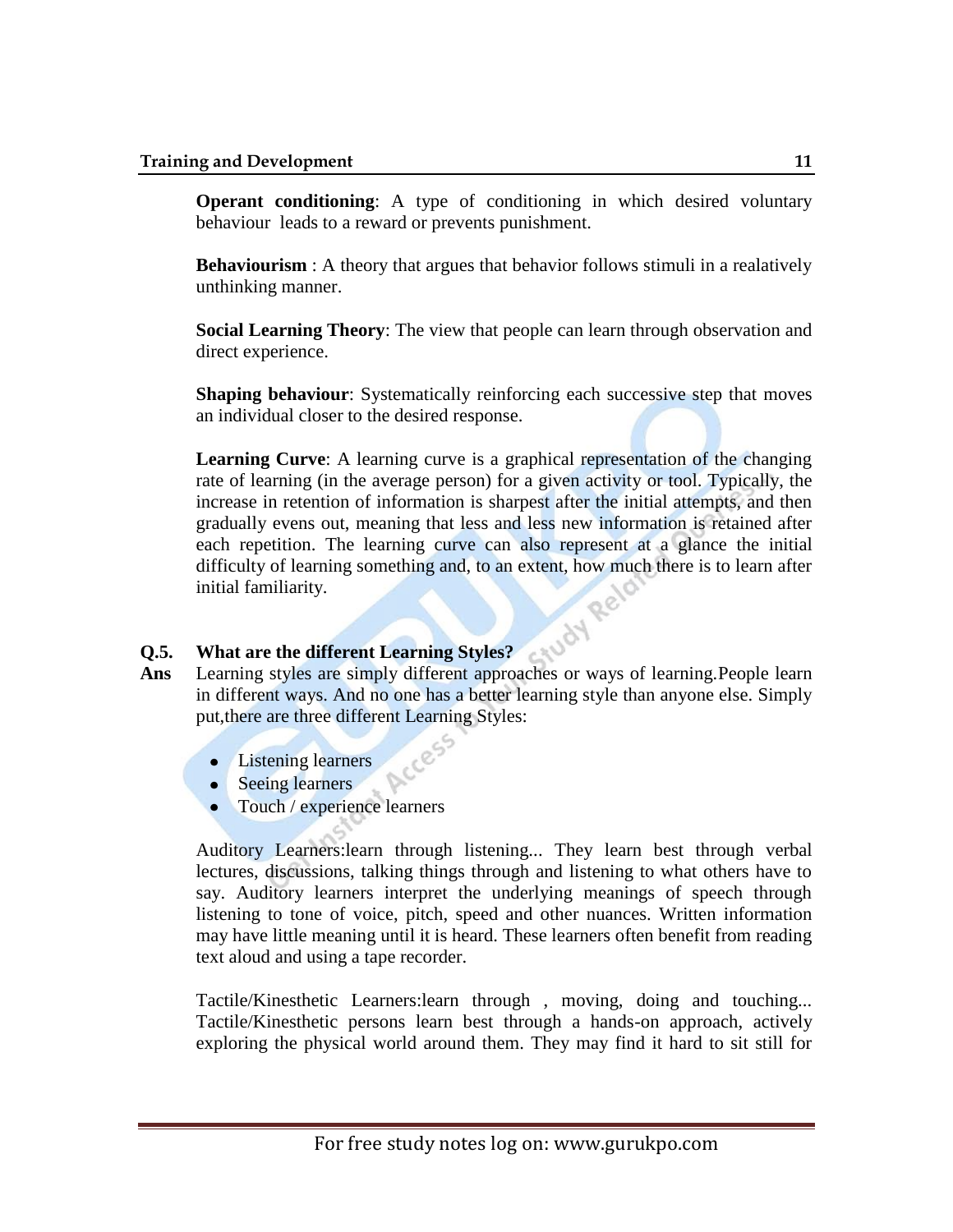long periods and may become distracted by their need for activity and exploration.

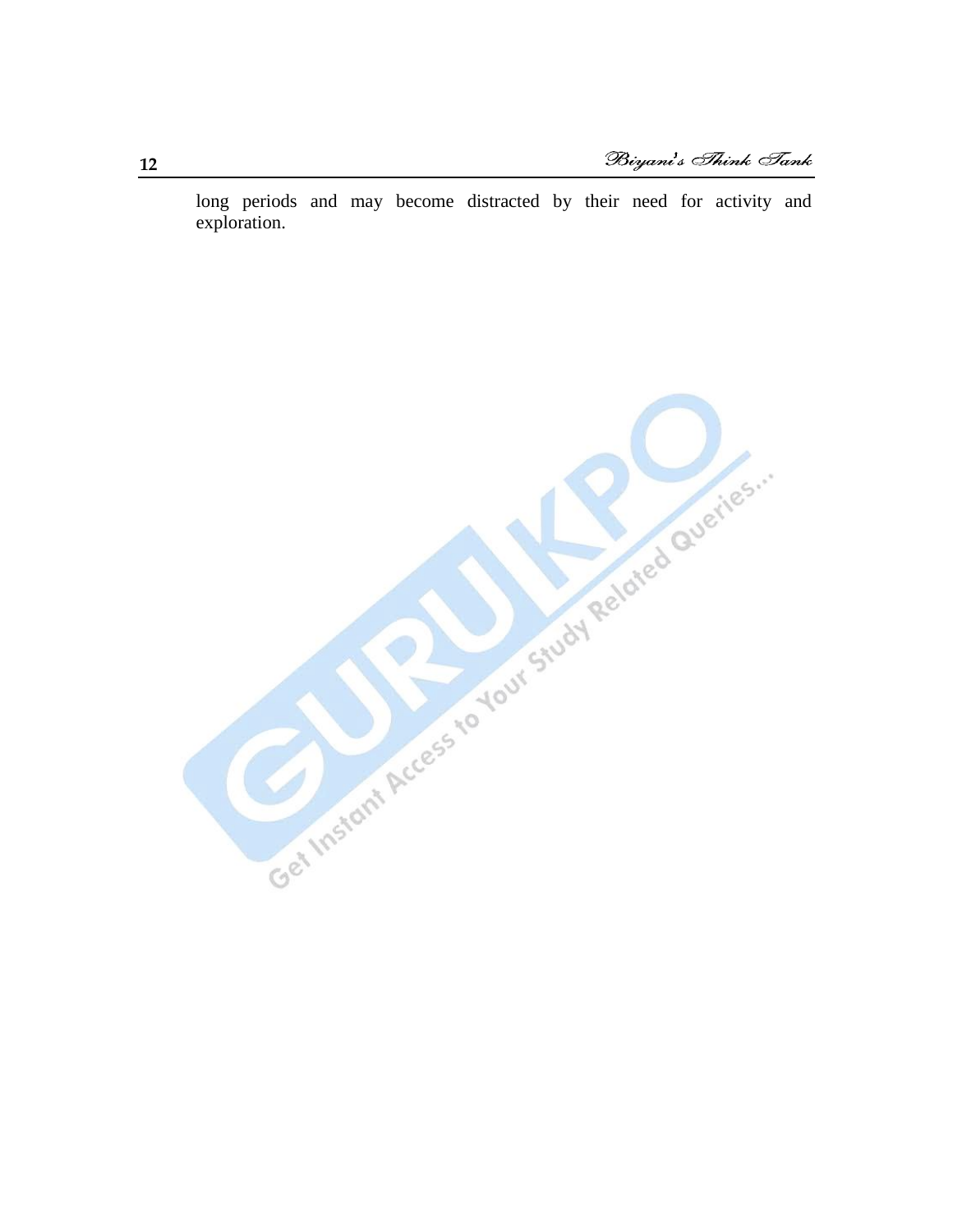# **Unit 3**

# **Training process**

# **Q.1. What is the role of Training Managers?**

Ans. Training managers in organizations are responsible for ensuring there is a pool of manpower of the required levels of expertise at the right place ,at the right time. Since the organizational effectiveness of depends on the performance of the employees, and the performance of the employees depends on their ability to perform, training managers are critical for the success of any organization. loted

# **Q.2. What is Action Research?**

Ans. Action research is inquiry or research in the context of focused efforts to improve the quality of an organization and its performance. It typically is designed and conducted by practitioners who analyze the data to improve their own practice. Action research can be done by individuals or by teams of colleagues. The team approach is called **collaborative inquiry***.* Action research is problem centered, organization centered, and action oriented. It involves the organization in a diagnostic, active-learning, problem-finding, and problem-solving process. Data are not simply returned in the form of a written report but instead are fed back in open joint sessions, and the client and the change agent collaborate in identifying and ranking specific problems, in devising methods for finding their real causes, and in developing plans for coping with them realistically and practically. Scientific method in the form of data gathering, forming hypotheses, testing hypotheses, and measuring results, although not pursued as rigorously as in the laboratory, is nevertheless an integral part of the process.

# **Q.3. How is action research relevant to Organization development?**

Ans. French and Bell define <u>[organization development](http://en.wikipedia.org/wiki/Organization_development)</u> (OD) at one point as "organization improvement through action research". Lewin believed that the motivation to change was strongly related to action: If people are active in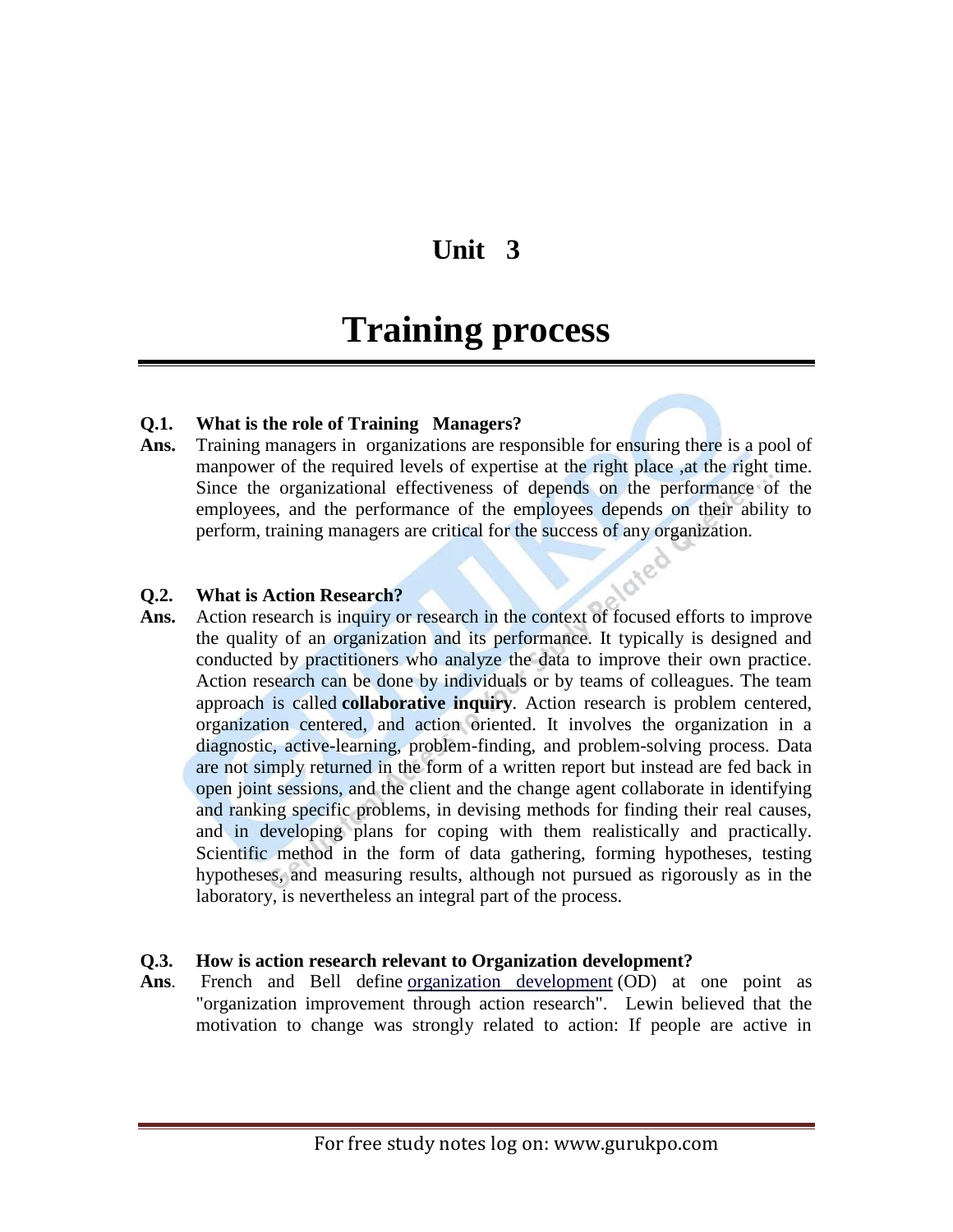decisions affecting them, they are more likely to adopt new ways. " Lewin's description of the process of change involves three steps :

**Unfreezing:** Faced with a dilemma or disconfirmation, the individual or group becomes aware of a need to change.

**Changing**: The situation is diagnosed and new models of behavior are explored and tested.

**Refreezing**: Application of new behavior is evaluated, and if reinforcing, adopted.

Systems Model of Action-Research Process in the figure summarizes the steps and processes involved in planned change through action research.



Action research is depicted as a cyclical process of change. The cycle begins with a series of planning actions initiated by the client and the change agent working together. The principal elements of this stage include a preliminary diagnosis, data gathering, feedback of results, and joint action planning. In the language of systems theory, this is the input phase .The second stage of action research is the action, or transformation, phase. This stage includes actions relating to learning processes (perhaps in the form of role analysis) and to planning and executing behavioral changes in the organization. As shown in Figure , feedback at this stage would move via Feedback Loop A and would have the effect of altering previous planning to bring the learning activities into better alignment with change objectives. Included in this stage is action-planning activity carried out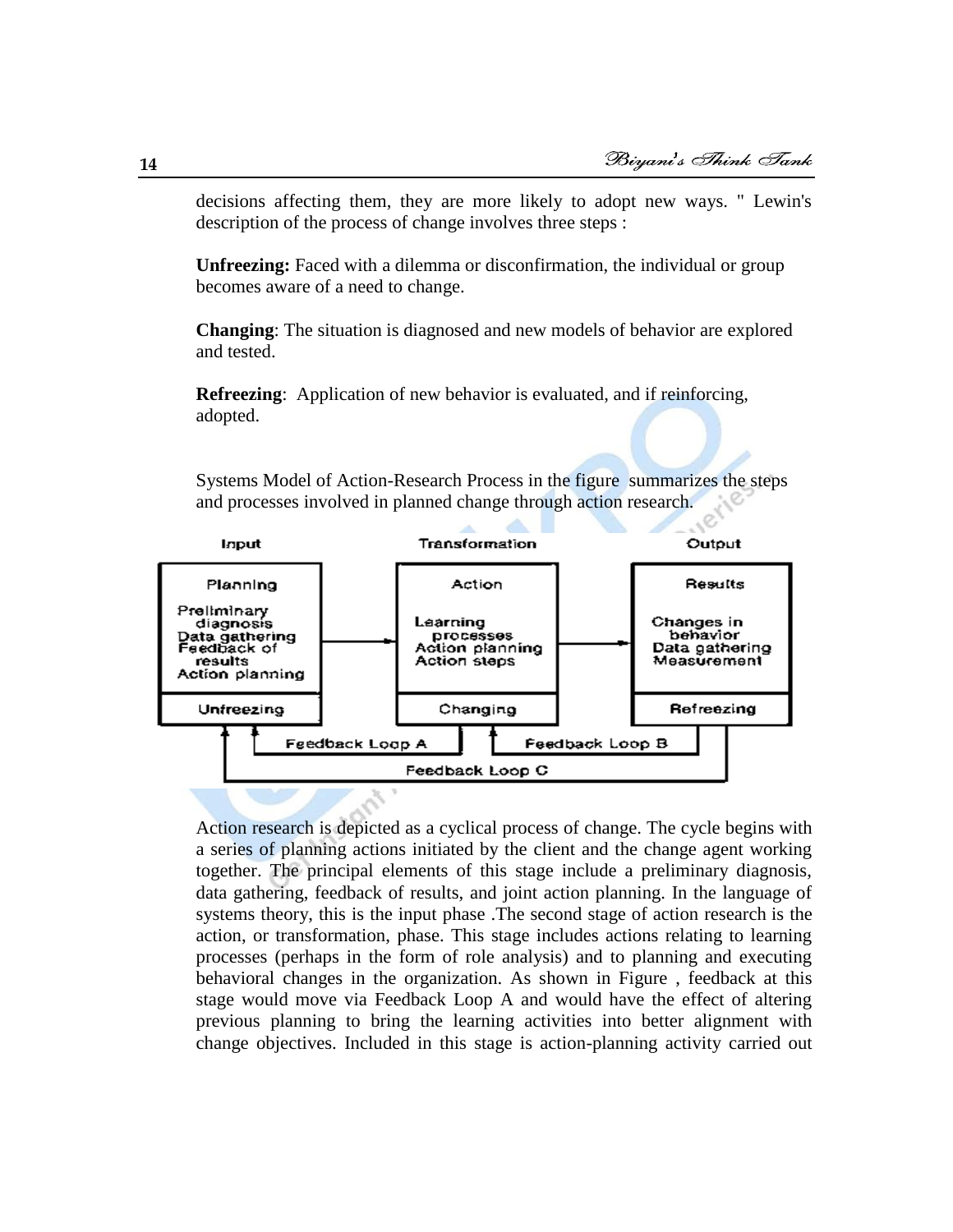#### **Training and Development 15** and the set of the set of the set of the set of the set of the set of the set of the set of the set of the set of the set of the set of the set of the set of the set of the set of the set of t

jointly by the consultant and members of the organization. Following the workshop or learning sessions, these action steps are carried out on the job as part of the transformation stage. The third stage of action research is the output, or results, phase. This stage includes actual changes in behavior (if any) resulting from corrective action steps taken following the second stage. Data are again gathered from the client system so that progress can be determined and necessary adjustments in learning activities can be made.

# **Q.4. What are instruction objectives?**

- **Ans.** Instructional objectives describe skills, knowledge, abilities or attitudes students should possess after they complete the training. The starting point for designing a course of study should include these instructional objectives; this involves determining the intended outcomes of the training. Good instructional objectives describe an observable performance, one that can be observed and measured by an instructor or manager. In a nutshell, instructional objectives:
	- $\checkmark$  Describe a skill that trainees are expected to possess after instruction
	- $\checkmark$  Describe a measurable performance
	- $\checkmark$  Describe the performance conditions

Instructional objectives are specific, measurable, short-term, observable student behaviors.The purpose of objectives is not to restrict spontaneity or constrain the vision of training but to ensure that learning is focused clearly enough that both trainer and trainee know what is going on, learning can be objectively measured.

# **Q.5. What is lesson planning?**

- Ans. **A** lesson plan is a trainer's detailed description of the course of instruction for an individual lesson. A daily lesson plan is developed by a trainer to guide class instruction. The detail of the plan will vary depending on the preference of the trainer and area being covered. While there are many formats for a lesson plan, most lesson plans contain some or all of these elements, typically in this order:
	- 1. Title of the lesson
	- 2. Time required to complete the lesson
	- 3. List of required [materials](http://en.wikipedia.org/wiki/Material)
	- 4. List of [objectives,](http://en.wikipedia.org/wiki/Objective_(goal)) which may be [behavioral](http://en.wikipedia.org/wiki/Behavioral) objectives (what the trainee can do at lesson completion) or [knowledge](http://en.wikipedia.org/wiki/Knowledge) objectives (what the trainee knows at lesson completion)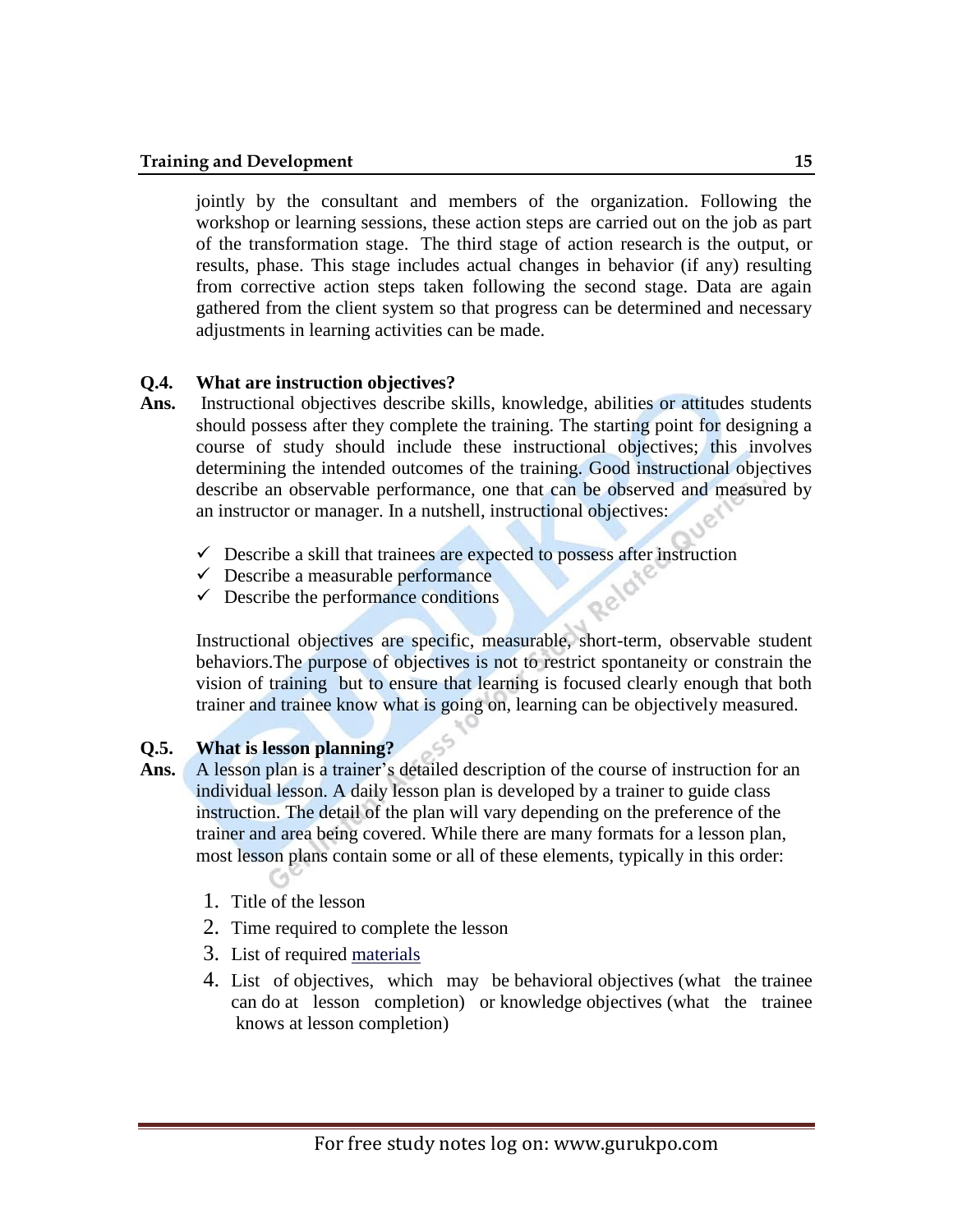- 5. The set (or lead-in, or bridge-in) that focuses students on the lesson's [skills](http://en.wikipedia.org/wiki/Skill) or concepts—these include showing [pictures](http://en.wikipedia.org/wiki/Picture) or [models,](http://en.wikipedia.org/wiki/Model_(physical)) asking leading [questions,](http://en.wikipedia.org/wiki/Question) or [reviewing](http://en.wikipedia.org/wiki/Memorization) previous lessons
- 6. An instructional component that describes the sequence of events that make up the lesson, including trainer's instructional input and guided practice the trainees use to try new skills or work with new ideas
- 7. Independent [practice](http://en.wikipedia.org/wiki/Practice_(learning_method)) that allows trainees to extend skills or knowledge on their own
- 8. A [summary,](http://en.wikipedia.org/wiki/Summary) where the trainer wraps up the discussion and answers questions
- 9. An [evaluation](http://en.wikipedia.org/wiki/Evaluation) component, a test for mastery of the instructed skills or concepts—such as a set of questions to answer or a set of instructions to follow
- 10.Analysis component the trainer uses to reflect on the lesson itself —such as what worked, what needs improving. Quer

# **Q.6. Note on the learning process.**

- **Ans**. Learning is defined as a relatively permanent change in behavior that occurs as a result of experience. There are four critical elements of learning that must be addressed to ensure that people learn. These elements are<br>
1. motivation<br>
2. reinforcement<br>
3. retention
	- 1. motivation
	- 2. reinforcement
	- 3. retention
	- 4. transference

# **Q.7. How does motivation affect learning?**

- Ans. If the person/trainee does not recognize the need for the information (or has been offended or intimidated), all of the instructor's effort to assist the participant to learn will be in vain. The instructor must establish rapport with participants and prepare them for learning; this provides motivation. Instructors can motivate students via several means:
	- $\checkmark$  The participant must be interested in the subject. Interest is directly related to reward. Adults must see the benefit of learning in order to motivate themselves to learn the subject.
	- $\checkmark$  Set a feeling or tone for the lesson and try to establish a friendly, open atmosphere that shows the participants they will help them learn.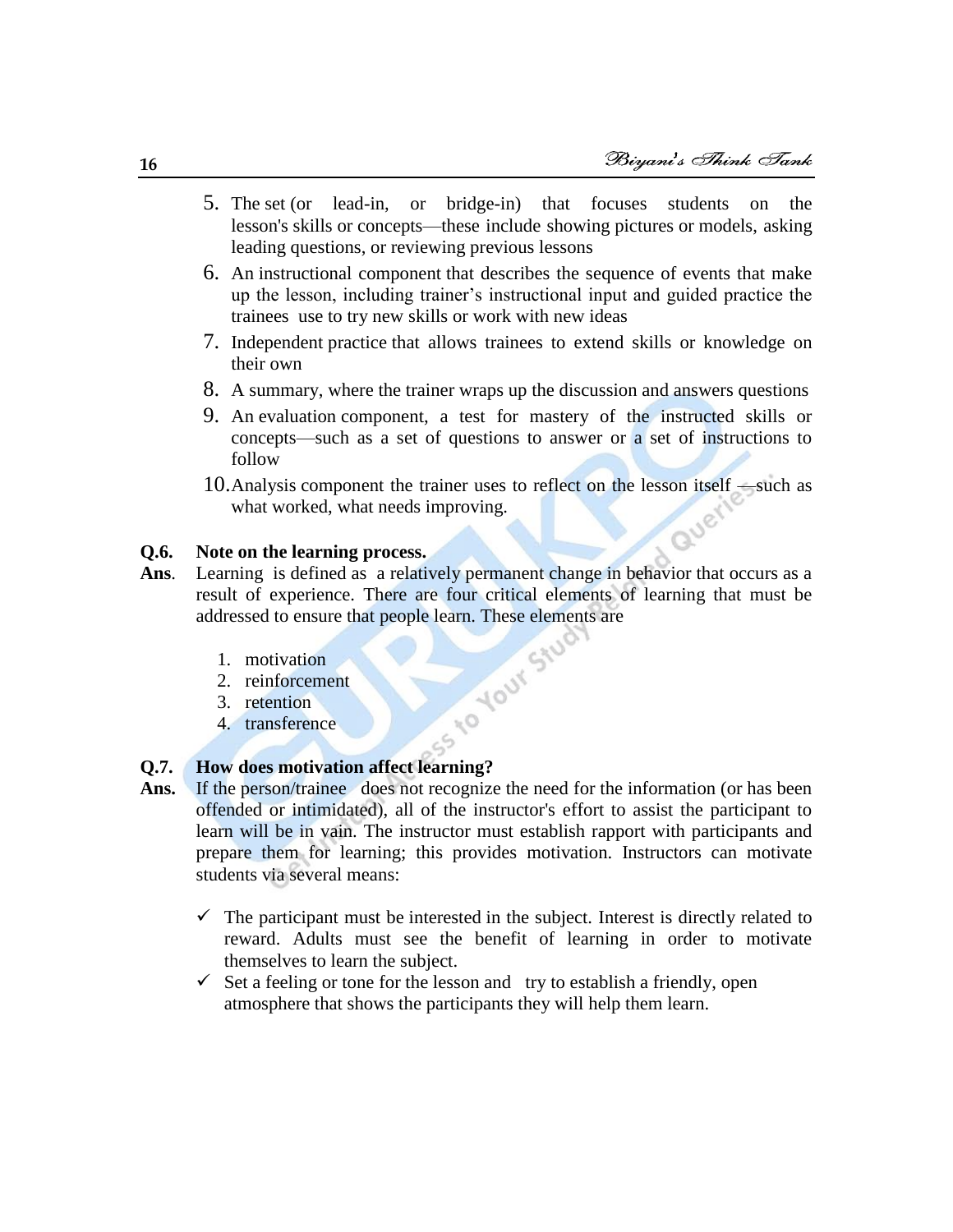- $\checkmark$  Set an appropriate level of difficulty. The degree of difficulty should be set high enough to challenge participants but not so high that they become frustrated by information overload. The instruction should predict and reward participation, culminating in success.
- $\checkmark$  Set an appropriate level of concern. The level of tension must be adjusted to meet the level of importance of the objective. If the material has a high level of importance, a higher level of tension/stress should be established in the class. However, people learn best under low to moderate stress; if the stress is too high, it becomes a barrier to learning.
- $\checkmark$  Feedback. Participants must also see a **reward** for learning. The reward does not necessarily have to be monetary; it can be simply a demonstration of benefits to be realized from learning the material. benefits to be realized from learning the material.

# **Q.8. What is feedback?**

**Ans***.* Knowledge of learning results is called **feedback***.* Feedback must be specific, not general. Participants must also see a **reward** for learning. The reward does not necessarily have to be monetary; it can be simply a demonstration of benefits to be realized from learning the material.. Adults must see the benefit of learning in order to motivate themselves to learn the subject.

# **Q.9. What is Reinforcement?**

- Ans. Reinforcement refers to the consequence of any action .It is a very necessary part of the teaching/learning process; through it, instructors encourage correct modes of behavior and performance.
	- **Positive reinforcement** is normally used by instructors who are teaching participants new skills. As the name implies, positive reinforcement is "good" and reinforces "good" (or positive) behavior.
	- $\bullet$ **Negative reinforcement** is the contingent removal of a noxious stimulus that tends to increase the behavior. The contingent presentation of a noxious stimulus that tends to decrease a behavior is called Punishment. Reinforcing a behavior will never lead to extinction of that behavior by definition. Punishment and Time Out lead to extinction of a particular behavior, but positive or negative reinforcement of that behavior never will.

When trainers are trying to change behaviors (old practices), they should apply both positive and negative reinforcement .Reinforcement should be part of the training/learning process to ensure correct behavior. Trainers need to use it on a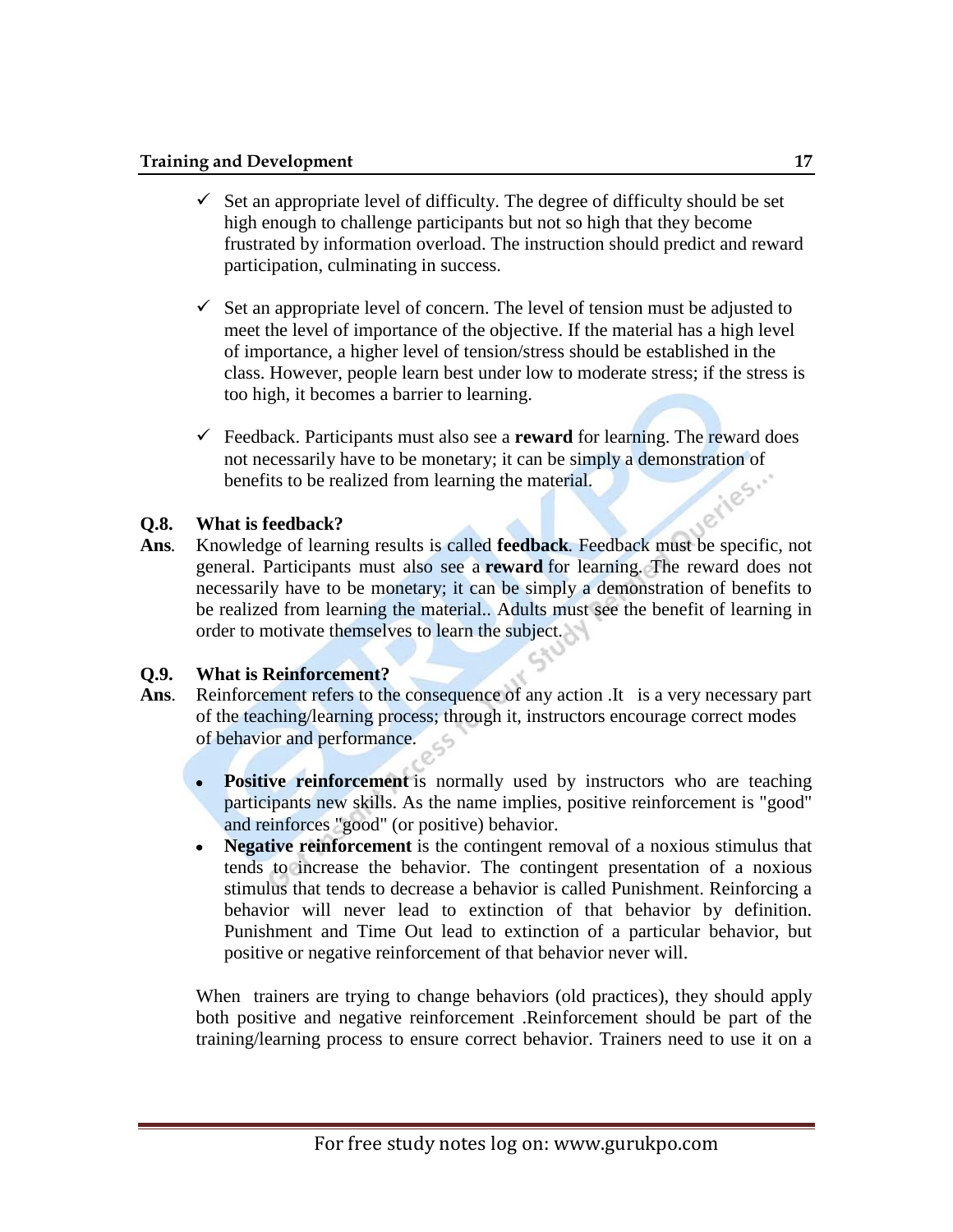frequent and regular basis early in the process to help the students retain what they have learned. Then, they should use reinforcement only to maintain consistent, positive behavior.

# **Q.10. What is retention?**

**Ans**. Learners/ trainees must retain information from classes in order to benefit from the learning. The trainer's job is not finished until they have assisted the learner in retaining the information. The amount of retention will be directly affected by the degree of original learning. Simply stated, if the participants did not learn the material well initially, they will not retain it well either. Retention by the participants is directly affected by their amount of practice during the learning. Instructors should emphasize retention and application.

# **Q.10. What is transfer of learning?**

- **Ans.** Transfer of learning is the result of training -- it is the ability to use the information taught in the course but in a new setting. As with reinforcement, there are two types of transfer : **positive** *and* **negative***.*
	- Positive transference, like positive reinforcement, occurs when the  $\bullet$ participants uses the behavior taught in the course.
	- Negative transference, again like negative reinforcement, occurs when the participants do not do what they are told not to do. This results in a positive (desired) outcome.

#### **Q.11. How can the transfer of learning be maximized?**

- **Ans**. Transference is most likely to occur in the following situations:
	- *Association* -- participants can associate the new information with something that they already know.
	- $\triangleright$  *Similarity* -- the information is similar to material that participants already know; that is, it revisits a logical framework or pattern.
	- *Degree of original learning* -- participant's degree of original learning was high.
	- *Critical attribute element* -- the information learned contains elements that are extremely beneficial (critical) on the job.

#### **Q.13. Does adult learning have any significant role to play ?**

**Ans.** Although adult learning is relatively new as field of study, it is just as substantial as traditional education and carries and potential for greater success. Of course, the heightened success requires a greater responsibility on the part of the teacher.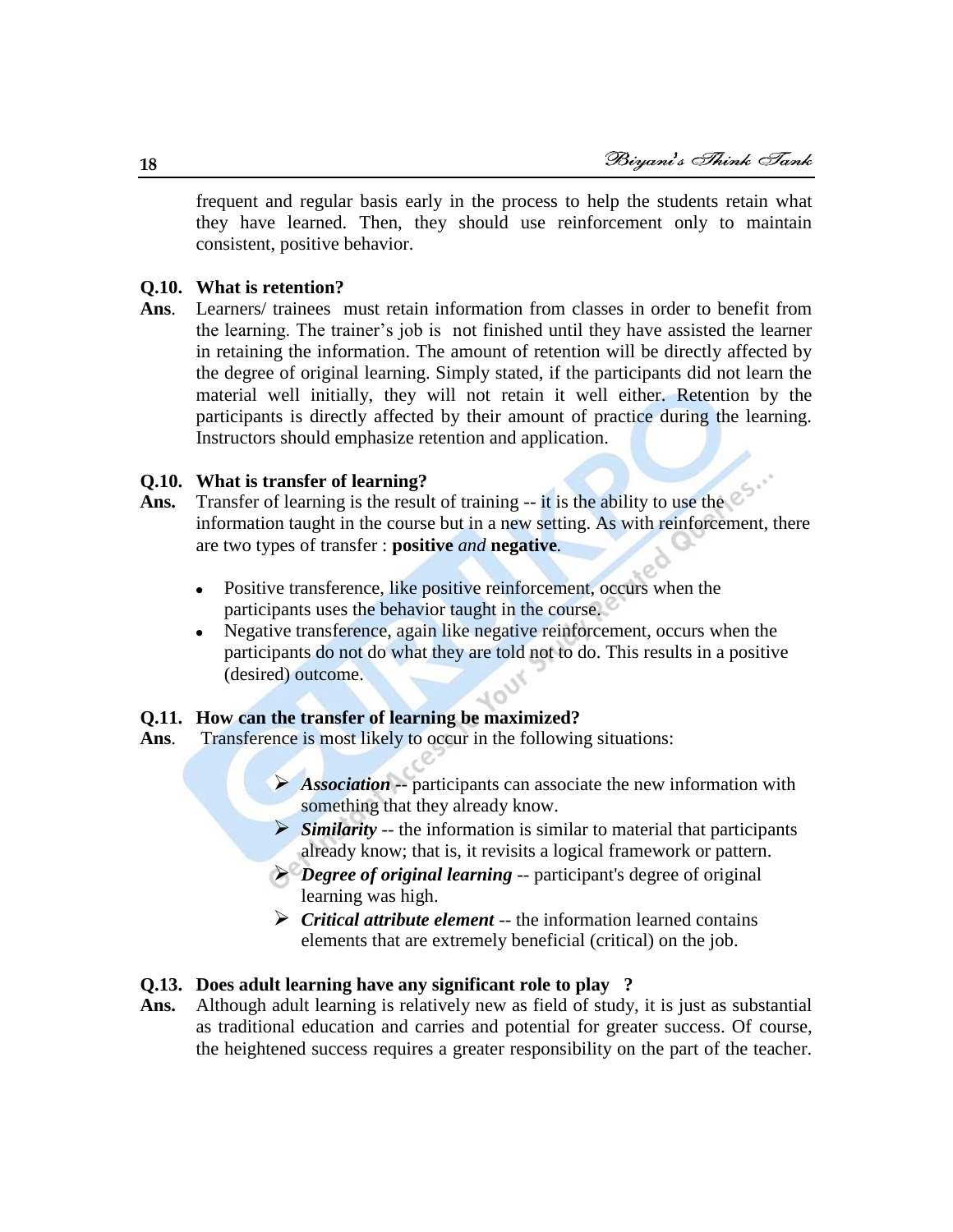Additionally, the learners come to the course with precisely defined expectations. Unfortunately, there are barriers to their learning. The best motivators for adult learners are interest and selfish benefit. If they can be shown that the course benefits them pragmatically, they will perform better, and the benefits will be longer lasting.

# **Q.14. What is meant by Training climate ?**

Ans. Training climate is what it feels like to work somewhere, how motivating that is, and consists of six clear elements; clarity, commitment, standards, responsibility, recognition and teamwork - all of which can be measured and managed.

# **Q.15. What are the elements which make the training climate ?**

**Ans**. The elements which make the training climate are:

# **Managerial Support (MS):**

1. Supervisors give recognition and credit to those who apply new knowledge and skills to their work.

2. Supervisors match associates' needs for personal and professional development with opportunities to attend training.

- 3. Independent and innovative thinking are encouraged by supervisors.
- 4. Top management expects high levels of performance at all times.
- 5. Top management expects continuing technical excellence and competence.

# **Job Support (JS):**

1. Gaining new information about ways to perform work more effectively is important in this organization.

- 2. Job assignments are designed to promote personal development.
- 3. Learning new ways of performing work is valued in this organization.

4. Work assignments include opportunities to learn new techniques and procedures for improving performance.

5. There is a strong belief that continuous learning is important to successful job performance.

# **Organizational Support (OS):**

1. There is a performance appraisal system that ties financial rewards to use of newly acquired knowledge and skills.

2. This organization offers excellent training programs.

3. Employees are provided with resources necessary to acquire and use new knowledge and skills.

4. There are rewards and incentives for acquiring and using new knowledge and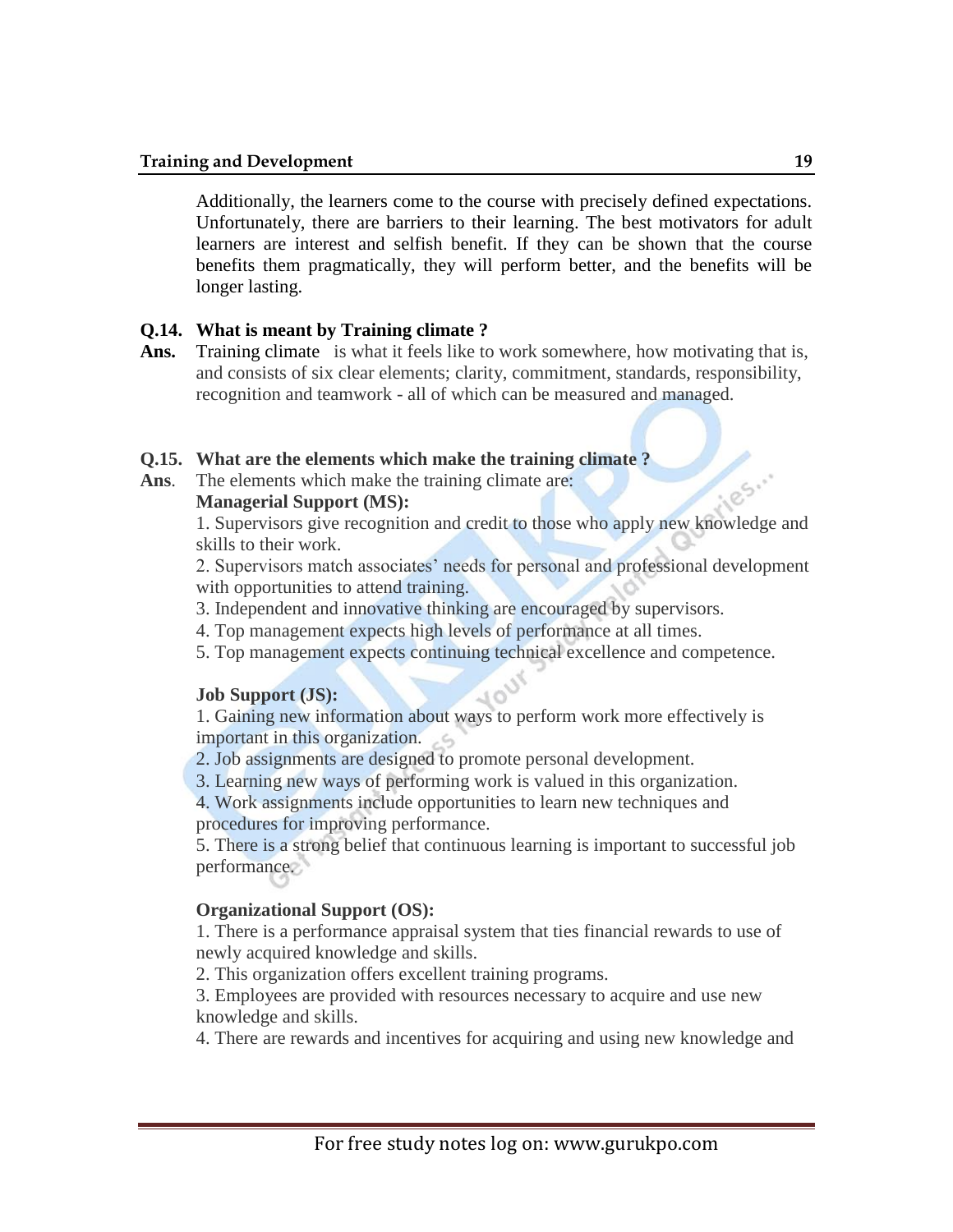skills in one's job.

5. This organization rewards employees for using newly acquired knowledge and skills on the job.

# **Q.16. How to create a training climate in the training room?**

Ans. Here are some guidelines for creating a training climate in the training room:

# **ENABLING OBJECTIVES :**

- Identify characteristics of how people learn  $\bullet$
- Explain how groups form and develop
- Use effective presentation skills
- Introduce a presentation  $\bullet$
- Use questioning techniques
- Summarize a presentation  $\bullet$

# **CHARACTERISTICS OF LEARNERS**

- Require learning to be relevant  $\bullet$
- HARACTERISTICS OF LEARNERS<br>Require learning to be relevant<br>Are highly motivated if they believe learning is relevant  $\bullet$
- $\bullet$ Need participation and active involvement in the learning process
- Desire a variety of learning experiences  $\bullet$
- $\bullet$ Desire positive feedback
- Have personal concerns and need an atmosphere of safety  $\bullet$
- Need to be recognized as individuals with unique backgrounds,  $\bullet$ experiences and learning needs
- Must maintain their self-esteem
- Have high expectations for themselves and their trainer
- Have personal needs that must be taken into consideration

# **INVOLVING PARTICIPANTS**

- Allowing participants to provide input regarding schedules, activities and other events
- Questioning and feedback  $\bullet$
- Brainstorming and discussions  $\bullet$
- Hands-on work
- Group and individual projects
- Classroom activities  $\bullet$

# **USE A VARIETY OF METHODS**

- Audiovisual aids
- Illustrated lectures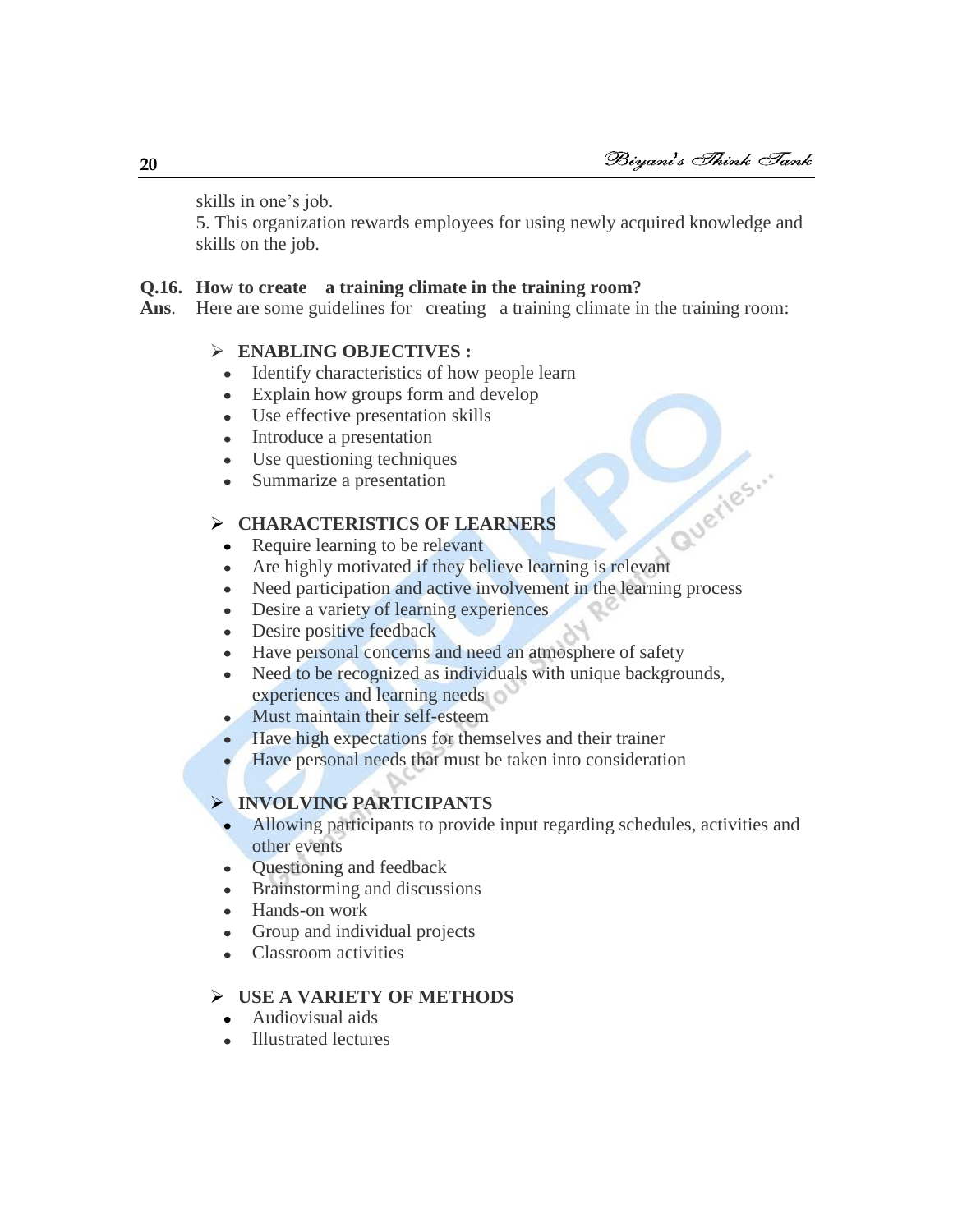- Demonstrations
- $\bullet$ Brainstorming
- Small group activities
- Group discussions  $\bullet$
- $\bullet$ Role plays and case studies
- Guest speakers

# **USE THE POSITIVE FEEDBACK**

- Give verbal praise either in front of other participants or in private
- Use positive responses during questioning
- Recognize appropriate skills while coaching
- Let the participants know how they are progressing toward achieving learning objectives

# **TREAT PARTICIPANTS AS INDIVIDUALS**

- Use participant names as often as possible
- Involve all participants as often as possible
- Treat participants with respect
- Allow participants to share information with others

# **MAINTAIN SELF-ESTEEM**

- Reinforce those practices and beliefs embodied in the course content
- Provide corrective feedback in an appropriate manner
- Provide training that adds to their sense of competence and self-esteem
- Recognize participants' own career accomplishments

# **INDIVIDUALS BECOME GROUP**

- They share a common purpose
- They share a common experience in attending the course
- Each member's contributions and questions are valued and respected
- An open and trusting climate develops
- The members pay attention to how they work together

# **UNDERSTAND GROUP DYNAMICS**

- Observe
- Develop increased awareness
- Discuss observations with cotrainers
- Develop options to support the group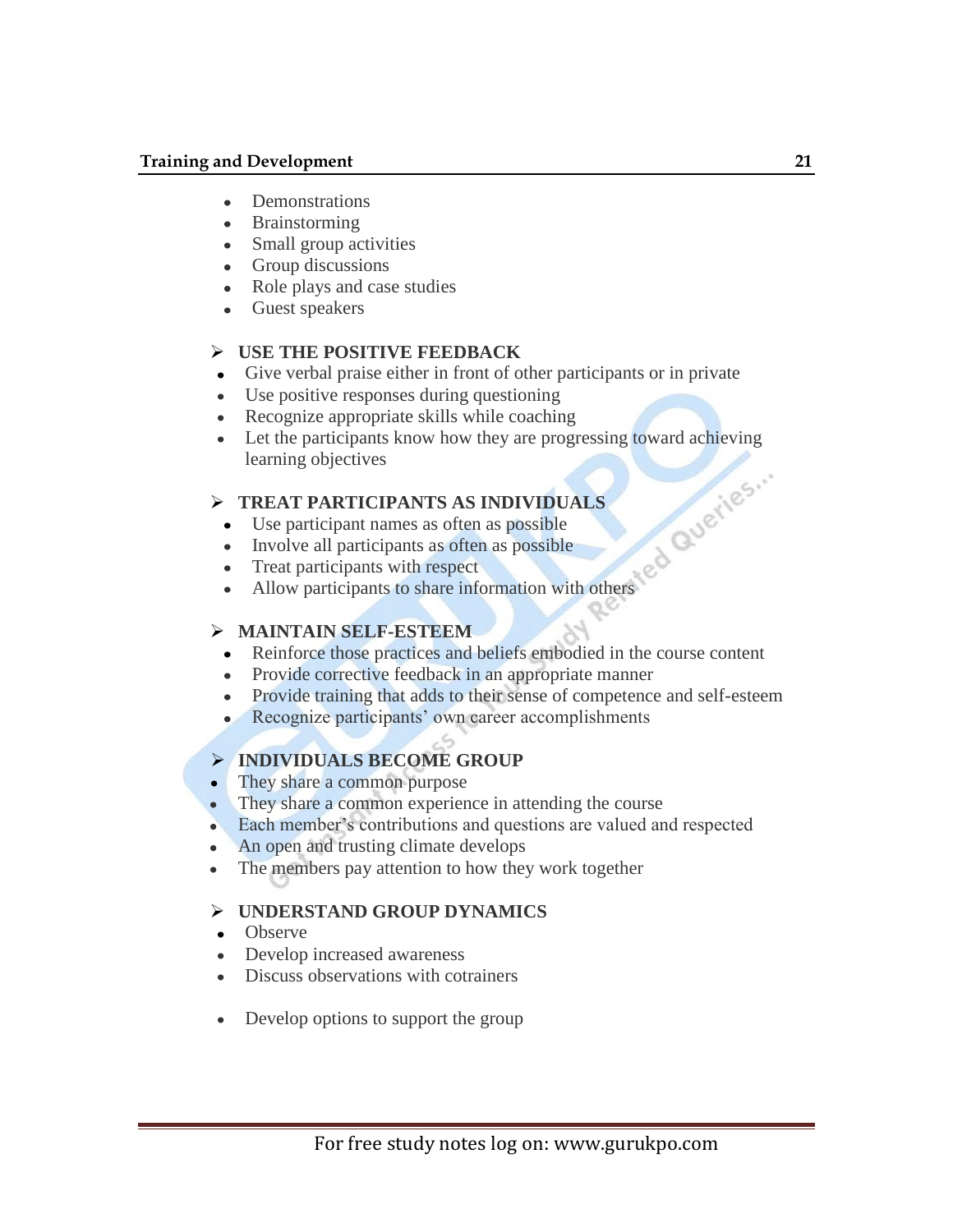# **TO MOVE TOWARDS LEARNING GOALS**

- Structure  $\bullet$
- Direction
- Leadership

# **EFFECTIVE PRESENTATION SKILLS**

- Follow a plan and use trainer's notes
- Communicate in a way that is easy to understand
- Maintain eye contact with participants
- Project your voice
- Avoid the use of slang or repetitive words, phrases or gestures
- Display enthusiasm
- Move around the room
- Use appropriate audiovisuals
- Be sure to ask both simple and more challenging questions
- Provide positive feedback
- Use participant names
- Display a positive use of humor
- Provide smooth transitions between topics<br>
Provide smooth transitions between topics<br>
PURPOSE
- Be an effective role model  $\bullet$

# **PURPOSE OF INTRODUCTION**

- Capture interest
- Make participants aware of the clinical trainer's expectations
- Help foster a positive training climate

# **INTRODUCTION TECHNIQUES**

- Reviewing the objectives
- Asking a series of questions about the topic  $\bullet$
- Relating the topic to previously covered content
- Sharing a personal experience  $\bullet$
- Relating the topic to real-life experiences  $\bullet$
- Using a case study or problem-solving activity
- Using a videotape or other audiovisual aid  $\bullet$
- Using an imaginative transparency  $\bullet$
- Making a provocative statement  $\bullet$
- Giving a classroom demonstration
- Using a content expert $\bullet$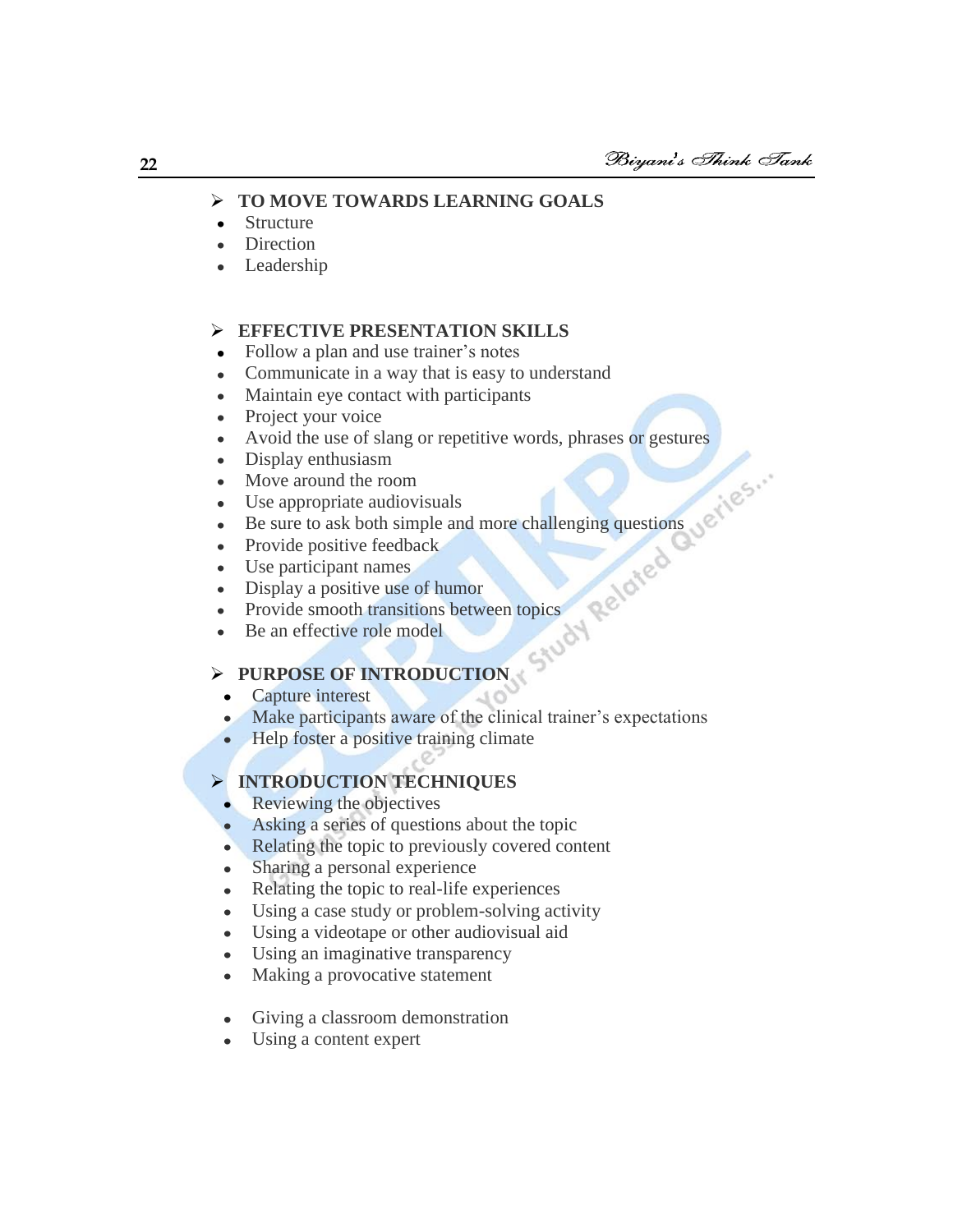# **Training and Development 23** 23

- Using a game, role play or simulation
- Relating the topic to future work experiences

# **QUESTIONING TECHNIQUES**

- Ask a question of the entire group
- Target the question to a specific participant
- State the question, pause and then direct the question to a specific  $\bullet$ participant
- The key in asking questions is to avoid a pattern
- Use participant names during questioning  $\bullet$
- Repeat a participant's correct response  $\bullet$
- Provide positive reinforcement  $\bullet$

# **PARTICIPANTS RESPONSES**

- Use participant names during questioning
- Repeat a participant's correct response
- Provide positive reinforcement

# **Q.17. What is pedagogy?**

- Ans. Pedagogy is the art or science of being a teacher or trainer. Pedagogy is the strategies, techniques, and approaches that teachers /trainers can use to facilitate learning also sometimes referred to as the correct use of teaching strategies.The word "peda" refers to children , which is why some like to make the distinction between :
	- $\triangleright$  Pedagogy:-.(teaching children) and
	- Andragogy :-(teaching adults).

# **Q.18. What is Andragogy?**

- **Ans.** Andragogy is the art and science of helping adults learn. Andragogy is based on crucial assumptions about the characteristics of adult learners that are different from the assumptions about child learners. As persons mature,
	- $\triangleright$  their self concept moves from being a dependent personality toward one of being a self-directing human being,
	- $\triangleright$  they accumulate a growing reservoir of experience that becomes an increasing resource for learning ,
	- $\triangleright$  their readiness to learn becomes oriented increasingly to the developmental tasks of their social roles, and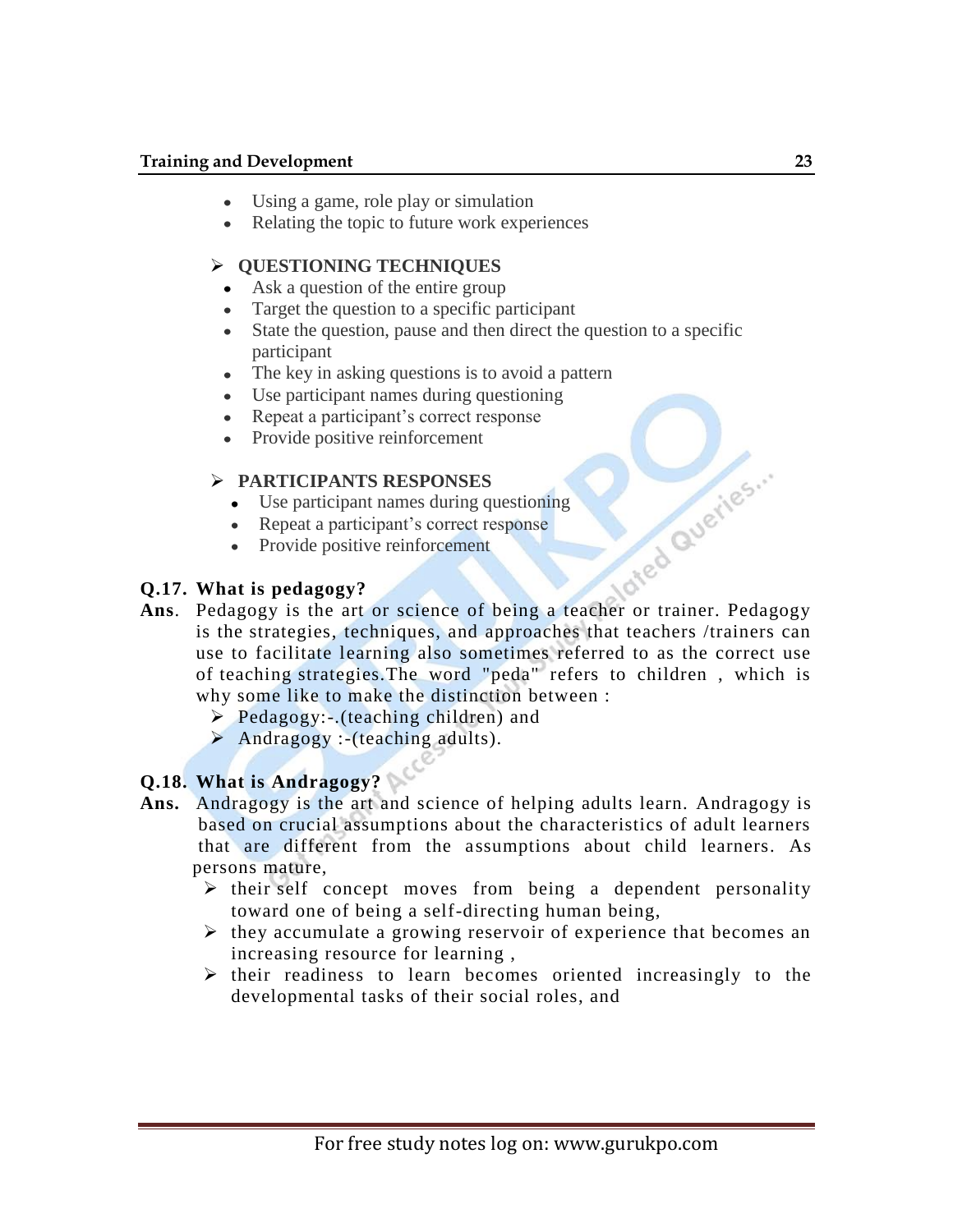$\triangleright$  their time perspective changes from one of postponed application of knowledge to immediacy of application.

# **Q.19 How are training modules developed?**

- **Ans.** The process for developing performance-based training includes the following steps. The first four steps constitute the task analysis that is necessary to design and develop relevant,useful training materials. Steps 5–10 constitute the design and development process.
	- 1. Define the target population for training.
	- 2. List the tasks to be performed by the target population on the job.
	- 3. List the skills and knowledge needed to do the tasks.
	- 4. Select the skills and knowledge to be taught. (These make up the "training objectives.")
	- 5. Organize the selected skills and knowledge into suitable teaching units (modules) and develop the training design (including brief outlines of module content and planned training methods).
	- 6. Draft expanded outlines of modules, including instructional objectives, main body of text, and descriptions of training methods, examples and exercises.
	- 7. Experts provide realistic examples and information for use in exercises.
	- 8. Draft the complete modules, facilitator guidelines, and course director guidelines.
	- 9. Field-test the training materials.
	- 10. Revise and finalize training materials based on the field test.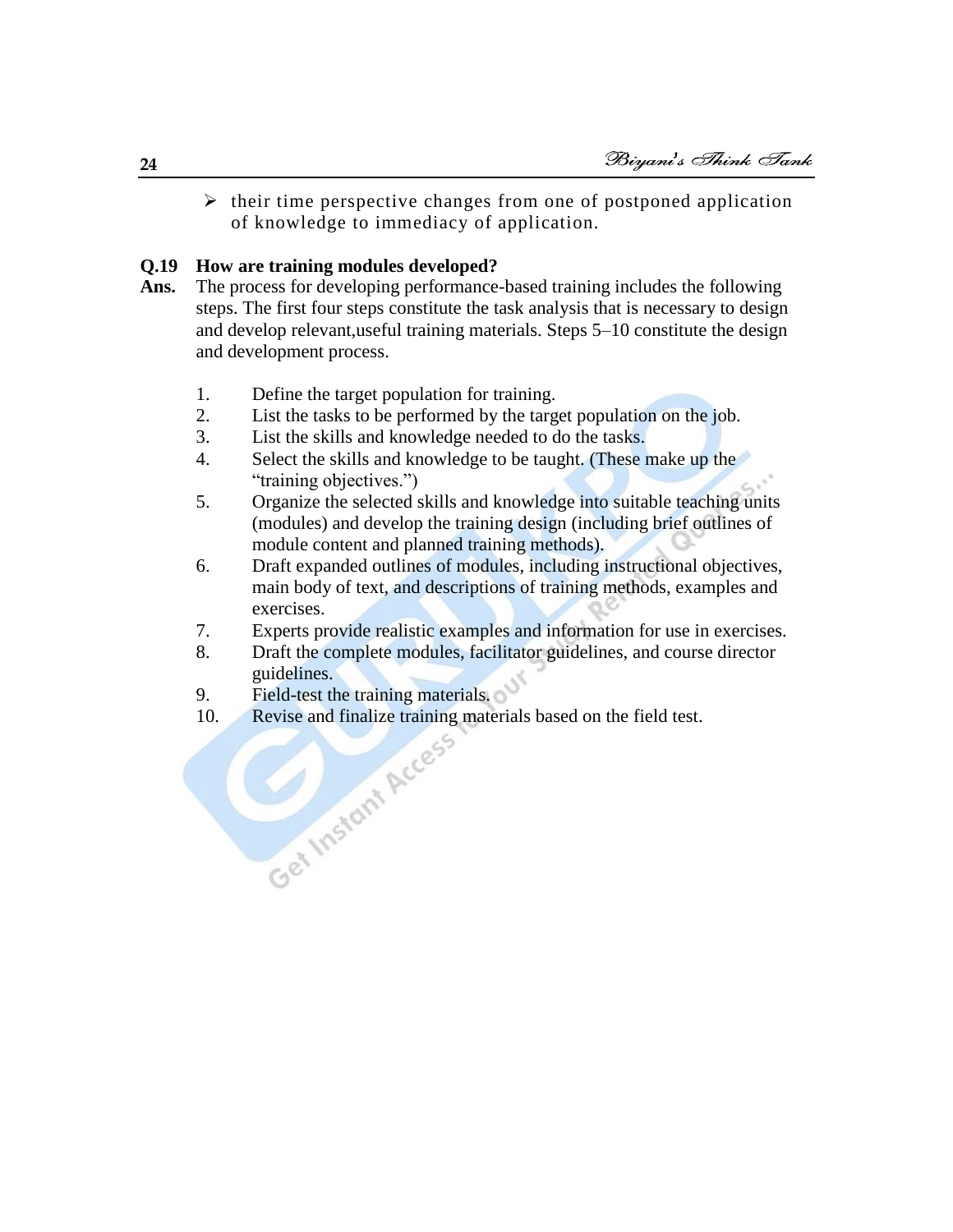# **Unit 4**

# **Trainer & Training Institutions**

# **Q.1. What is Trainers Profile?**

**Ans.** A person who imparts training is a trainer. Effective trainers :<br>  $\triangleright$  Know their subject matter.<br>  $\triangleright$  Take the time to get to know their audience.<br>  $\triangleright$  Are nonjudgmental<br>  $\triangleright$  They respect differences of

- $\triangleright$  Know their subject matter.
- $\triangleright$  Take the time to get to know their audience.
- $\triangleright$  Are nonjudgmental
- $\triangleright$  They respect differences of opinion and life choices.
- $\triangleright$  Are culturally sensitive.
- > Are self-aware.
- $\triangleright$  Are inclusive.
- $\triangleright$  Are lively, enthusiastic and original.
- $\triangleright$  Use a variety of vocal qualities
- $\triangleright$  Use "body language" effectively.
- $\triangleright$  Make their remarks clear and easy to remember.
- $\triangleright$  Illustrate their points.
- > Understand group dynamics and are comfortable managing groups.
- $\triangleright$  Are flexible.
- $\triangleright$  Are open to new ideas and perspectives.
- $\triangleright$  Are compassionate.

 $G^{\mathcal{C}}$ 

- $\triangleright$  Are receptive to feedback.
- $\triangleright$  Continuously work to improve their teaching and training.

# **Q.2. Write a short note on Trainer as a change Agent.**

**Ans**. The term "Change Agents" refers to people in the organization who can be counted on to champion the change to their departments and peers. They serve as the liaisons between the organization and the project team. There have been changes in responsibility in line with the growth of HRM, delayering and divisionalization.

Trainers are now seen more as facilitators and agents of change than as instructors.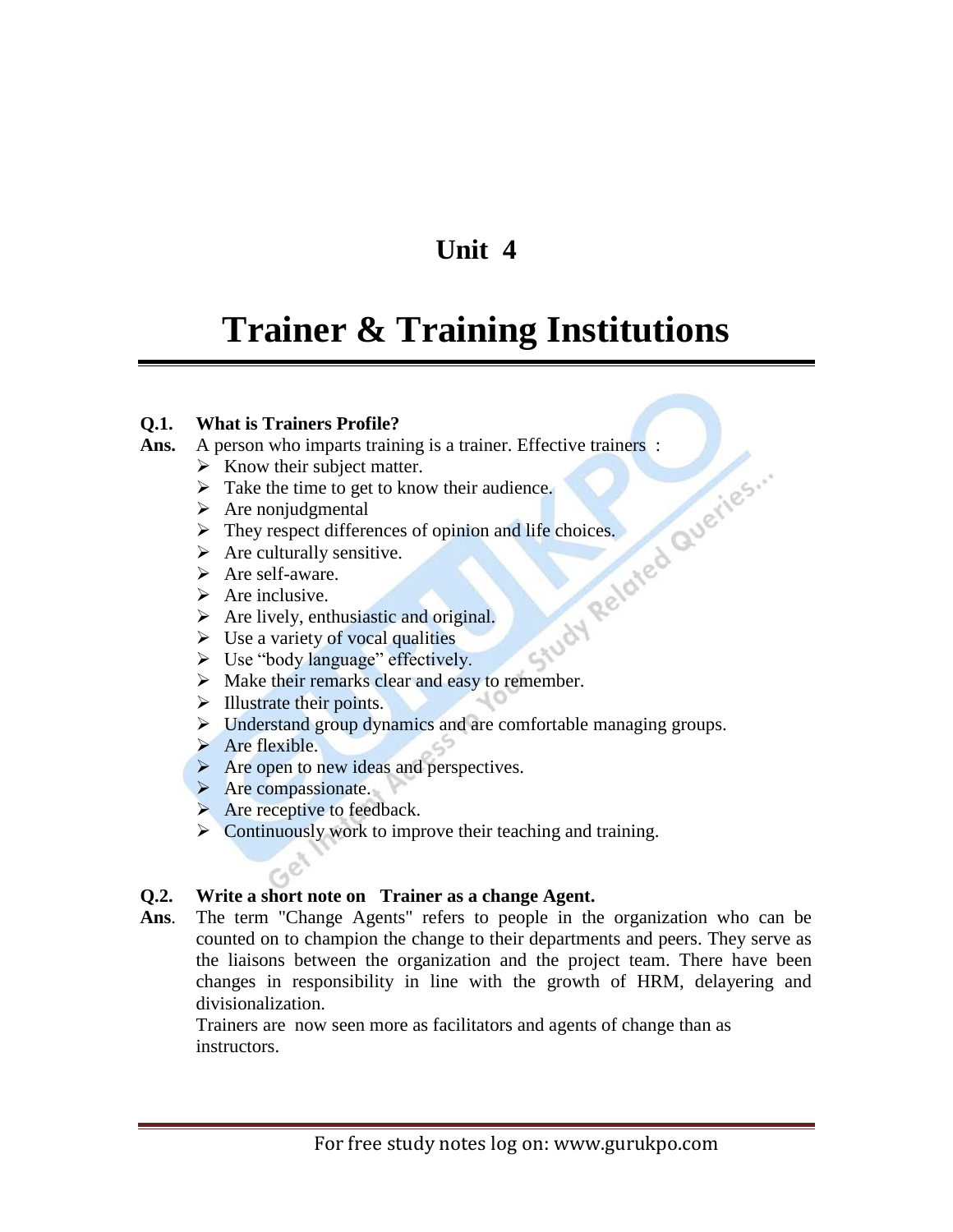#### **Q.3. What is the emerging role of the HR manager?**

**Ans**. Human resource management is a process of bringing people and organizations together so that the goals of each other are met. The role of HR manager is shifting from that of a protector and screener to the role of a planner and change agent.

#### **Q.4. Can the trainer help managers in changing times?**

**Ans**. Training and development extends beyond information and orientation training to include sensitivity training and field experiences that will enable the manager to understand cultural differences better.

# **Q.5. Why is there a growing demand for training and development?**

- Ans. The main reasons for the rapidly growing demand for training and development are<br>  $\triangleright$  **self-enrichment** and are
	- **self-enrichment** and
	- **survival** in response to the chaos of the current workplace.

In most organizations, employees are realizing that the knowledge and skills they acquired in college are becoming obsolete, and they need to constantly stay flexible, marketable, and competitive. Training improves over all organizational growth along with personal growth, which enables fulfillment to the individual as well as the organization. Earlier, training used to be focused more on enabling an employee to perform his/her current job effectively and efficiently and the evaluation used to be based on whether it contributes to current strategic goals. **In the modern era as globalization and competition increase training systems have to change focus**. With the knowledge economy enveloping the world, the traditional hierarchical organizational structures are giving way to flatter and flexible organizational structures. Work pressures are on the increase due to the increasing stresses and strains. Organizations now work with flexible teams and an employee is a member of different teams simultaneously. Employees expectations in terms of responsibility as well as rewards have changed dramatically. Rewards come when the organizations starts identifying the relationship between the training and bottom line performance. For example, in India, **Infosys** is imparting leadership training by setting up a training institute for future leader. From a policy, which began from an assessment of current, needs of the organization it will now have to encompass even emerging needs of organization.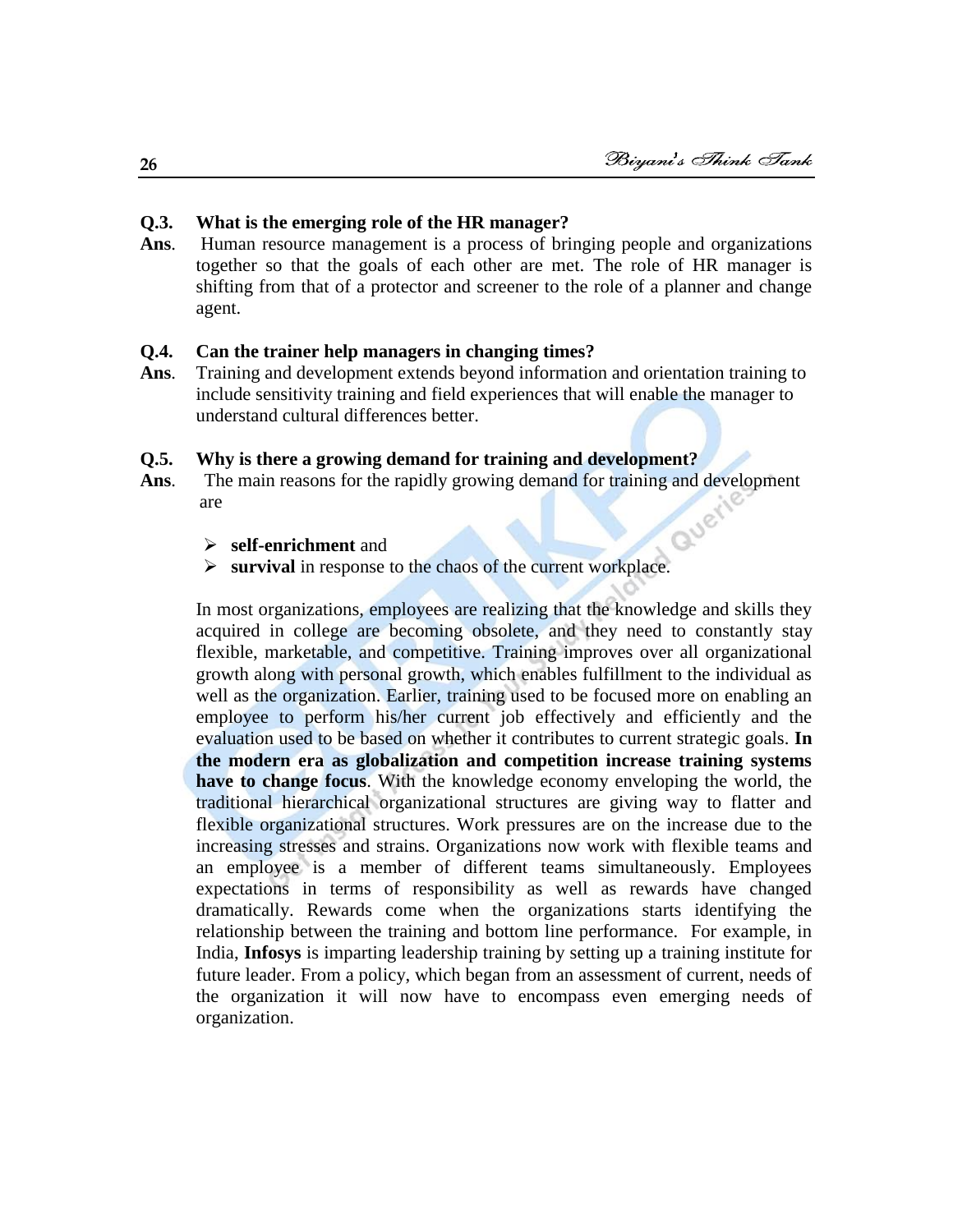# **Q.6. How can we say that training benefits organizations?**

**Ans.** There **is evidence from industry** that, when companies have embraced some of the principles of training and development, they have reaped rich rewards. Motorola claims that for every dollar that it spends on training it gets back 33 dollars as benefits. GE uses its training programs to identify the high flyers and develop best inter personal relations among managers and senior managers. Pepsi views training seriously and the chairman himself involves in the conduct of workshops for senior executives. Unless organizations follow a holistic approach towards training and development they may end up as dysfunctional organizations.

# **Q.7. What are MDP and EDPs ?**

**Ans.** Management Development Programmes (MDP) refer to the activities involved in enhancing leaders', managers' and supervisor's abilities to plan, organize, lead and control the organization and its members. Consequently, many view the term "management development" to include executive development (developing executives), leadership development (developing leaders), managerial development (developing managers) and supervisoral development (developing supervisors).Management development is an effort that enhances the learner's capacity to manage organizations (or oneself). Managing includes activities of planning, organizing, leading and coordinating resources. A critical skill for anyone is the ability to manage their own learning.

Executive development Programmes(EDP) refer to the activities involved in enhancing one's ability to carry out top-level roles in the organization. Some key skills for executives to have include understanding the external environment of the organization, leadership, strategic planning, financial forecasting and analysis, organizing, program planning and human resource management, etc.

# **Q.8. What are different types of training institutions?**

**Ans.** In India, there is a large network of ITIs, Vocational schools, institutions,Export promotion councils, commodity boards, community polytechnics, extension, universities, NGOs, professional bodies and associations, Chambers of commerce and Industries, Confederation of industries at district,state,regional and national levels etc., conducting a large variety of formal and non formal training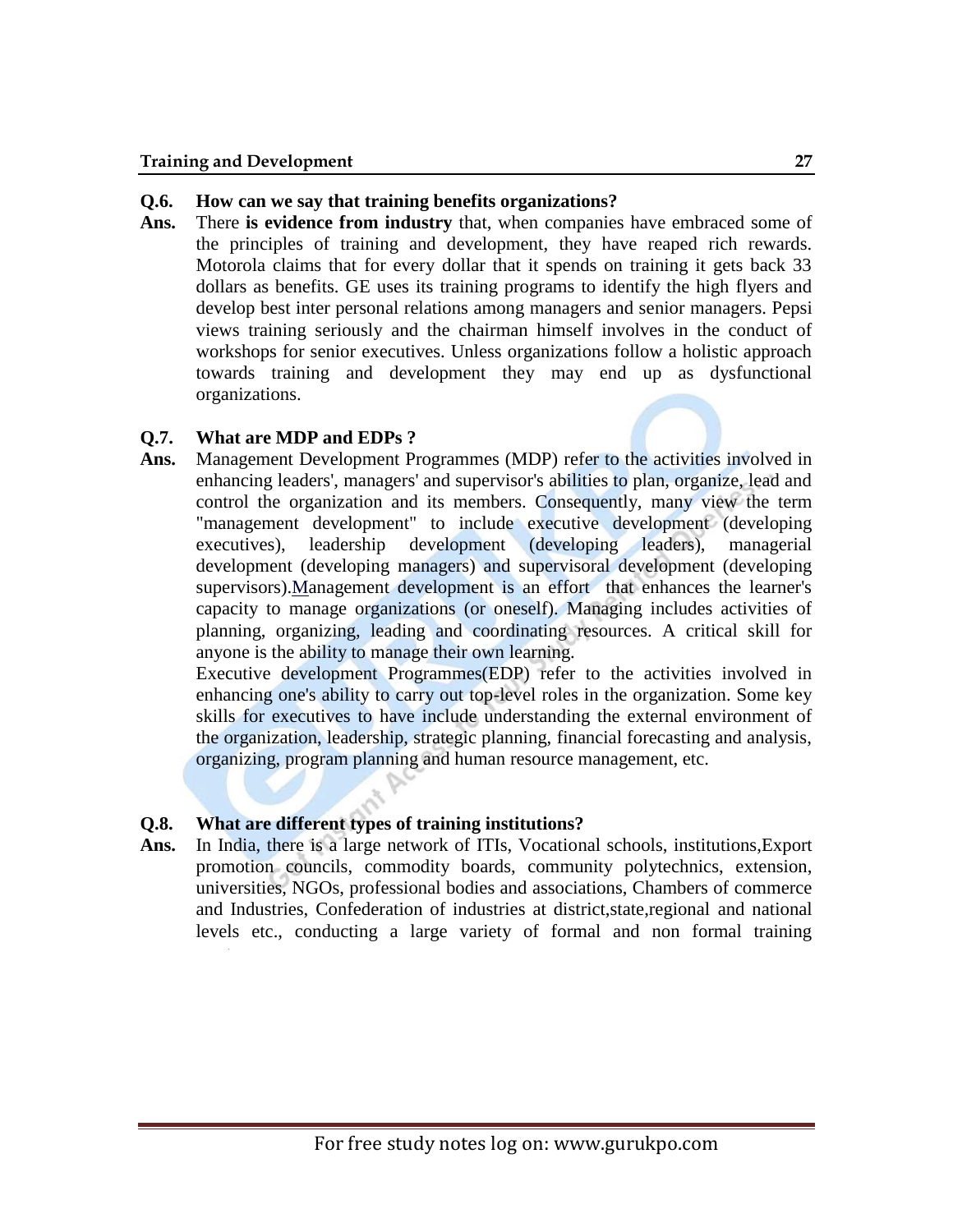# **Unit 5**

# **Evaluation of Training**

# **Q.1. What is Training Evaluation?**

- **Ans.** The process of examining a training program to assess whether training has had the desired effect is called training evaluation. Training evaluation ensures whether candidates are able to implement their learning in their respective workplaces, or to the regular work routines.The five main purposes of training evaluation are:
	- 1. **Feedback**: It helps in giving feedback to the candidates by defining the objectives and linking it to learning outcomes.
	- 2. **Research**: It helps in ascertaining the relationship between acquired knowledge, transfer of knowledge at the work place, and training
	- 3. **Control:** It helps in controlling the training program because if the training is not effective, then it can be dealt with accordingly.
	- 4. **Power games**: At times, the top management (higher authoritative employee) uses the evaluative data to manipulate it for their own benefits.
	- 5. **Intervention**: It helps in determining that whether the actual outcomes are aligned with the expected outcomes.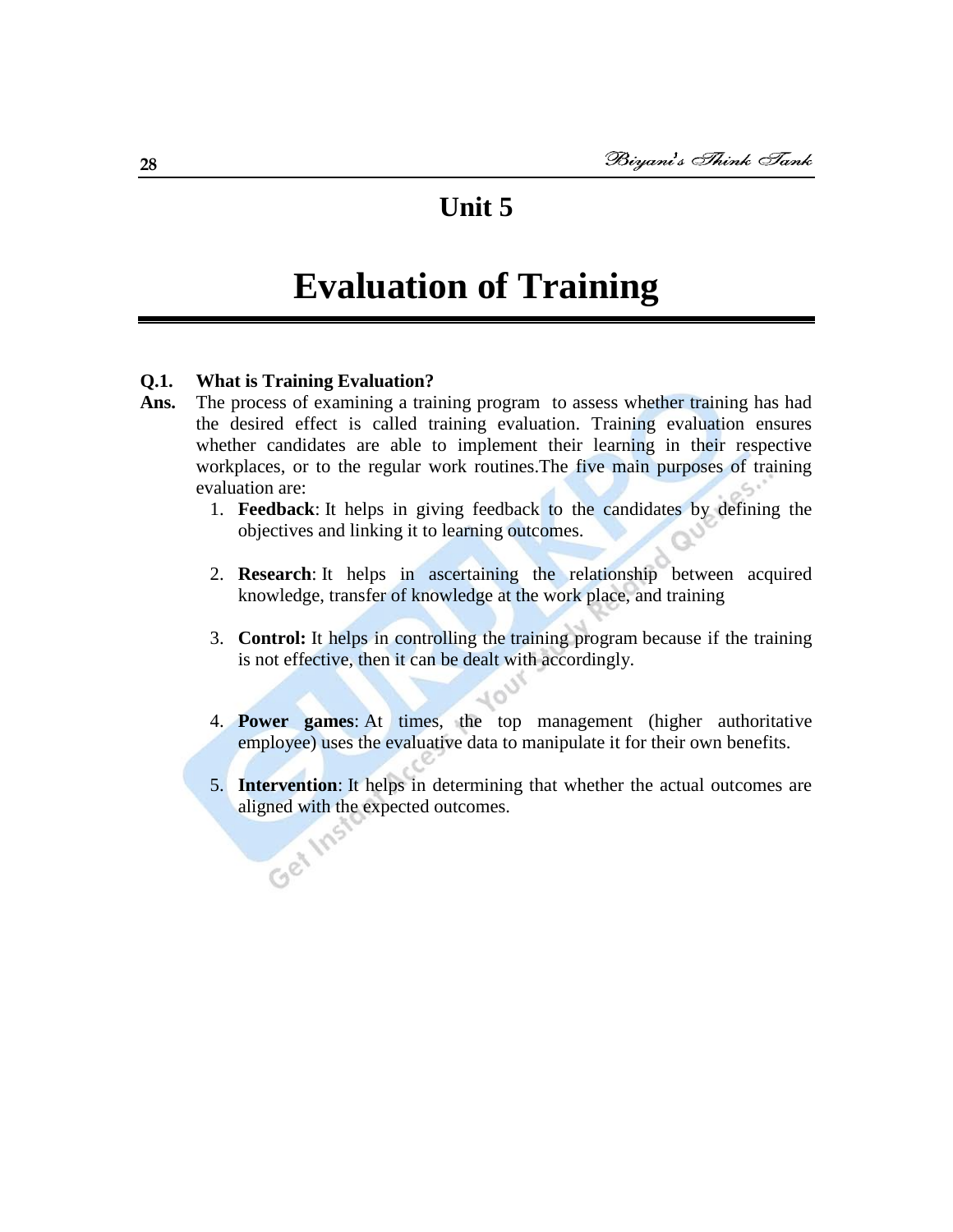

# **Q.2. What are the methods of training evaluation?**<br> **Ans.** The various methods of training evaluation are:<br>
• Observation<br>
• Questionnaire

Ans. The various methods of training evaluation are:

- **Observation**  $\bullet$
- **Ouestionnaire**  $\bullet$
- Interview  $\bullet$
- Self diaries  $\bullet$
- Self recording of specific incidents.  $\bullet$

# **Q.3. How is training evaluation a useful process?**

**Ans.** It is not good enough for a trainer to feel self-satisfied with his or her training performance without evaluating it. All effective trainers not only evaluate or measure the degree of success of their course, they also evaluate their personal performance at the conclusion of each session or at least at the end of each training day. Evaluation is an integral part of effective training. **The main purpose of training evaluation is to improve training by discovering which training processes are successful in achieving their objectives (to "sort out the good from the bad")**.There are two aspects of evaluation:

**PO** 

 $-5$ 

- 1. Course evaluation
- 2. Trainer evaluation (self-evaluation).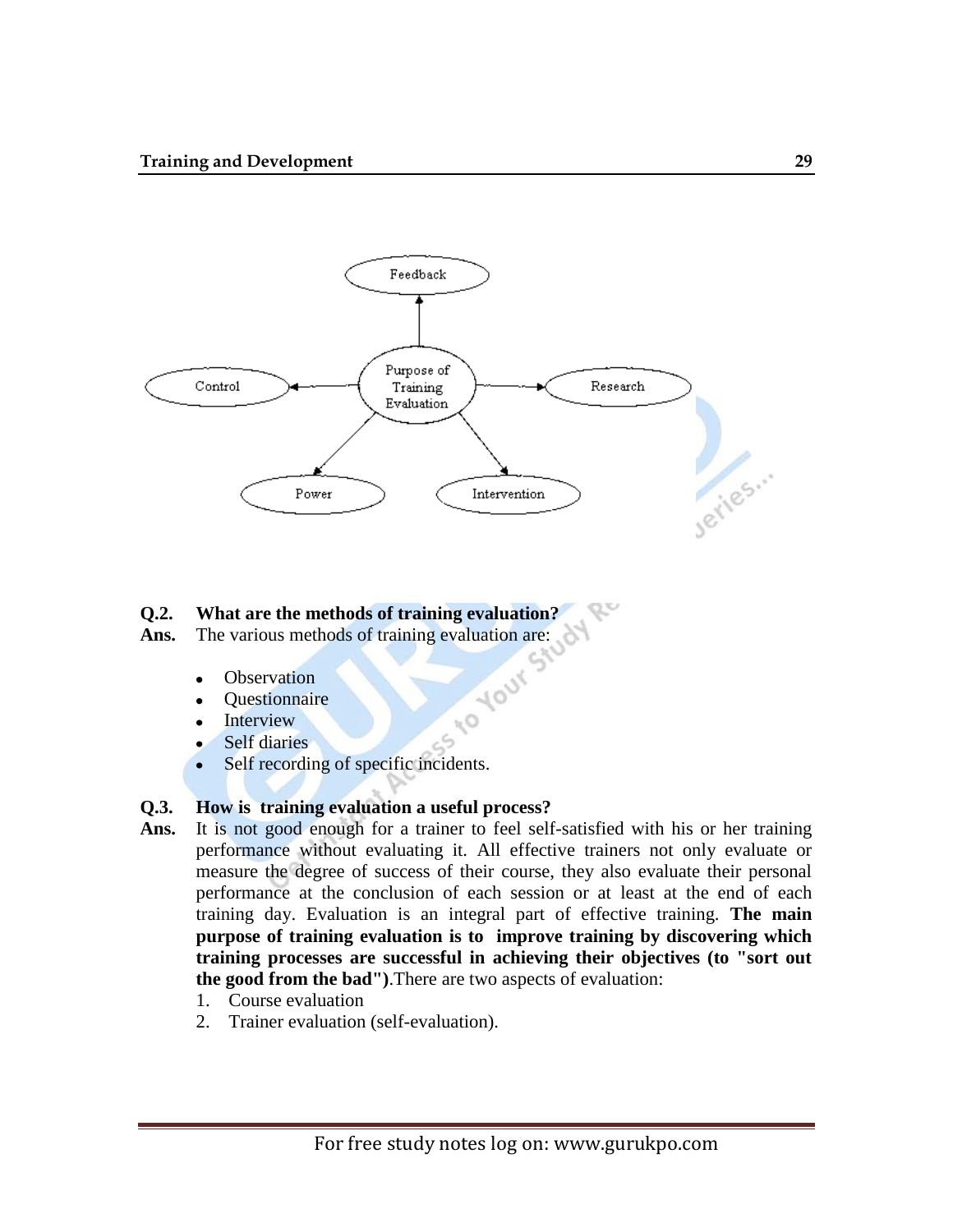# **Q.4. Suggest guidelines for course evaluation.**

- **Ans**. Guidelines for course evaluation: Break the process of evaluation into clear, achievable steps:
	- **Evaluating reaction:** Find out how well the trainees liked a particular training session or sessions or the course as a whole
	- **Evaluating learning:** What principles, facts and techniques were learned? Written test questions, oral test questions, skill tests .
	- **Evaluating behaviour:** What changes in job behaviour resulted from the training
	- **Evaluating results:** What were the tangible results of the training in terms of improved job performance?

# **Q.5. How are the four levels of Kirkpatrick's evaluation model useful in evaluating learning in the organizations?**

- Ans. The four levels of Kirkpatrick's evaluation model essentially measure:
	- $\triangleright$  reaction of trainee- what they thought and felt about the training;

- 0

- $\triangleright$  learning the resulting increase in knowledge or capability;
- $\triangleright$  behaviour extent of behaviour and capability improvement and implementation/application;
- $\triangleright$  results the effects on the business or environment resulting from the trainee's performance. All these measures are recommended for full and meaningful evaluation of learning in organizations.

# **Q.6.I llustrate the four levels of Kirkpatrick's training evaluation .**

**Ans**. This grid illustrates the basic Kirkpatrick structure at a glance.

**30**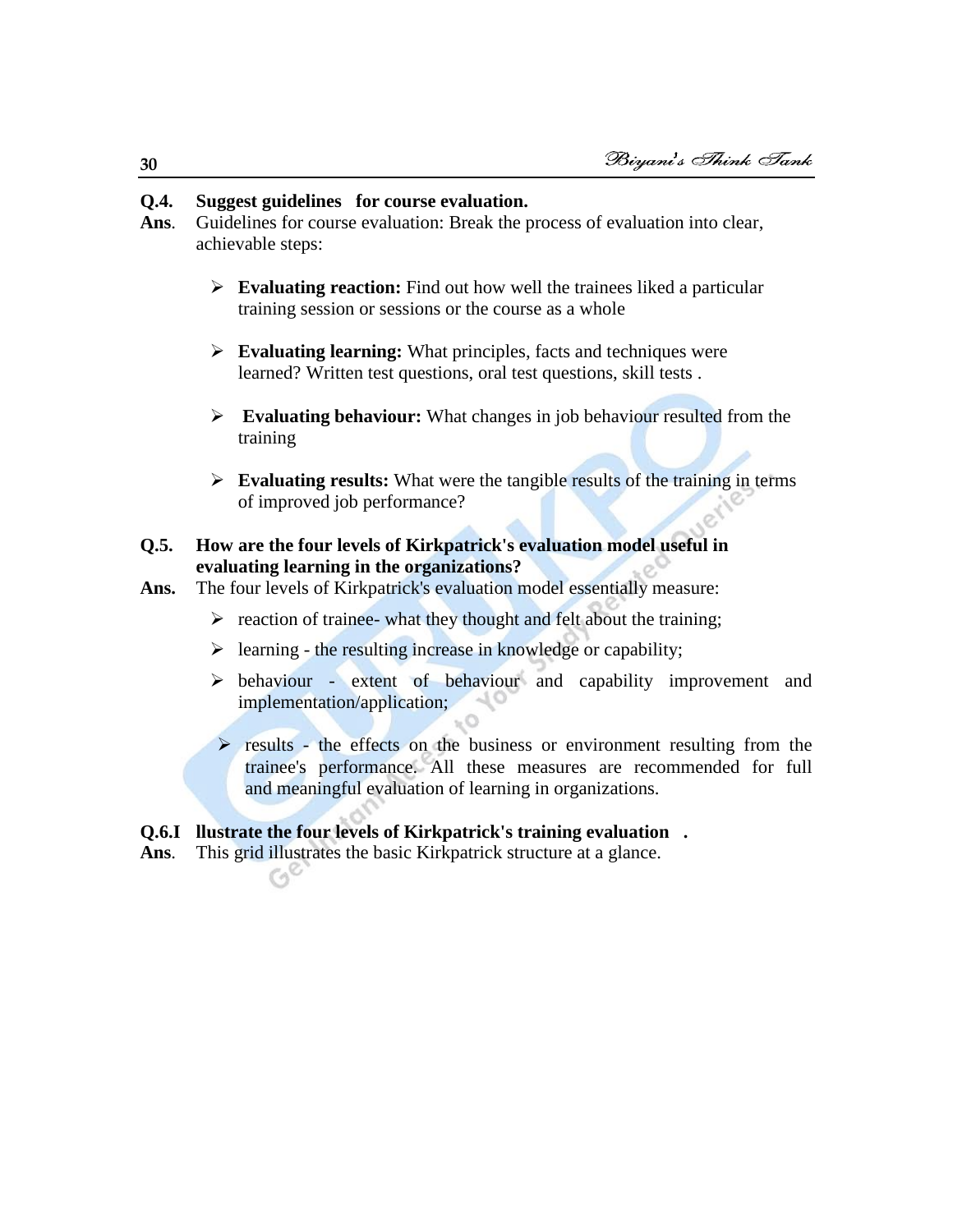# **Training and Development 31**

| level          | evaluation<br>type (what<br>is<br>measured) | evaluation description<br>and characteristics                                                                               | examples of<br>evaluation tools and<br>methods                                                                                             | relevance and<br>practicability                                                                             |
|----------------|---------------------------------------------|-----------------------------------------------------------------------------------------------------------------------------|--------------------------------------------------------------------------------------------------------------------------------------------|-------------------------------------------------------------------------------------------------------------|
| 1              | Reaction                                    | <b>Reaction evaluation</b><br>is how the delegates<br>felt about the training<br>or learning<br>experience.                 | 'Happy sheets',<br>feedback forms.<br>Verbal reaction,<br>post-training<br>surveys or<br>questionnaires.                                   | Quick and very easy<br>to obtain. Not<br>expensive to gather or<br>to analyse.                              |
| $\overline{2}$ | Learning                                    | Learning<br>evaluation is the<br>measurement of<br>the increase in<br>knowledge - before<br>and after.                      | <b>Typically</b><br>assessments or tests<br>before and after the<br>training.<br>Interview or<br>observation can also<br>be used.          | Relatively simple to<br>set up; clear-cut for<br>quantifiable skills.<br>Less easy for complex<br>learning. |
| 3              | Behaviour                                   | <b>Behaviour</b><br>evaluation is the<br>extent of applied<br>learning back on the<br>job - implementation.<br><b>ITOSH</b> | Observation and<br>interview over time<br>are required to<br>assess change,<br>relevance of<br>change, and<br>sustainability of<br>change. | Measurement of<br>behaviour change<br>typically requires<br>cooperation and skill<br>of line-managers.      |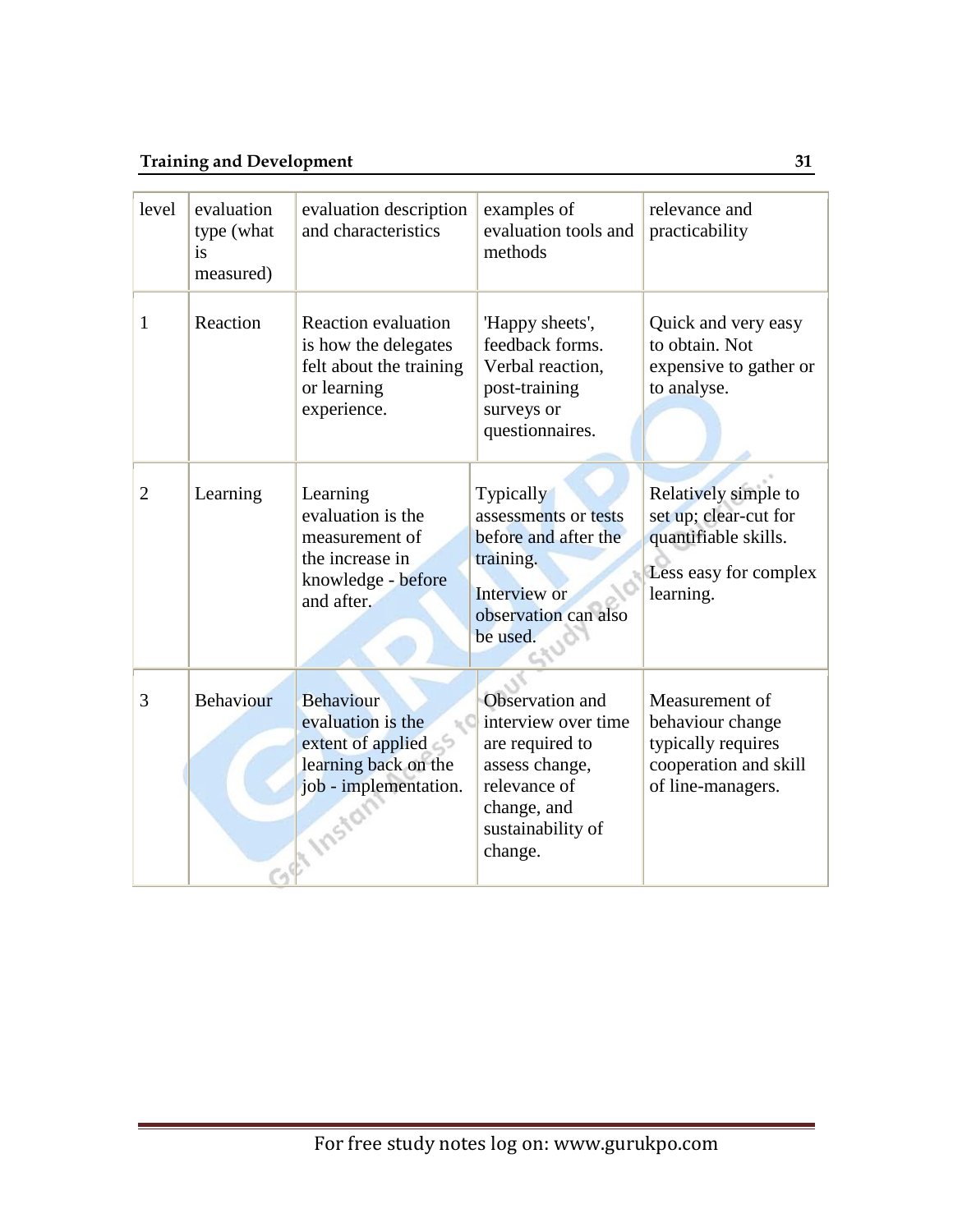| $\overline{4}$ | Results | Results evaluation is<br>the effect on the<br>business or<br>environment by the<br>trainee. | Measures are<br>already in place via<br>normal<br>management<br>systems and<br>reporting - the<br>challenge is to<br>relate to the trainee. | Individually not<br>difficult; unlike whole<br>organisation.<br>Process must attribute<br>clear accountabilities. |
|----------------|---------|---------------------------------------------------------------------------------------------|---------------------------------------------------------------------------------------------------------------------------------------------|-------------------------------------------------------------------------------------------------------------------|
|----------------|---------|---------------------------------------------------------------------------------------------|---------------------------------------------------------------------------------------------------------------------------------------------|-------------------------------------------------------------------------------------------------------------------|

# **Q.7. What is the concept of ROI in Training evaluation?**

**Ans.** Since Kirkpatrick established his original model, other theorists (for example Jack Phillips), and indeed Kirkpatrick himself, have referred to a possible fifth level, namely ROI (Return On Investment**).** ROI can easily be included in Kirkpatrick's original fourth level 'Results'. Return on Investment - shows the cost versus benefits of an initiative.Such a study will discover the linkage between learning and improved profitability, efficiency and effectiveness. If you wish to score 10 out of 10 ,training must demonstrate that it helps a business become more sustainable while also contributing to the customer and society.

# **Q.8. Briefly discuss the role of a Trainer .**

**Ans** The trainer's role is to determine what the trainee is capable of learning at any given time and then present the training and development activities in a clear and logical manner so the trainee is capable of performing all required job tasks A trainer must be provided means of training subordinates so that they are competent, productive and can safely, effectively and efficiently perform their jobs. The trainer's role is extremely important when you consider the changes that are taking place in the working environment today, aging workforces, shortages of skilled workers, technological advancements, increasing global competition . The trainer is often referred to as one of the most important players in the process because they are responsible for guiding the trainee through the learning process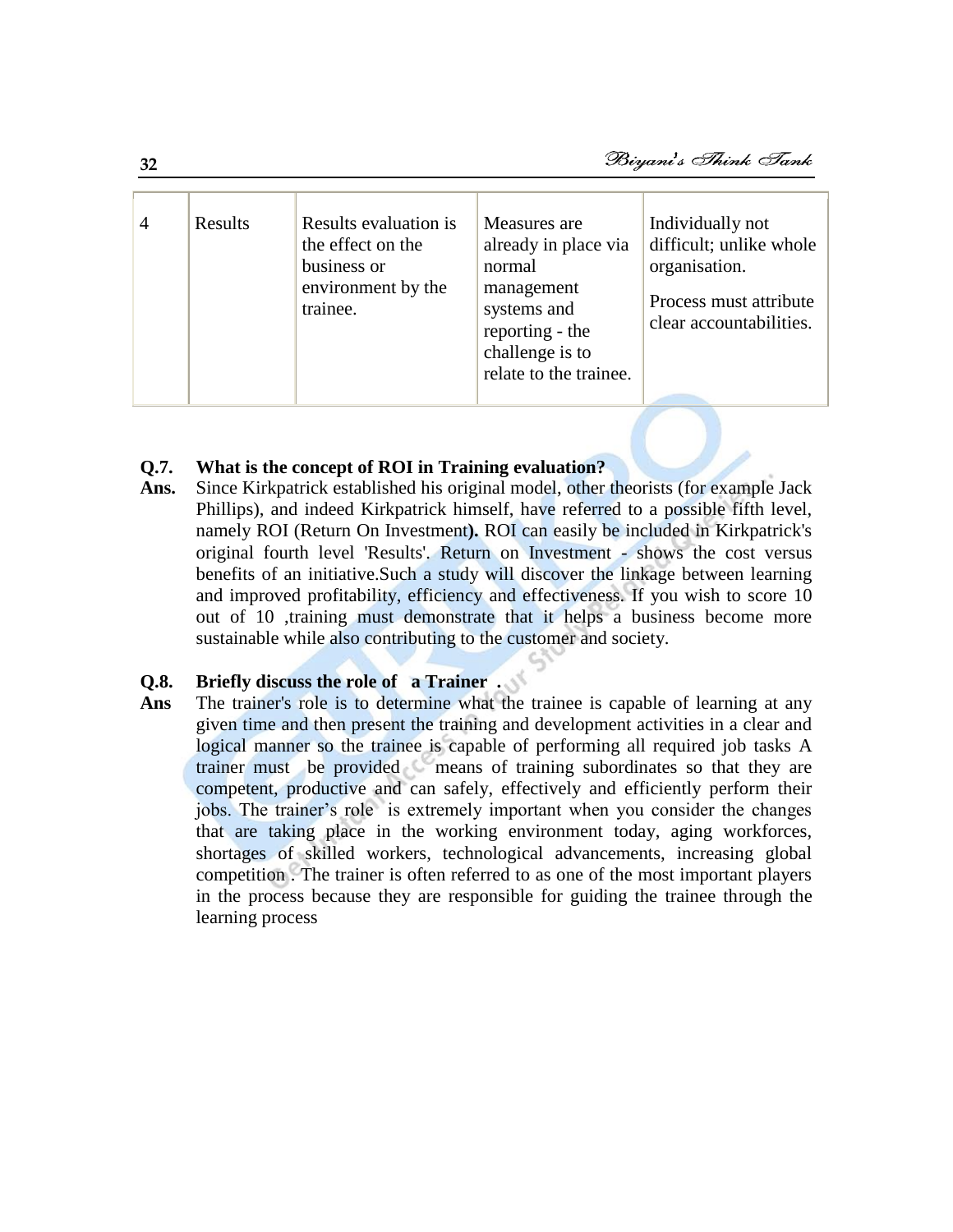# **Q.9. What are training managers responsible for?**

**Ans**. Training Managers are responsible for setting up a training program that has a clearly defined structure and objectives that are understood by everyone involved with the development process.

# **Q.10. What should a good trainer be like?**

- **Ans.** Trainers must be competent, have good communication and strong inter-personal skills. Trainers must determine what the trainee is capable of learning at any given time and then present the training and development activities in a clear and logical manner so the trainee is capable of performing the required tasks. In order to do this the Trainer must ensure :
	- $\triangleright$  each trainee understands what is expected of them,
	- $\triangleright$  how the work should be accomplished and
	- $\triangleright$  what criteria will be used to measure and evaluate the trainee's efforts.

# **Q.11. How can you ensure your training activities are successfully implemented?**

**Ans**. Listed below are steps that will help ensure your training activities are successfully implemented:

**1. Plan the Training** - The Trainer must decide what training activities will take place. Once the plan is established the Trainer will also be responsible for discussing the assignment with the trainee so that an orderly approach is taken. During the planning phase the Trainer should also review all appropriate documentation and material related to what they are going to teach the trainee. This way any changes in operating policies or procedures are reviewed prior to discussing the material with the trainee.

**2. Schedule the Training Sessions** - The Trainer should review the trainee's ability and match it against the current operational requirements in order to determine the appropriate time to conduct training activities.

**3. Conduct Training Activities** - The Trainer should start the training session by explaining the objectives of the training activity to the trainee and explain why they need to learn the material. The Trainer must then demonstrate the proper way of completing the task or operation. This demonstration needs to follow all operational and safety requirements exactly - do not leave out any step or any action. It is always easier to do something right the first time rather than try to make a trainee "unlearn" a process. This is why good Trainers ensure students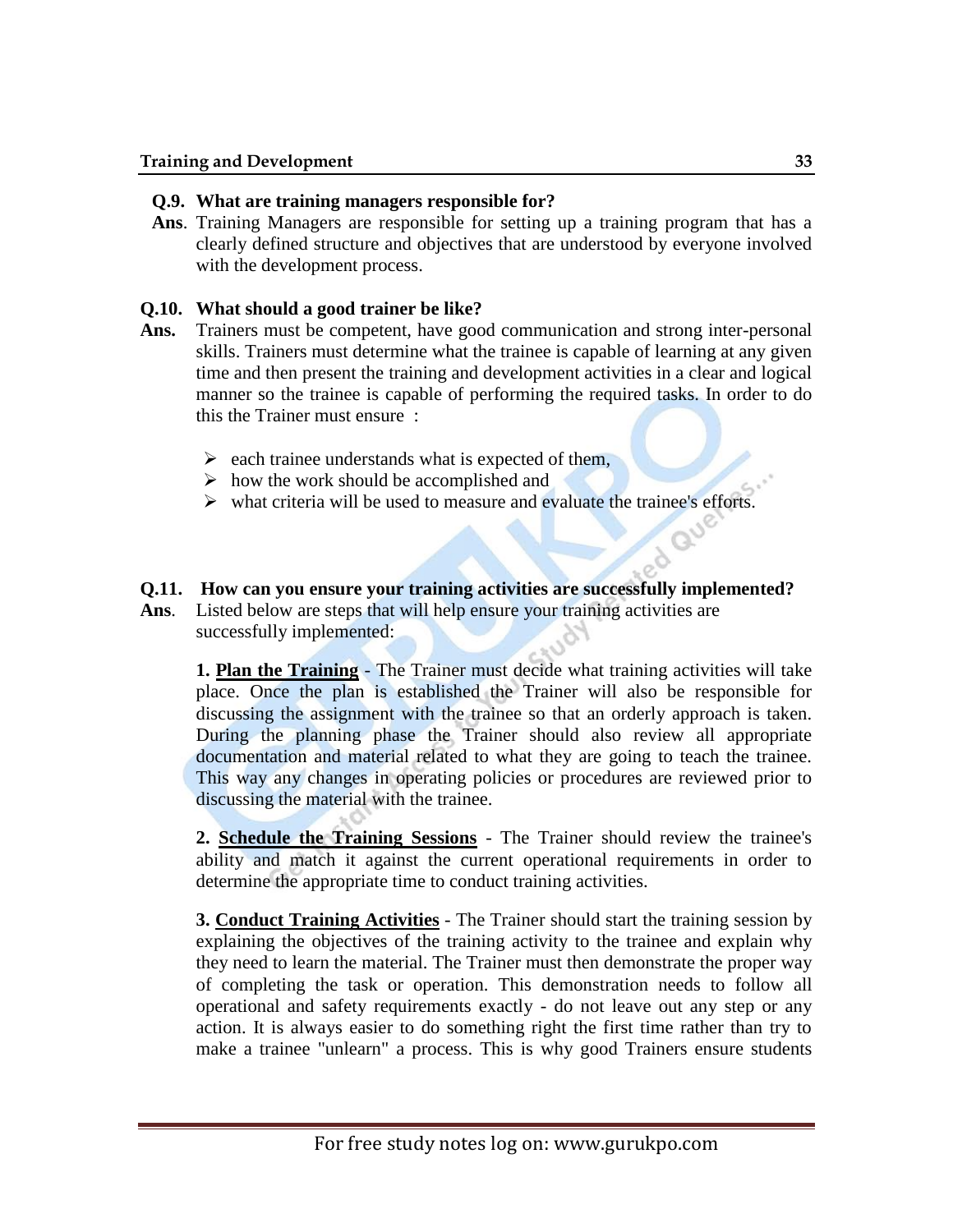immediately practice the skills they have learned under the Trainer's supervision. The Trainer also needs to allow the Trainee enough time to practice the tasks before being evaluated. The amount of practice that is needed depends on the trainee's ability and the nature and complexity of the task.

#### **Q.12. How does the process of Training evaluation work?**

- **Ans .** The Training Evaluation Process requires a determination of whether or not a program has fulfilled its objectives, and to what extent .Evaluating Training Program Effectiveness must be done systematically through a process that documents the end results of training.
	- a. Compare behavior before and after training.
	- b. Determine relevance of training for accomplishment of objectives.

At a basic level, evaluation consists of:

- $\triangleright$  defining objectives,
- $\triangleright$  specifying those objectives measurably, and
- $\triangleright$  specifying those objectives measurably, and<br> $\triangleright$  assessing the extent to which learners have mastered those objectives.

To determine the results of training, management must establish baseline performance metrics based on the needs assessment.

Evaluating the impact of training and ROI**:**This is the process of determining the impact of training on organizational productivity, improved customer satisfaction and the organization's strategic business plan. What is the change in business metrics attributable to training? What is the return on the training investment (typically calculated by dividing the net currency value of the benefit by the costs of training)?

# **Q.13. What are the two types of output from evaluation of training?**

**Ans**. For evaluation of training effectiveness, the evaluator should know when and what to evaluate.

The two types of output from the evaluation phase are process and outcome evaluation.

- $\triangleright$  Process evaluation compares the developed training to what actually takes place in the training programme .
- $\triangleright$  Outcome evaluation determines how well the training has accomplished its objectives.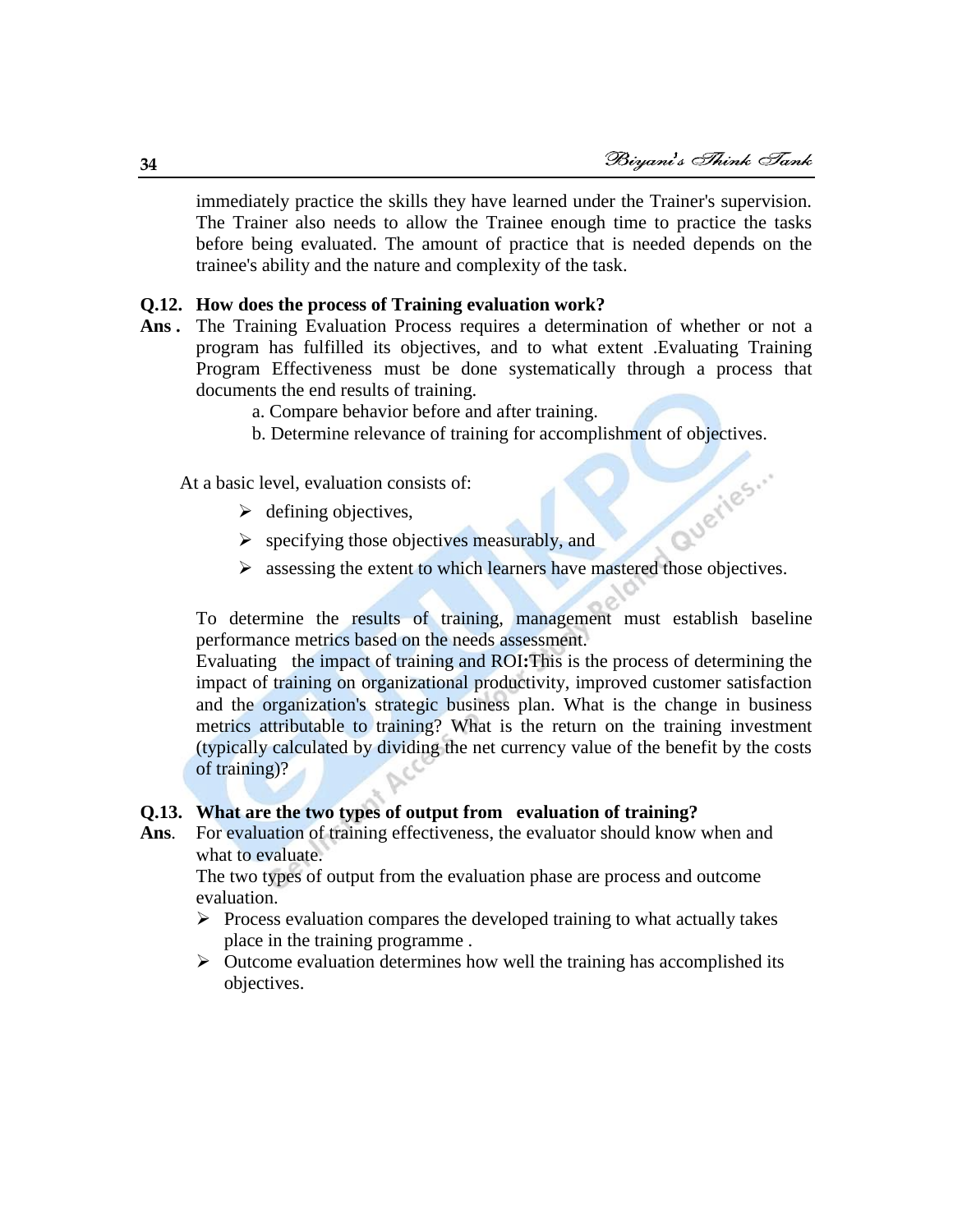# **Q. 14. What are the stages of training evaluation?**

Ans. Hamblin(1970) defined evaluation of training as "Any attempt to obtain information (feedback) on the effects of training programme and to assess the value of training in the light of that information for improving further training ". The stages of evaluation are:

# **PRE- TRAINING EVALUATION**:

- $\triangleright$  Identification of training needs
- $\triangleright$  Evaluate performance standards
- $\triangleright$  Evaluate training objectives
- $\triangleright$  Evaluate trainee 's
- $\triangleright$  Input evaluation

# **EVALUATION DURING TRAINING**

- $\triangleright$  Observation
- $\triangleright$  Behaviour analysis
- $\triangleright$  Course audits
- $\triangleright$  Session assessment

# **POST TRAINING EVALUATION**

- $\triangleright$  Reaction evaluation
- $\triangleright$  Learning evaluation.

# **CONSTRAINING EVALUATION**<br>
> Reaction evaluation<br>
> Learning evaluation.<br>
Q. 15. What is the relevance of Feedback Mechanism?

- **Ans**. Providing feedback (Knowledge of results) to a trainee is important to learning and the transfer of training back to the job. Feedback performs three functions:
	- 1. It tells the trainees whether their responses are correct, allowing for necessary adjustments in their behaviour.
	- 2. It makes learning more interesting, encouraging trainees to continue.
	- 3. It leads to specific goals for maintaining or improving performance.

Feedback indicating that a trainee can master the task improves a person's self efficacy ,and trainees with high self efficacy would be able to achieve more by virtue of being more motivated. As an organization seeks to improve its performance, feedback helps it to make required adjustments. Feedback serves as motivation for many people in the work place. When one receives either negative or positive feedback, they decide how they will apply it to his or her job. To find the greatest level of success in an organization, working with other people, a person should learn how to accept any kind of feedback, analyze it in the most positive manner possible, and use it to further impact future decision making.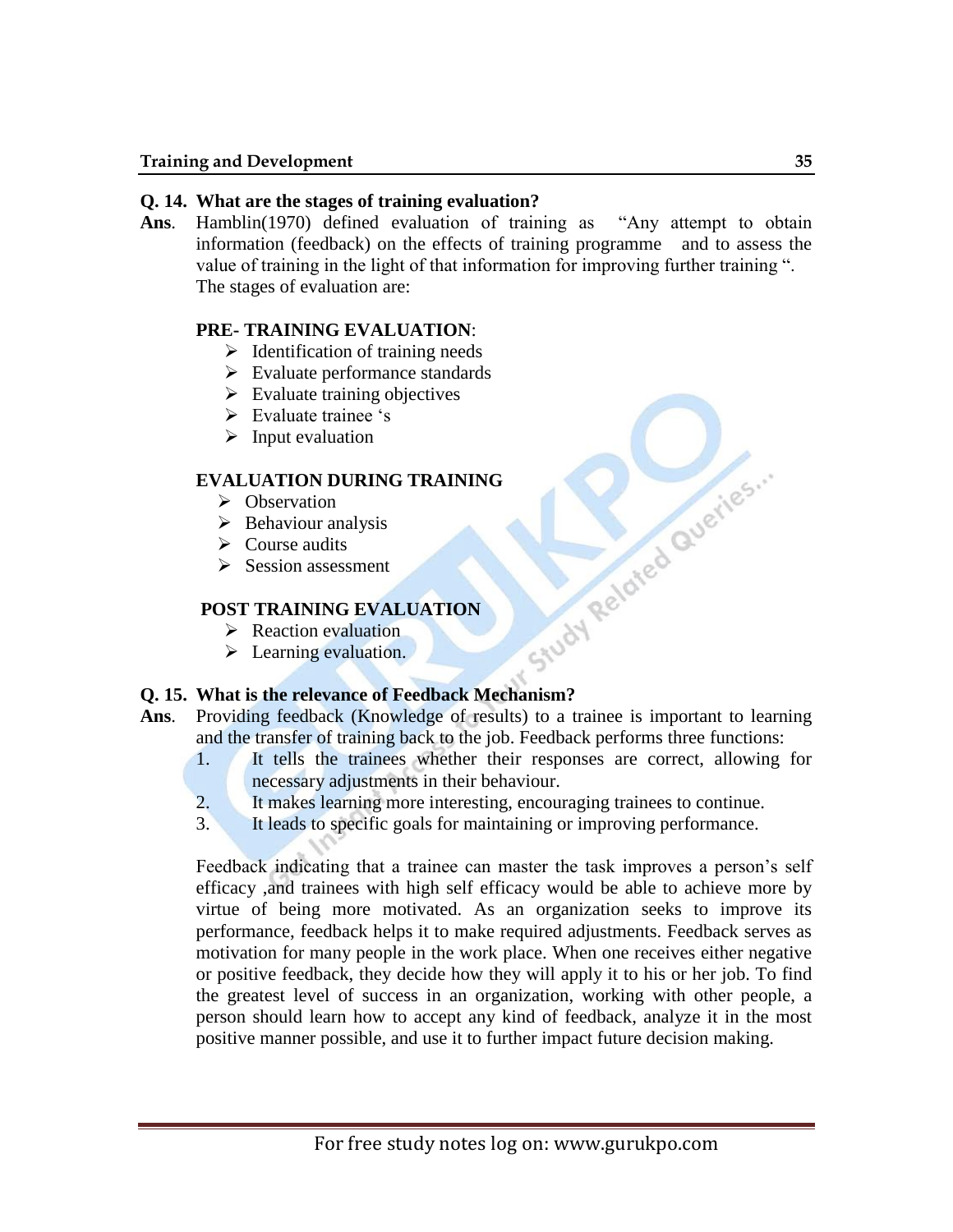# **Unit 6**

# **Training Methods and Technique**

**Q.1.** Write about Facilities Planning and Training Aids.<br> **Ans.** Facilities mean infrastructure required for training programs. These tran<br>
programs could be:<br> **On-Site Training**<br>
• Apprentice training<br>
• Apprentice train **Ans.** Facilities mean infrastructure required for training programs. These training programs could be:

# **On-Site Training**

- On-the-job training
- Apprentice training
- Coaching/mentoring
- Job rotation
- On-line help (as needed)

#### **Off-Site Training**

- Lectures/seminars
- Multi-media presentations
- $\sim$ • Programmed/Computer-assisted instruction
- Simulation
- Cases studies/management games
- Role-playing
- Behaviour modeling

The planning of training programmes would include use of infrastructures like

- $\triangleright$  Physical facilities such as the location , settings , conference room, seating arrangements ,case study rooms etc .
- $\triangleright$  Conference room facilities such as the equipments required , stationery required, dining / coffee room facilities ,writing materials etc .
- $\triangleright$  Training Teaching materials such as the training agenda, trainer's manual, participants' manual ,case studies ,role plays etc .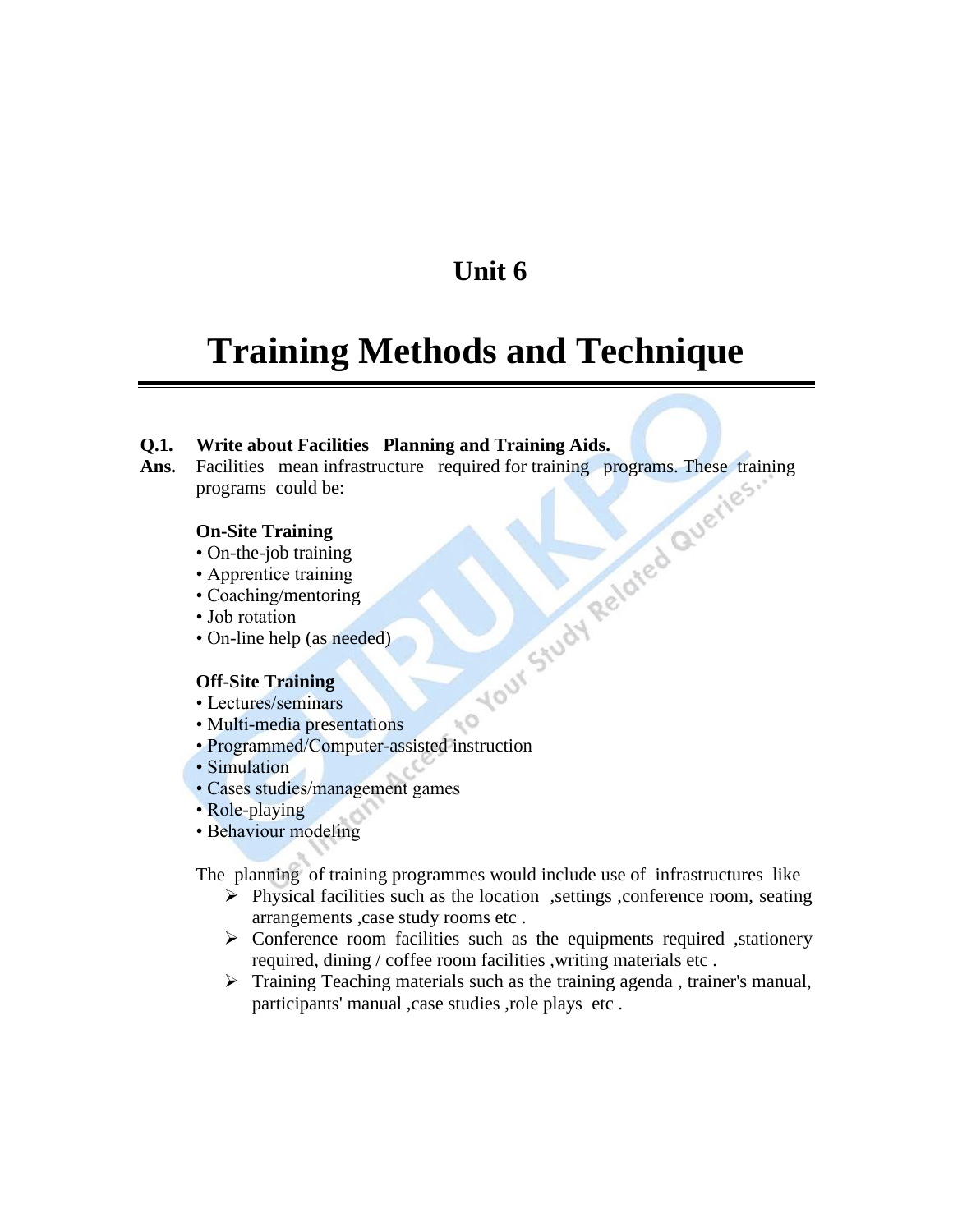# **Training and Development 37**

The training aids are the basic methods and delivery systems used for meeting training objectives. Training aids differ in their ability to influence knowledge, skills, attitudes, so the trainer must be able to evaluate a method's strengths and weaknesses to make good decisions about its use. Audio visual aids consist of any physical, mechanical or electronic media used to provide or assist instruction. Typically they are used as a supplement to other methods rather than as a standalone.

# **Q.2. What are the different types of Audio Visual aids?**

**Ans.** The AV aids can be grouped under:

| <b>STATIC</b> (material presented is            | <b>DYNAMIC</b> (create sequentially moving |  |
|-------------------------------------------------|--------------------------------------------|--|
| stationary)                                     | stimuli)                                   |  |
| Presentations of fixed, stationary text or      | The information is presented in a          |  |
| images such as : Printed matter,                | continuously moving progression from       |  |
| Overhead transparencies, Pictures/slides,       | beginning to end.                          |  |
| Computer generated projections.                 | E.g.audiotapes, moving picture             |  |
| E.g. Newsprint, charts, posters; projected text | film, videos, computergenerated            |  |
| and images.                                     | presentations.                             |  |
|                                                 |                                            |  |

# **Q.3. Discuss the advantages and limitations of a range of AUDIO VISUAL aids.**

**Ans.** A wide range of AV alternatives can be used depending on the suitability with reference to the training objective.

**1.**White boards, with color markers: Flip charts are quick, inexpensive visual aids for briefing small groups. The charts, felt-tip markers and graphic materials are readily available, and with a modest ability at lettering, the presenters can compose the desired visual aid in-house.

# **Flip Charts are useful as they :**

- $\triangleright$  Help the speaker proceed through the material
- $\triangleright$  Convey information
- $\triangleright$  Provide the audience with something to look at in addition to the speaker
- $\triangleright$  Can be prepared prior to, as well as during, the presentation
- $\triangleright$  Demonstrate that the speaker has given thought to his or her remarks s
- $\triangleright$  Can be used to record audience questions and comments
- $\triangleright$  Can be converted to slides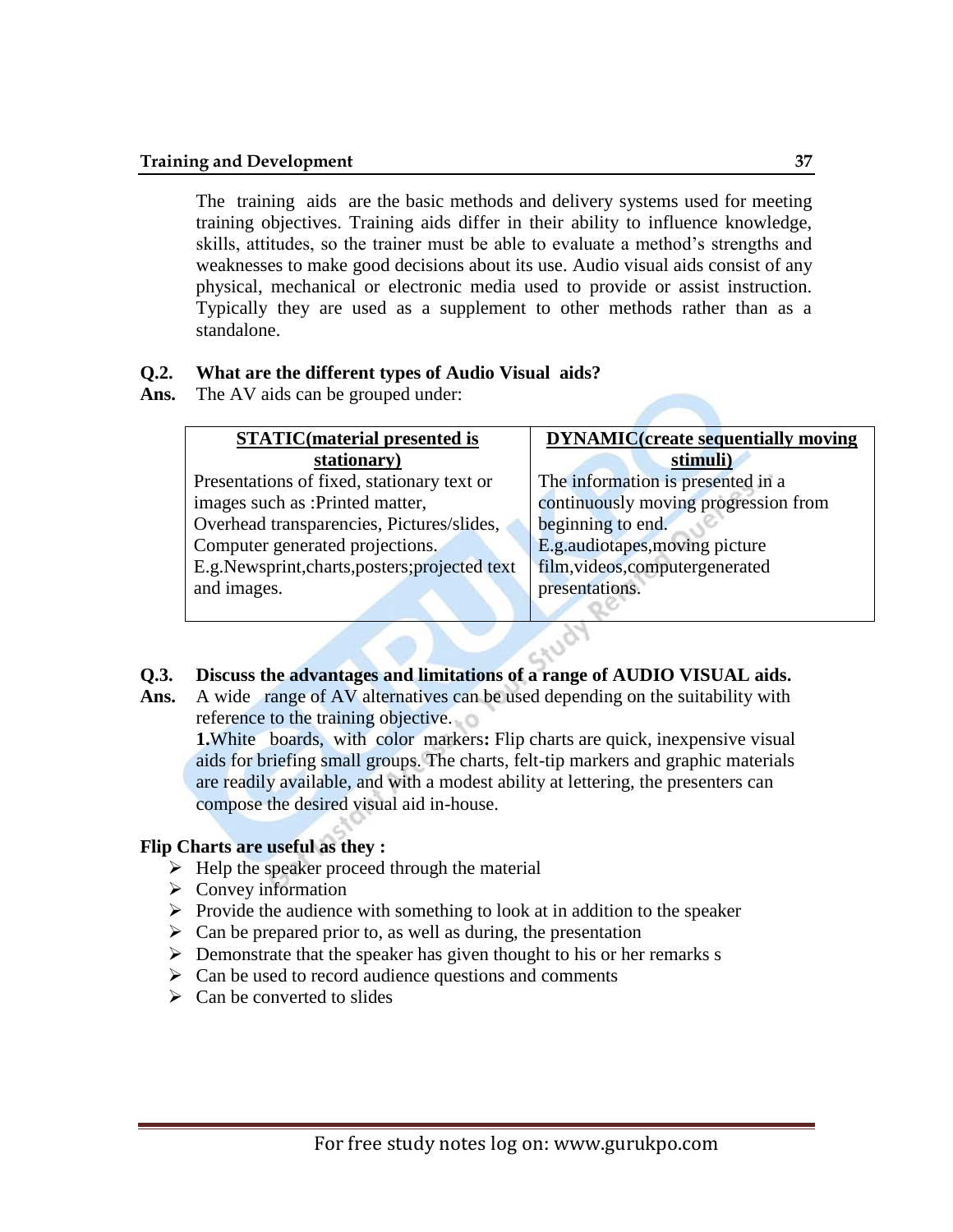# **Limitations***:*

- $\triangleright$  May require the use of graphics talent
- $\triangleright$  Are not suitable for use in a large audience setting
- $\triangleright$  May be difficult to transport

**2.Overhead Transparencies** : Overhead transparencies are useful for audience settings of 20 to 50 people and can be produced quickly, easily, and inexpensively. The only piece of hardware required is an overhead transparency projector. Speaker can use an overhead projector with significant light in the room, thereby enabling the speaker to maintain eye contact with the audience.

# **Limitations:**

- $\triangleright$  The projected image size is sometimes too small to be seen from the back of a large room.
- $\triangleright$  Sometimes, the image does not sit square on the screen, as the head of the projector is tilted to increase the size of the image.
- $\triangleright$  It is difficult to write on the transparency while it is on the projector.
- $\triangleright$  Sometimes the projector head gets in the audience's way.
- $\triangleright$  Some speakers feel captive to the machine, because they must change each transparency by hand.

**3. Posters:** Posters are prepared graphic devices that can be made of a variety of materials and media - photographs, diagrams, graphs, word messages, or a combination of these. Posters work best in smaller audience sizes. Posters are permanent and portable. Posters can be simple or very elaborate. Posters can be used alone or in a series to tell a story.

#### **Limitations:**

- Posters tend to contain too much detail.
- $\triangleright$  Transporting them can be difficult.
- $\triangleright$  The more elaborate posters require extensive preparation and can be quite costly.

**4.Videotape** :Videotape electronically carries both a picture and a sound track. Its features of sound, movement, vivid image, color, and variety hold an audience's attention the way film does. Videotape can be used to program an entire presentation, or to support a speaker's remarks by highlighting certain topics.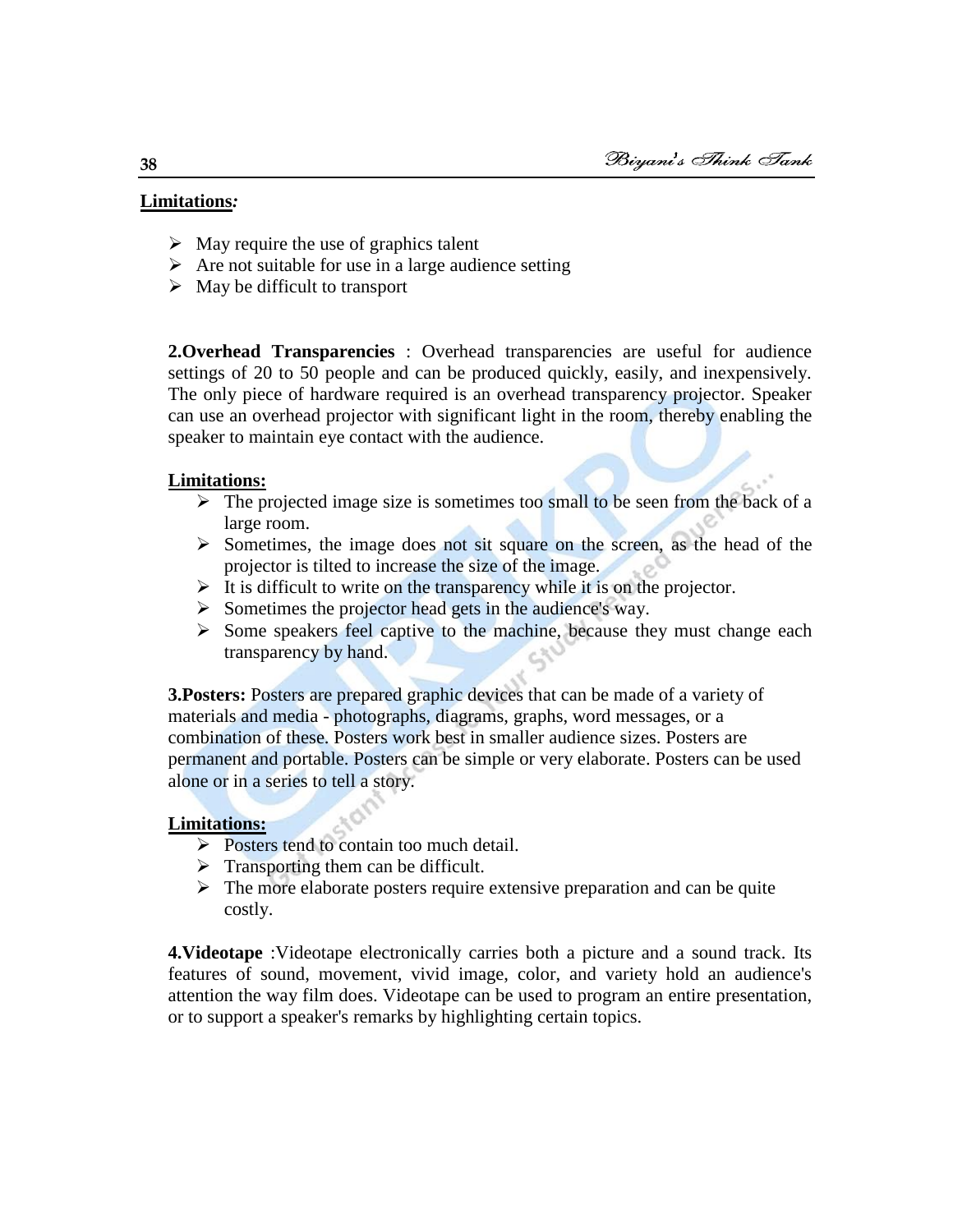# **Limitations:**

- $\triangleright$  Videotape productions can be expensive to create and require experienced production teams.
- $\triangleright$  In large meetings, the audience may not be able to see the monitor. (If resources permit, video projectors are available.)

# **Q.4. How to go about Organizing the training Department?**

- **Ans**. Training departments should be fairly coordinated and run smoothly. Coordination and discipline are very important. The three major steps to organizing a training department are:
	- 1. **Assessment of areas that need attention**: Take a good look at your department and find out what areas need improvement or change to make the department run more efficiently by looking at how the department handles communication, organization, and scheduling.
	- 2. **Designing a plan of action**: Decide what to do to fix each problem, how much it will cost in time and money, and how to delegate responsibility for each correction.
	- 3. **Implement the plan**: Assess the corrections, see if they are working by monitoring performance, reassess any problems that need a second look, and make the final changes.

# **Q.5 . How would you conduct needs analysis assessment in the training department in an organization**?

- Ans. To analyse the needs of the training department, assess the current state of the department and understand its strengths and weaknesses ,it would be important to focus on:
	- **Communication within the department** : How is information shared within the department? Is there a written policy for voicing ideas, complaints, and suggestions that is easy to follow and not intimidating? There should be an atmosphere that encourages trainers to share suggestions and information and keeps fresh ideas flowing with an awareness of what's new within the industry.)
	- **Organization of materials and classroom**:Are all training materials located in a centralized, easy-to-find place, and are they in order, properly labeled, and filed in an organizer that makes it easy to access materials?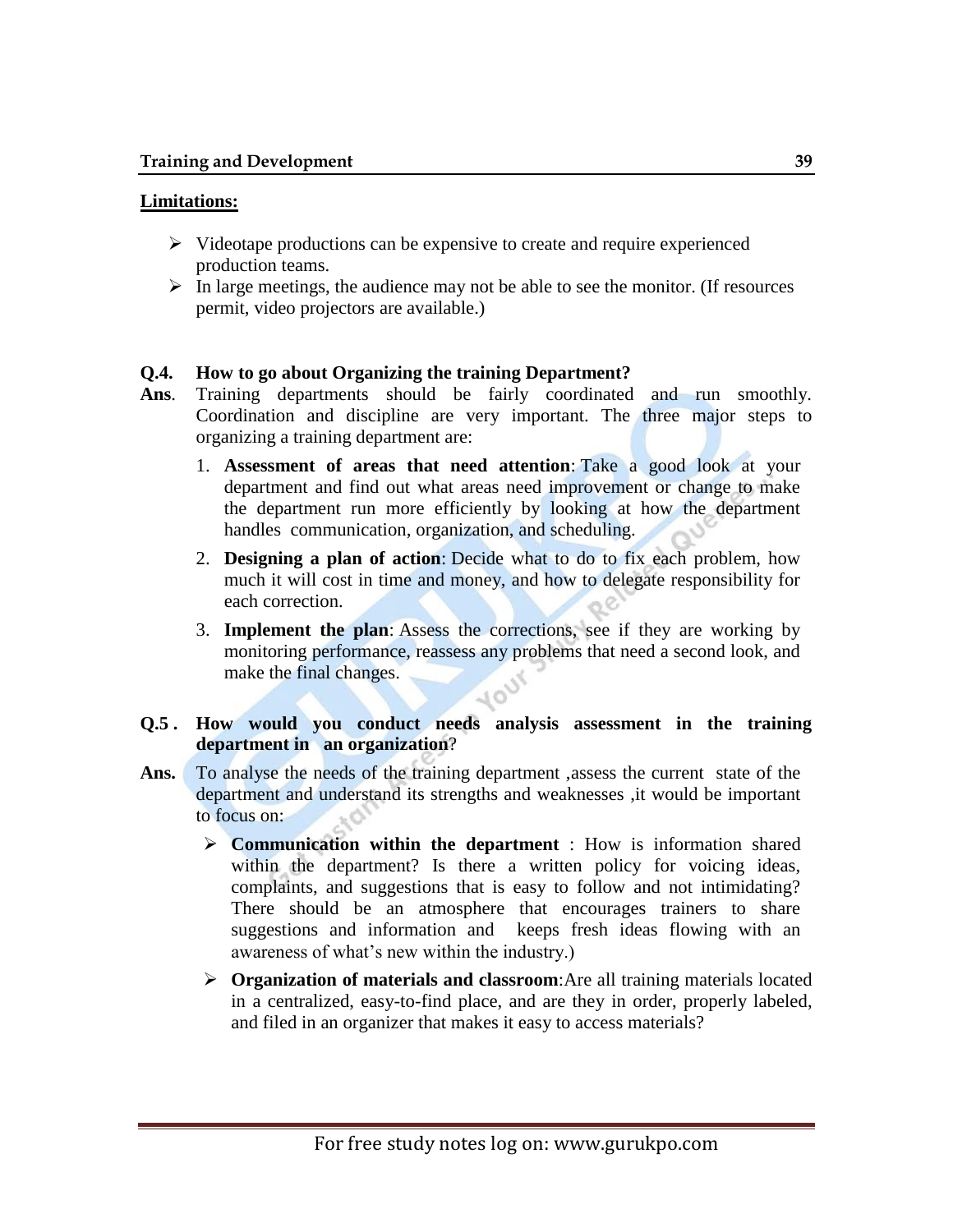**Schedules of classes and trainers**. Does someone maintain and post the training schedule to keep track of who is teaching what class, when they are teaching it, and where?

# **Q.6. How do we scan the environment for training areas?**

Ans. An effective training system must be responsive to the needs and demands of its environment because the environment provides the input needed for the system to replenish itself.

# **External Environment**

- $\triangleright$  anticipated demand for products, [which may require new knowledge/skills].
- $\triangleright$  anticipated demand for services, which may require new knowledge/ skills.]
- $\triangleright$  local labor market situation [ lack of skills in the workers]
- $\triangleright$  customer requirements  $\lceil$  new skills requirements $\lceil$
- $\triangleright$  changes in government regulations  $\lceil$  changes in work conditions/methods]
- $\triangleright$  changes in competitive situation new knowledge/ skills ]

# **Q.7. How can we identify training areas?**

- Ans. In order to accomplish the task of identifying training areas , we can conduct:
	- $\checkmark$  primary research
	- $\checkmark$  secondary research, and compare the market needs with-the internal organizational / individual needs:

After determining the gap,we can develop an action plan of training/development of skills/knowledge.

# **Q. 8. Note on Effective Communication.**

Ans. Communication can be compared to the way a radio transmission takes place.

# **There is a**

- $\triangleright$  Transmitter (Speaker/writer)
- > Message
- $\triangleright$  Receiver (Listener/reader)

# **Three types of transmission are identified:**

- $\triangleright$  Spoken
- $\triangleright$  Written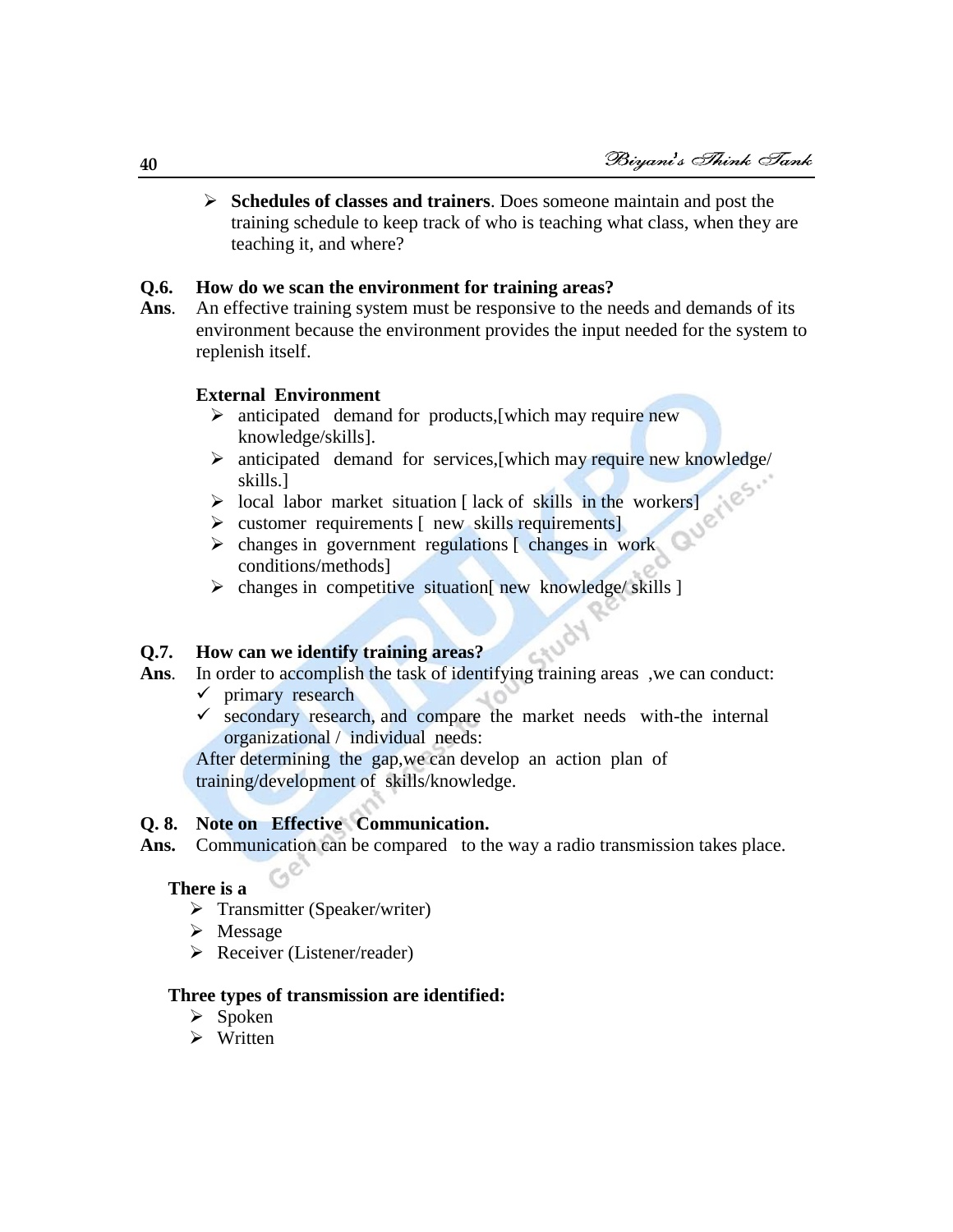#### **Training and Development 41**

 $\triangleright$  Gesture/ "body language"

# **Transmission is in code:**

- 1. Spoken language
- 2. Written language
- 3. Gestures

Effective communication depends on the message being received by the receiver intact and interpreted by the receiver to have the same meaning as when transmitted.

# **Q.9. What is interference?**

- **Ans.** The message frequently suffers from interference. That is, something interferes with the message between its transmission and reception and distorts it. The following are some types of interference.
	- $\triangleright$  Weak transmission: Speaking too softly, speaking in a flat voice, scrambled message so that the facts it contains are not in logical order and often appear unrelated ,etc.
	- $\triangleright$  Wrong language: The transmitter may use words, terms and expressions unknown to the receiver.
	- Pitching message at the wrong level**:** The speaker may transmit information in a context beyond the experience of the receiver (talking over the receiver's head").
	- **Receiver not receiving:**· Receiver not receiving, tuned into another transmitter,· lack of interest – boredom, receiver fatigued etc.
	- **Competing transmissions:** The receiver may be unable to select between transmissions (too many people talking at once).
	- **Overloading the message.**

# **Q.10. Suggest ways of avoiding interference.**

- Ans. Ways of avoiding interference :
	- $\triangleright$  Speak up and out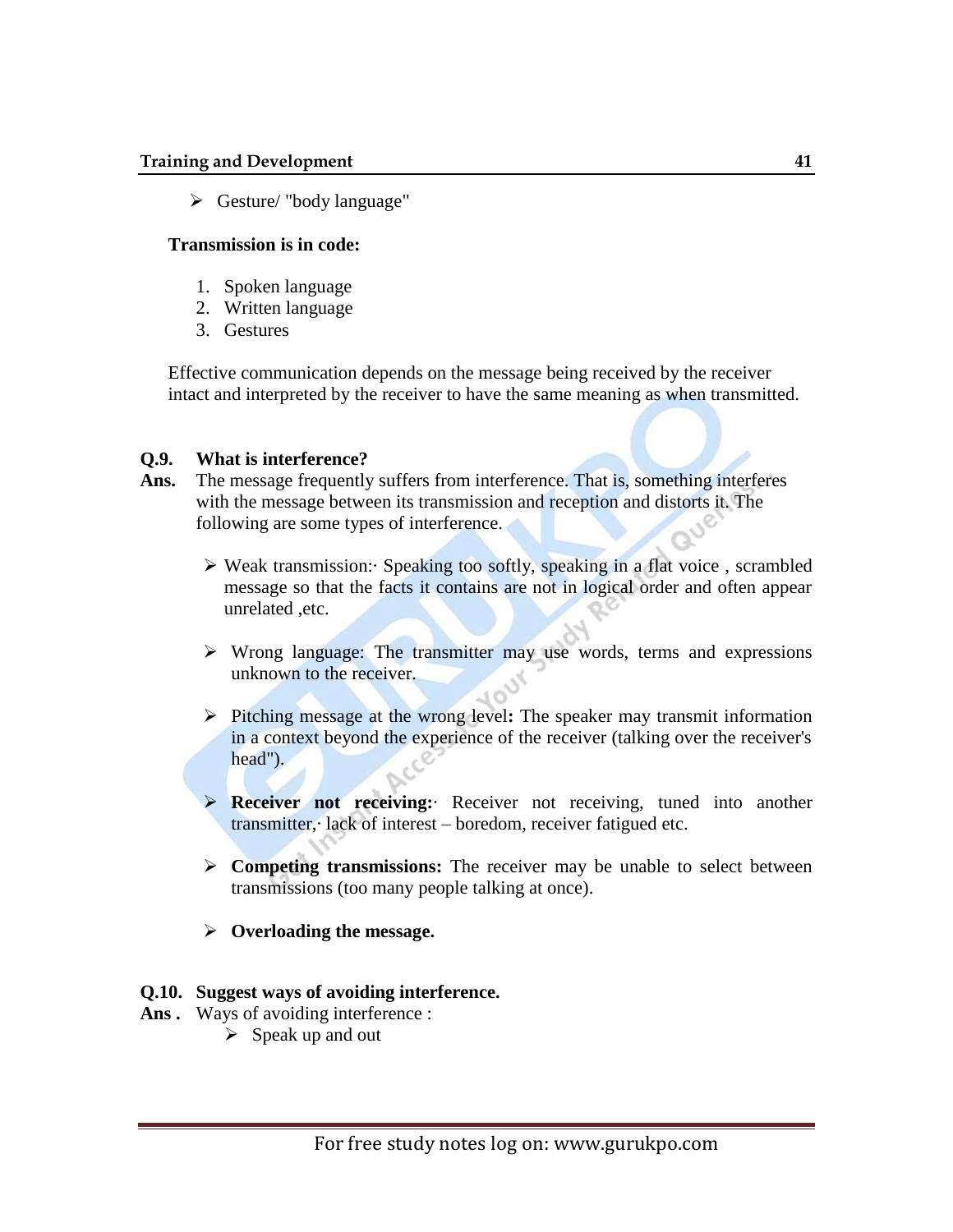- $\triangleright$  Speak slowly and deliberately
- $\triangleright$  Use a language that the receiver understands
- $\triangleright$  Do not talk over the receiver's head
- $\triangleright$  Ensure you have the attention of the receiver
- $\triangleright$  Only transmit your message in suitable surroundings where there is no, or little, competition
- $\triangleright$  Make the message succinct (as few words as possible) and transmit it in the simplest terms
- $\triangleright$  Plan the message in logical order

# **Q.11. How can you be a successful communicator?**

- Ans. To be a successful communicator do the following:<br>  $\triangleright$  Prepare your message carefully<br>  $\triangleright$  Arrange your points logically<br>  $\triangleright$  Display interest and enthusiasm<br>  $\triangleright$  Sound convincing and sincere<br>  $\triangleright$  Use
	- $\triangleright$  Prepare your message carefully
	- $\triangleright$  Arrange your points logically
	- $\triangleright$  Display interest and enthusiasm
	- $\triangleright$  Sound convincing and sincere
	- $\triangleright$  Use your voice effectively
	- $\triangleright$  Know your subject
	- $\triangleright$  Know what you want to say

# **Q.12. Note on Training and Development in India.**

Ans. The ILO has called upon governments world over to accord priority to training in new skills to be able to keep up with the rapid and continuous pace of globalization and technological changes. The government agencies that administer the employment and training in the country are a network of employment exchanges, industrial training institutes and other specialized institutions. The Directorate General of Employment and Training in the Ministry of Labour is operating a number of schemes to ensure a regular supply of skilled manpower at different levels. The Central Government is responsible for laying down the policies,training standards trade testing and certification. A network of 1,724 Industrial aTaining Institutes Centres spread all over the country trains caftsmen in various Engineering and non engineering trades.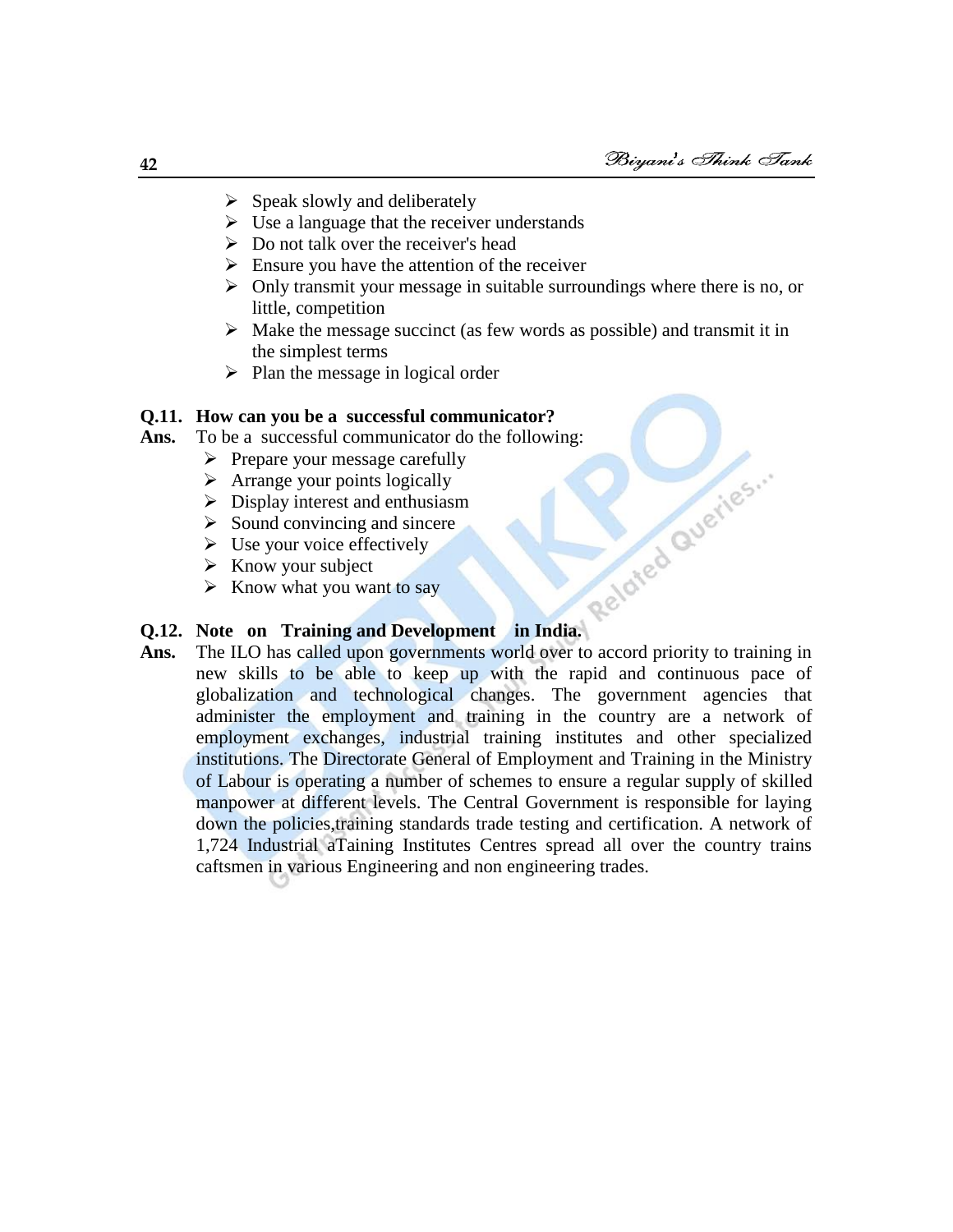# **Bibliography/References**

- $\blacktriangleright$  Human Resource Development(2006). Jon M. Werner. Randy L. DeSimone. South –Western Cengage Learning.
- Enriching Human Capital through Training and Development (2008). P.L. Rao. Excel Books.
- **Effective Training: Systems, Strategies and Practices(2009).** P.Nick Blanchard,James W.Thacker. Pearson,Prentice Hall
- > Training and Development related sites.
- ▶ Human Resource Management(2009). Gary Dessler,Biju Varrkey.Pearson,Prentice Hall.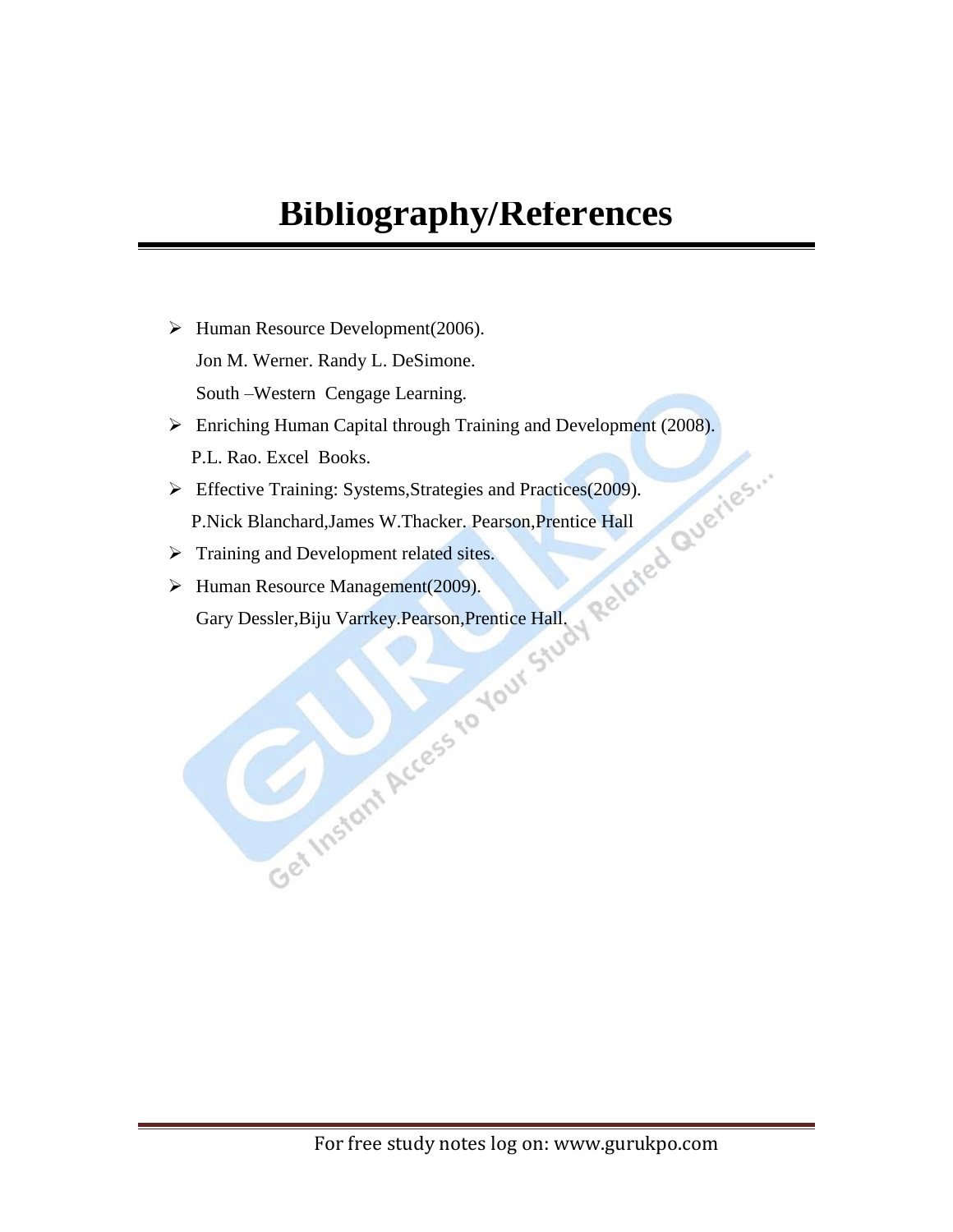Roll No. : \_\_\_\_\_\_\_\_\_\_\_\_\_\_\_\_\_\_\_\_

# **3M6311**

M.B.A. (Sem. III) (Main & Back) Examination, December-2010 M-311 : Training and Development (Minor Elective)

Time : 3 Hours Total Marks : 70 Min. Passing Marks : 28

The question paper is divided in **two** sections. There are sections A and B. Section A contain 6 questions out of which the candidate is required to attempt any 4 questions. Section B contains short case study/application base 1 question which is **compulsory.** All questions are carrying equal marks.

Use of following supporting material is permitted during examination. (Mentioned in form No.205) ηO

| л | <b>ATM</b><br>. |                  | * *** |  |
|---|-----------------|------------------|-------|--|
|   |                 |                  |       |  |
|   |                 | <b>SECTION-A</b> |       |  |

- 1. Why training needs arise? How will you assess the training needs of a multinational Company?
- 2. Describe learning theories. Explain how would you apply knowledge of learning theories to foster effective learning in trainers?
- 3. Write note on the following: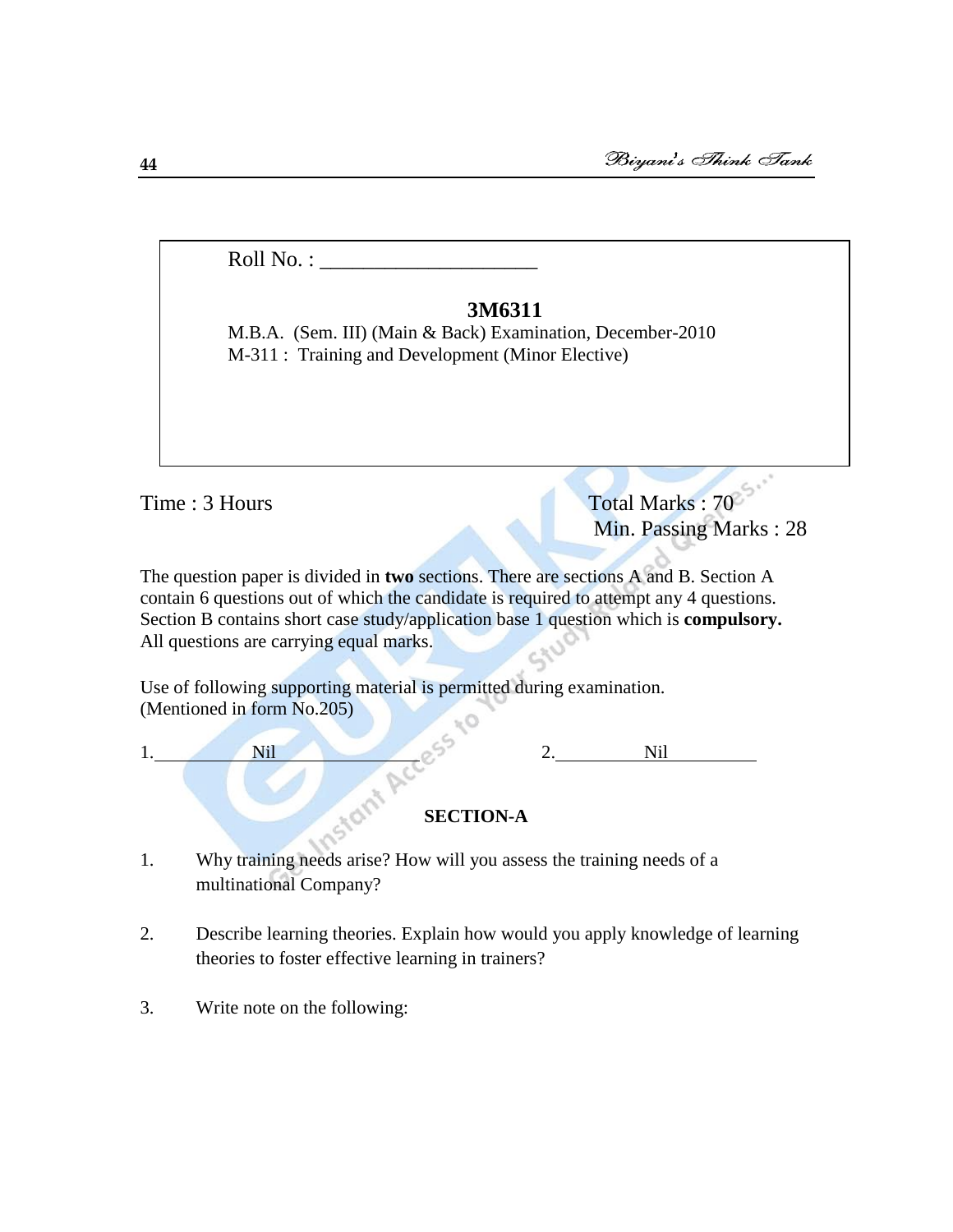- (i) Learning process
- (ii) Training climate and Pedagogy
- 4. A trainer is basically a change agent. Do you agree or not? Comment. What are the challenges that trainer face while acting as a change agent?
- 5. Evaluate the effectiveness of a training programme through a model.
- 6. Write a critical note on training and development practices practising in India.

# **SECTION-B**

7. Read the case carefully as given below:

# **TRAINING NEEDS OF EMPLOYEES**

TRAINING NEEDS OF EMPLOYEES<br>Mr.A.P. Jain has been working as HRD Executive in a Tea Estate near, Jalpaiguri (West Bengal) where nearly 2500 employees are working. The Company has started business activities five year back. The Head Office of the Tea estate is in Kolkata. The Company has no arrangement to impart training to its employees for improving their skill, ability and attitude. The Company has introduced attractive compensation package, scheme to provide fringe benefits and social security to its employees. It has also designed a career planning and development programme for its employees. After spending a colossal amount towards social security, welfare benefits, recreational activities and various employee benefit programmes the Company observes that production of some workers remain static, no improvement in quantity and quality is noticed, rate of accidednt and wastes is on the higher side. It is now felt that the Company should defvelop a system to train its employees. Mr. S.P. Dey Managing Director of the Company wants a detailed report from Mr. Jain to this effect for placing the ksame before the Board. Mr. Dey also Mr. Jain.

- (i) to give his views whether treaining of employees will bring any change in behaviour and performance activities of employees.
- (ii) to submit suggestion in respect of training method he recommends for introduction.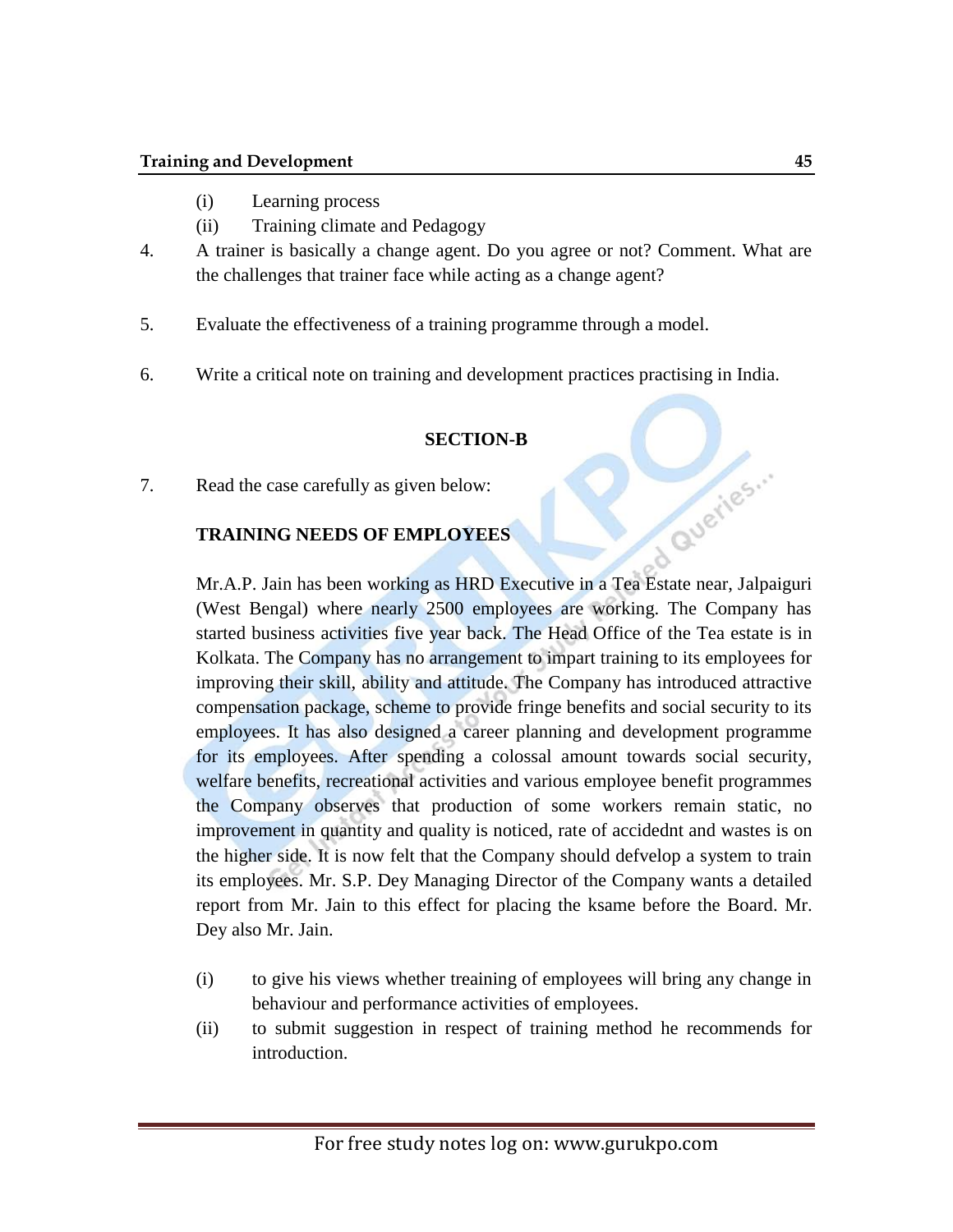- (iii) to submit action plan for acertaining effectiveness of training programmes.
- (iv) Let him know the mechanism he suggests for identification of training needs of employees.

Now, as HRD Executive of the above company, in place of Mr. A.P. Jain how would you react to all queries made by MD?

Reply to all the questions in seriatim and also submit a report on the usefulness of training.

Get Instant Access to Your Study Related Queries ...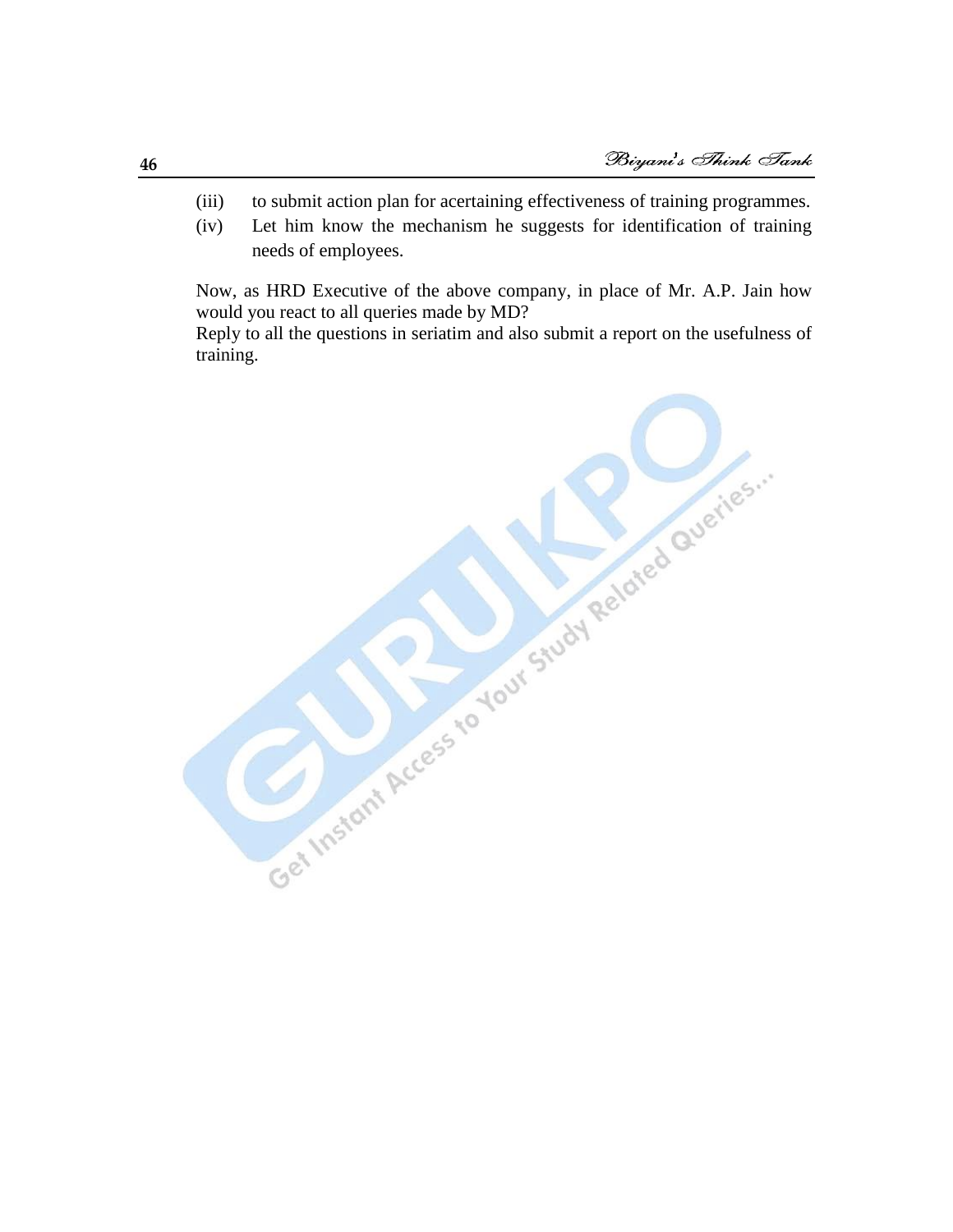Roll No. :  $\Box$ 

# **3M6311**

M-311 : Training and Development (Minor Elective) M.B.A. (Sem. III) (Main & Back) Examination, December-2009

Time : 3 Hours Total Marks : 70

Min. Passing Marks : 28

The question paper is divided in **two** sections. There are sections A and B. Section A contain 6 questions out of which the candidate is required to attempt any 4 questions. Section B contains short case study/application base 1 question which is **compulsory.** All questions are carrying equal marks.

Use of following supporting material is permitted during examination. (Mentioned in form No.205)



1- (a) Explain the meaning and significance of training needs analysis.

- (b) 'Training programmes are helpful to avoid personal obsolescence. While elucidating this statement , explain importance of training
- 2- Explain whether and how the effectiveness of training programmes can be evaluated. Explain Donald Kirkpatrick's model of evaluation. Explain how you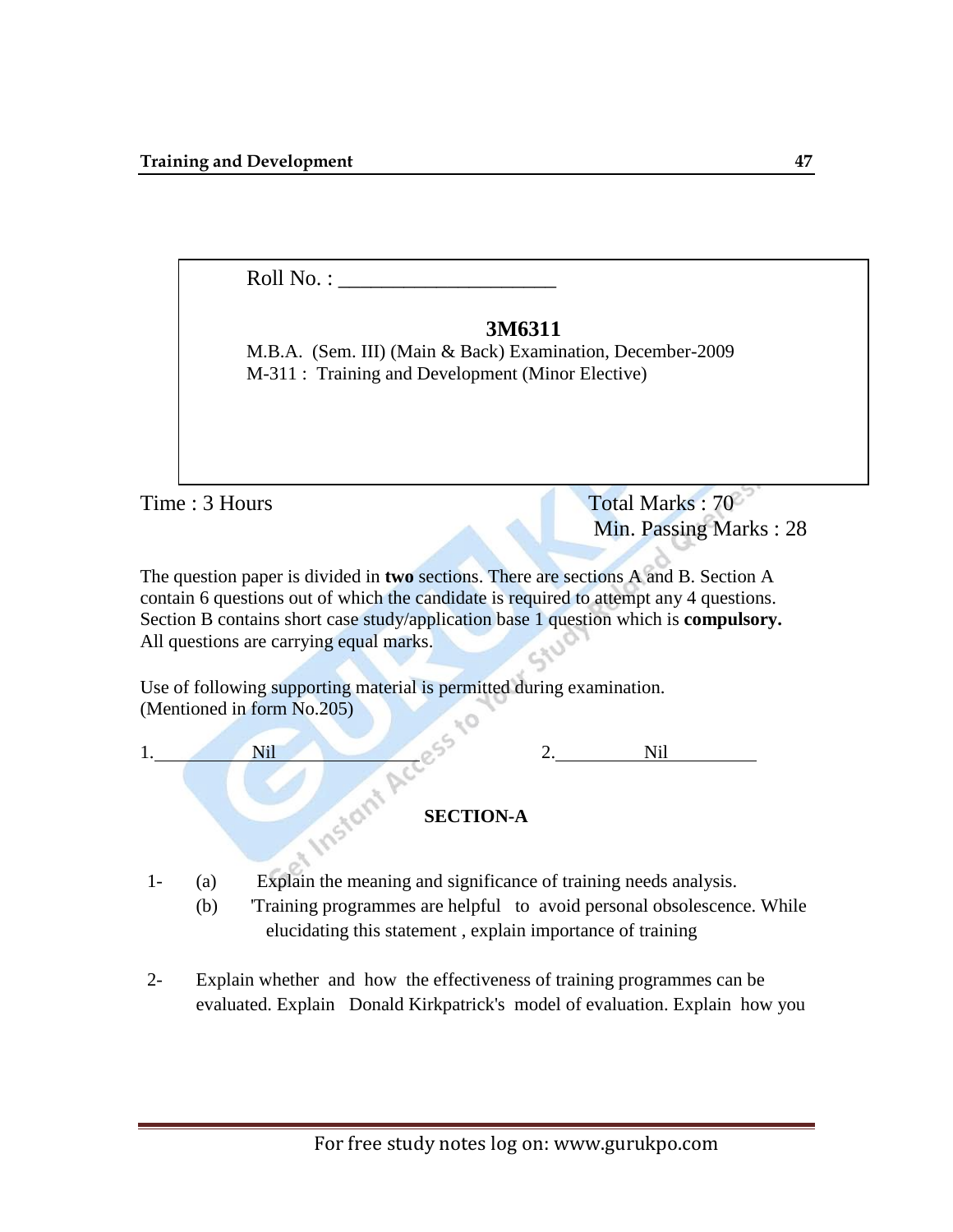will measure Return on Investment (ROI) for a training programme.

- 3- Write short notes on : ( any two, 250 word for each )
	- (a) Mentoring
	- (b) Adult learning
	- (c) Training Department and its organization
- 4- (a) Explain the meaning and significance of training design.
	- (b) What is leasson plan ? Explain.
	- (c) Explain a few traits of successful trainers.
- 5- Explain the principal executive development training methods and suggest a suitable training package for middle level executives of a large organization<br>Write short notes on : (any two . 250 words for each)<br>(a) Training aids<br>(b) Training
- 6- Write short notes on : ( any two . 250 words for each )
	- (a) Training aids
	- (b) Training modules
	- (c) Difference between training , development and education.

# SECTION - B

# **Case Study :**

The Loha Manufacturing Compnay is in a very competitve metal product business .It employes 400 people .Because of the similarity in the product design and competitive prices with those of tis competitors,it manitains its slaes by emphasising quality and service .About a year ago the company lost two of its major customers, who has been dissatisfied with excessive manufacturing defects. After studying the problem, the company decided that its basic engineering was sound but carelessness and lack of quality consciousness on the part of production workers, inspectors, and manufacturing supervision were a prime cause of the trouble. Accordingly, it introduced a quality control programme to solve the problem. The course was given after working hours, from 7.00 to 9.00 p.m. each Thursday for 10 weeks. Employees were not paid any additional amount to attend the classes. Technically,attendance was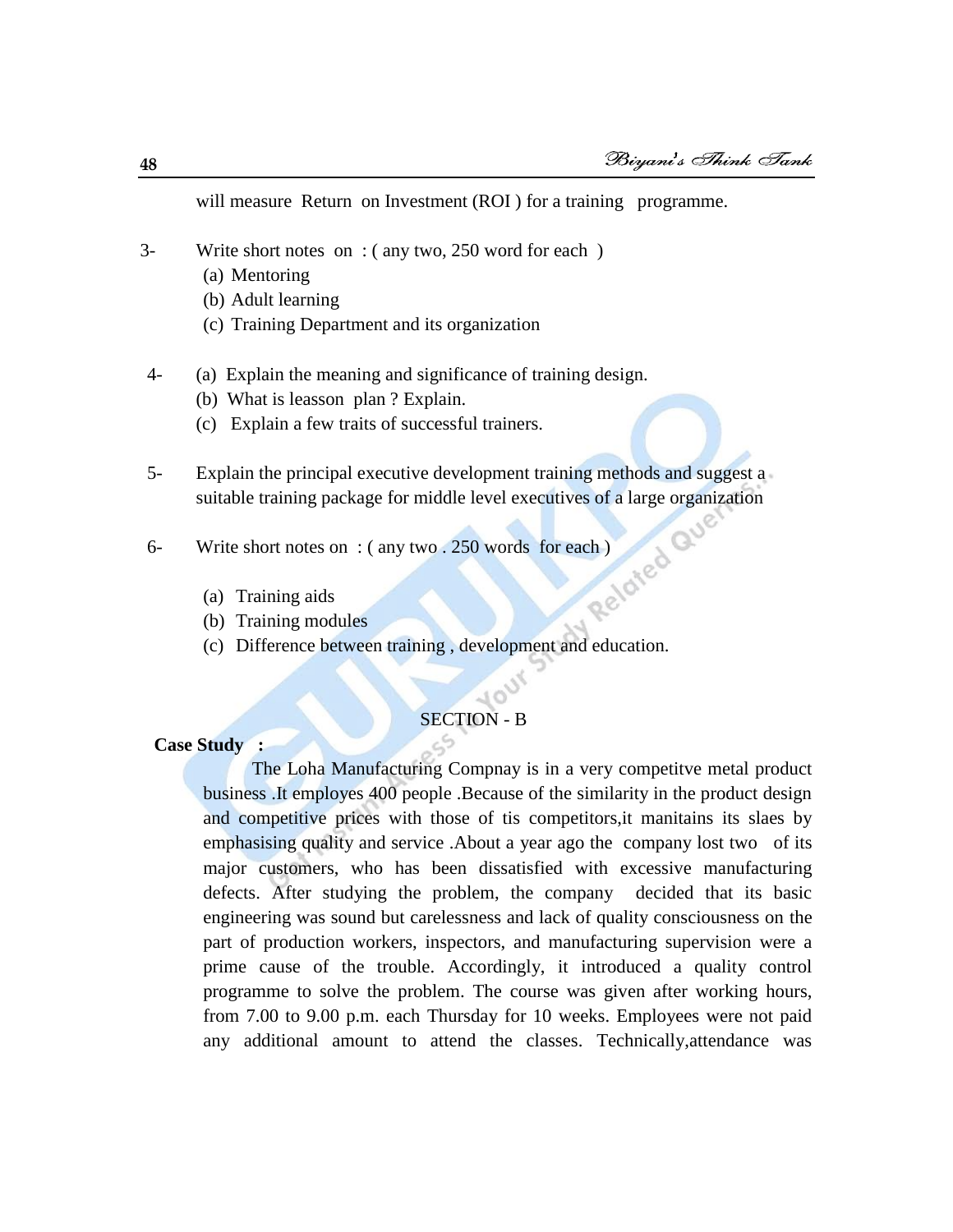voluntary; however, management intimated that employees who attended sincerely would have the fact recorded in their personnel records. This fact would be considered in future pay rise and promotions. The course was taught by a staff engineer from the quality control department. The course methodology mainly consisted of lectures, and at times movies on quality control and some discussions. The course covered g such topics as the need for high quality, "quality can't be inspected into a product, it must be built in", conditions affecting quality, costs of poor quality, inspection standards,inspection procedures and methods, statistical quality control, sampling inspection, and control chart procedures. The course was open to all interested employees in the plant, including supervisors. Attendance at the early sessions averaged around fifty. Toward the end of the course it has declined to about twenty-five.

The training manager made the following comment at the conclusion of the course : "Rajan (the instructor) did a good job of lecturing. He was interested, informative, and spiced his talks with humour at appropriate times. It was not his fault that attendance fell off."

#### **Discussion Questions :**

- (1) Do you think this training programme was organised and administered properly ?
- (2) Are there any other training methods that could properly have been used ?
- {3) Evaluate the merits and demerits of the approach followed in improving product quality.

---------------------------

 $\overline{\mathcal{O}}$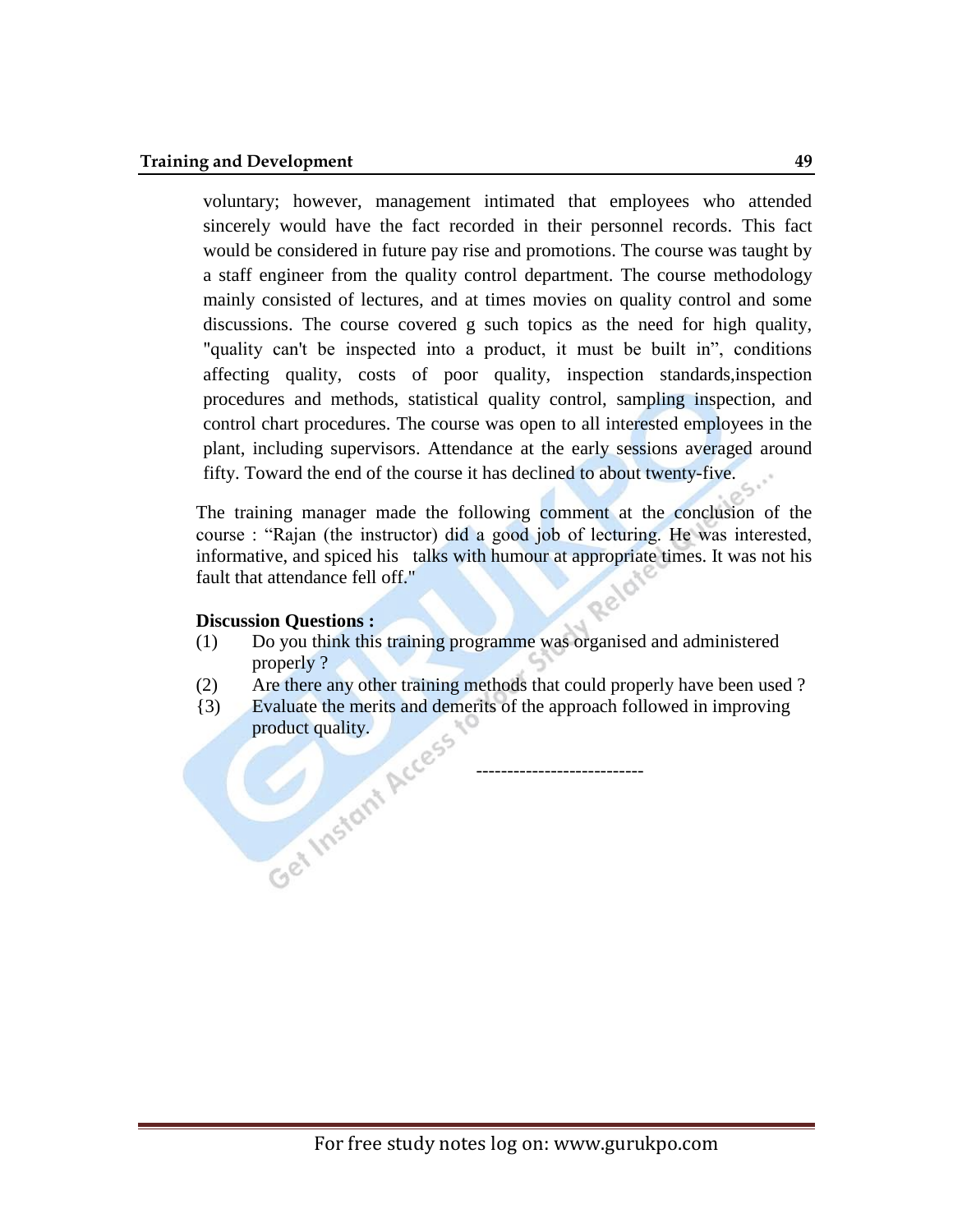Roll No. :  $\_\_$ 

# **3M6311**

M.B.A. (Sem. III) Examination, January-2009 (Elective Major – 311) Training & Development Group : Human Resource Management

Time: 3 Hours Total Marks: 70 Min. Passing Marks: 28

ueries...

The question paper is divided in **two** sections. There are sections A and B. Section A contains 6 questions out of which the candidate is required to attempt any 4 questions. Section B contains short case study/application base 1 question which is **compulsory.** All questions are carrying equal marks.

Use of following supporting material is permitted during examination. (Mentioned in form No.205)



# **SECTION-A**

- 1. ―Training for the sake of training is pointless and the planning of who is going to receive the training is essential." How do you conduct the Training Needs Assessment in an Enterprise?
- 2. Compare and contrast the "Pedagogical" and "Andragogical" approach of instruction. Explain the relevance of these approaches to Adult Learning Dimensions.

.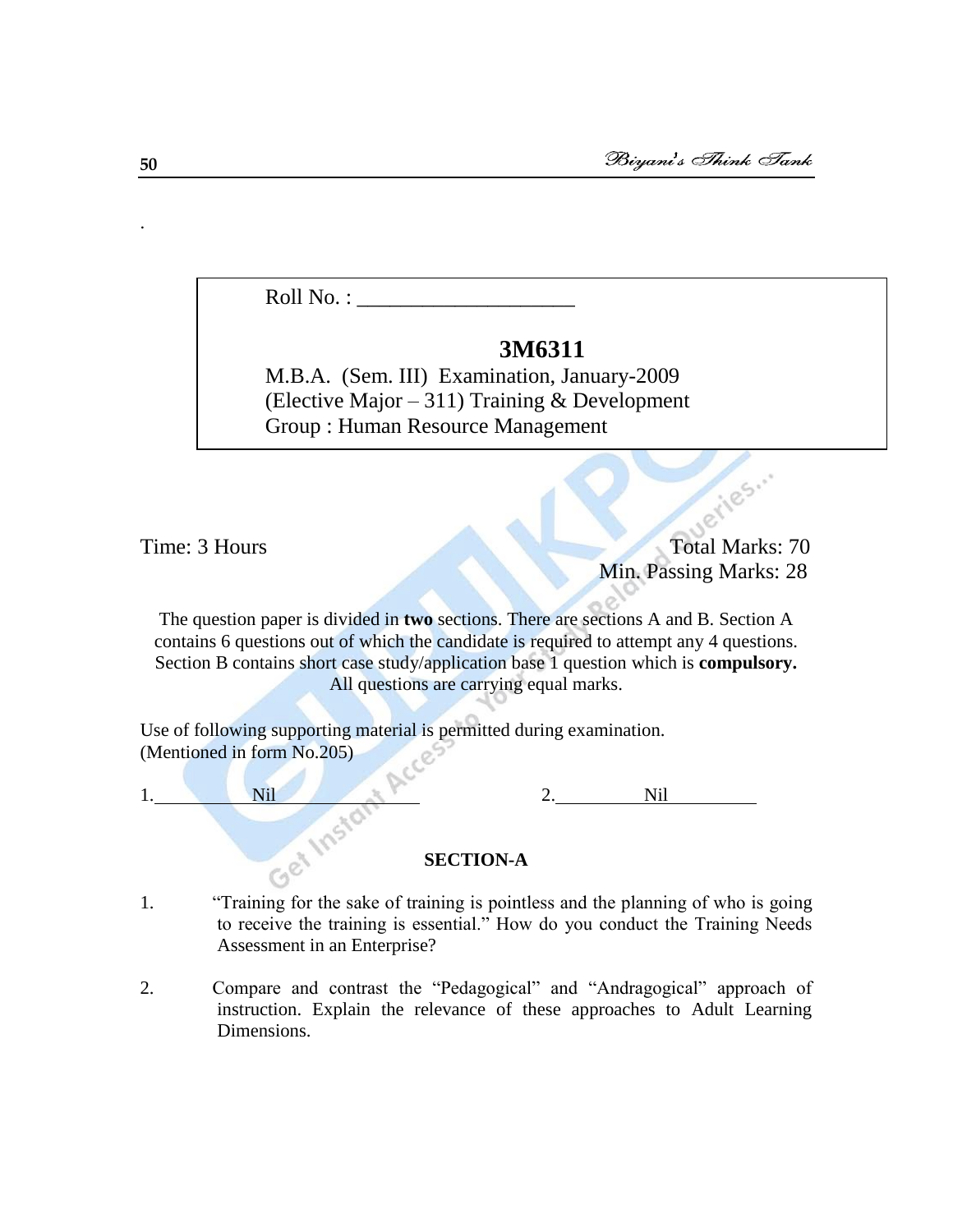#### **Training and Development** 51

- 3. Discuss the importance of ‗Learning Strategies' and ‗Styles' in enhancing the learning capabilities.
- 4. When internal members are likely to be more successful as change agents, as compared with external consultants as change agents? If both are involved in the same training session to advocate the required interventions, what kind of problems would arise? How far do you think these problems can be solved?
- 5. Discuss the various models for ‗evaluating training'. If you are the training manager, which model would you adopt for evaluating a training program for your won company?
- 6. "A good manager should be a successful counseller, coach and a mentor of other managers." Discuss the statement, with suitable examples.<br>SECTION-B<br>7. Case study : other managers." Discuss the statement, with suitable examples.

# **SECTION-B**

7. Case study :

# *Developing managers*

The executive vice presidents of two corporations were exchanging ideas concerning the efficiency of management education and development within their companies. Both had considerable experience with various types of formal training. They had experimented over a ten-year period by sending selected people to universities for both individual courses and degree work. They had extensive and costly internal programs under their personal guidance, directed by their chief training officers. At one time or another, representatives of the various approaches to management theory were employed to present a series of conferences and seminars and to make individual speeches on the subject.

"I must say." Said Nischal hat our experience may be summed up as very expensive in time and fees, and no improvement in management skills has appeared skills has appeared beyond those, that one would see in any able manager who is ambitious. It is not that the 'trainers' were incompetent or uninteresting. It is not that they didn't have something to say. In fact, our people had a good time and the reports they turned in were highly complementary. But I really don't think we made good money."